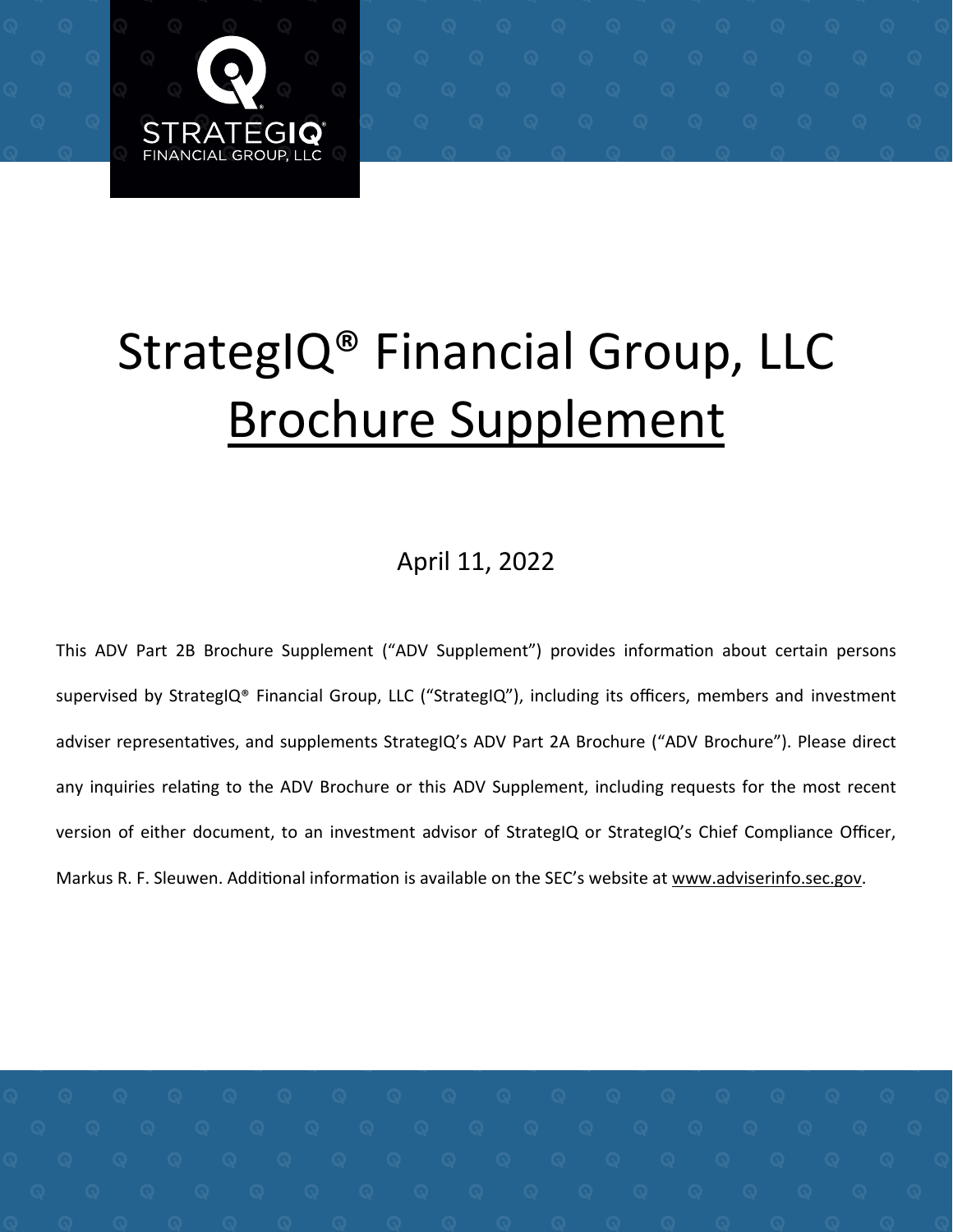### **Chad E. Hassinger, CFP®**

Chief Executive Officer StrategIQ Financial Group, LLC ("StrategIQ")

#### **MAIN OFFICE:**

101 East 90th Drive Merrillville, Indiana 46410

(219) 736-8902 x 217 cehassinger@sfgweb.com

# Educational Background and Experience:

**Year of Birth:**  1970

#### **Formal education after high school:**

The College for Financial Planning Bachelor of Science in Business Administration, Concentration Finance and Economics, Valparaiso University

#### **Business Background (last 5 years):**

1996 to *present*: Chief Executive Officer and Financial Advisor – StrategIQ 2014 to present: Manager – IQ Companies LLC Various to present: Owner/Member – IMAT, LLC; Dunegrass, LLC; Dunegrass II, LLC; HK Management, LLC; Lakepoint Properties LLC Various to 2018: Owner/Member - Chandana Group LLC; Great Lakes Distributing, Inc. 2007 to 2016: Registered Principal - SII Investments, Inc. 1992 to 2016: Agent - Life, Health, and Variable Insurance Licenses

**Professional designations held:**  \*CERTIFIED FINANCIAL PLANNER™, CFP®

#### **Company Role:**

As SFG's Chief Executive Officer, Chad serves as leader of, and has active involvement in, virtually every area of the firm's business. In addition to his management activities, Chad also provides investment advisory services and business consulting services.

#### **Disciplinary Information:**

Registered investment advisers are required to disclose all material facts regarding any legal or disciplinary events that would be material to your evaluation of each supervised person providing investment advice. No such legal or disciplinary material facts are applicable to Chad.

#### **Other Business Activities:**

Investment adviser representatives are required to disclose (1) participation in any investment-related business and conflicts of interest that arise, (2) any compensation, including bonuses and non-cash compensation, the supervised person receives based on the sale of securities or other investment products and an explanation of the incentives this type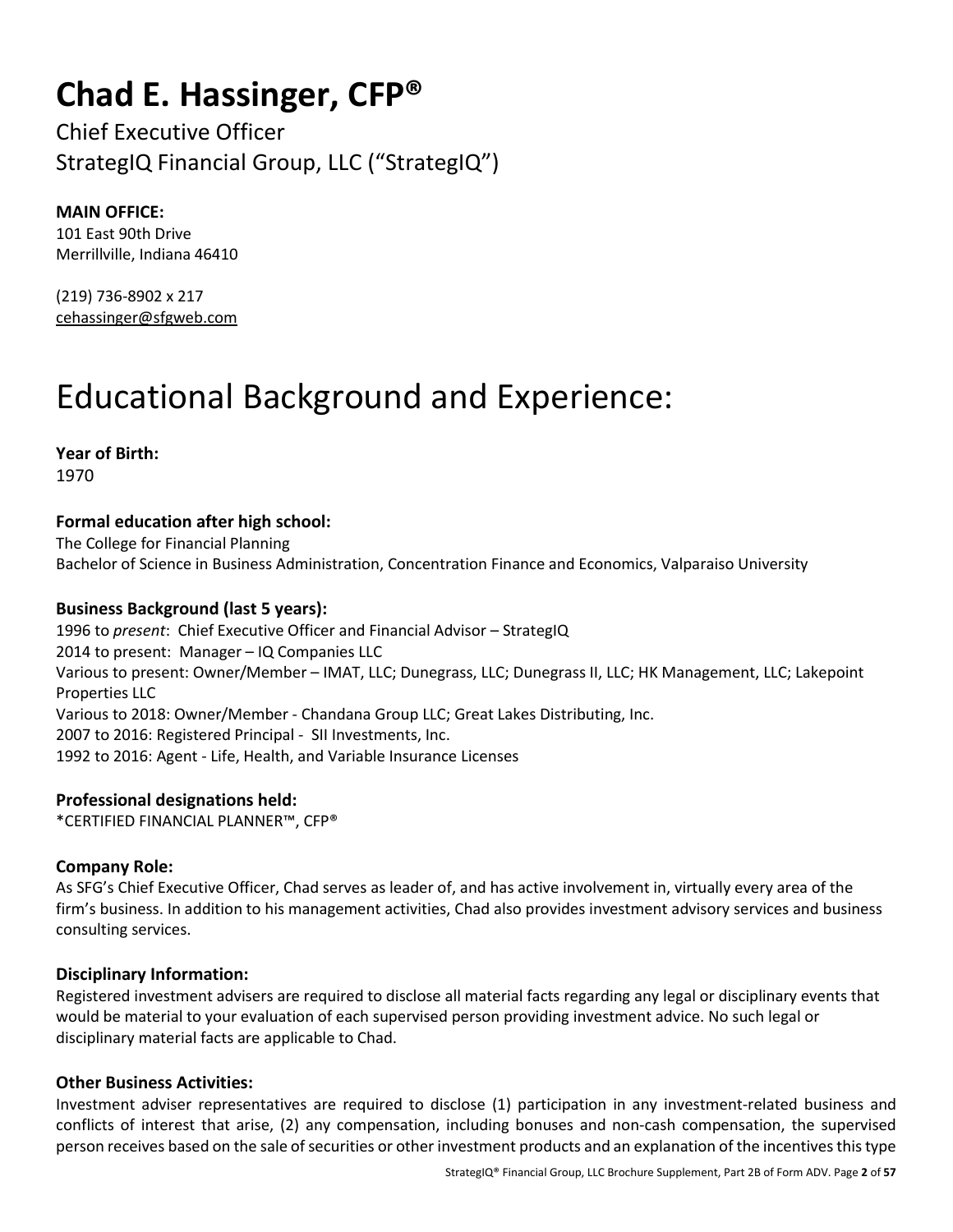of compensation creates and (3) any other business activities or occupation if they involve a substantial amount of time or pay (if less than 10% of time or income, presumed not to be substantial). The following outside business activity disclosures are made with respect to Chad:

- IMAT, LLC
- Chandana Group LLC
- Dunegrass and Dunegrass 02, LLC
- HK Management LLC
- Lakepoint Properties LLC
- IQ Companies, LLC Manager and Member (IQ Companies owns StrategIQ)

Chad may receive compensation or profit distributions with respect to these outside business activities.

StrategIQ may recommend utilizing the services of NATC as either a custodian or trustee or both. Because StrategIQ owns an equity stake of less than 1% of the shares of the parent company of National Advisors Trust Company ("NATC"), a conflict of interest exists because the value of the equity stake of StrategIQ in NATC may increase as a result of additional revenues of NATC being attributable to StrategIQ clients referred by StrategIQ. Chad (as an indirect owner of NATC) would benefit financially from such potential increased NATC equity interest valuations. StrategIQ and Chad address this conflict in two ways: (i) disclosure to clients of this conflict of interest and (ii) each StrategIQ client has the choice to utilize the services of any company as either a custodian or trustee or both.

#### **Additional Compensation:**

Chad does not receive any economic benefit for providing or recommending advisory services, other than base guaranteed payments and discretionary bonuses provided by StrategIQ. Educational services or instructional seminars may be provided, at no cost to Chad or StrategIQ, by custodians of the assets managed by StrategIQ.

#### **Supervision:**

Each StrategIQ client works directly with investment adviser representatives that are members of a financial planning and investment advisory team assigned to such StrategIQ client. These investment adviser representatives recommend specific investment strategies developed by StrategIQ's Investment Committee based on SFG client's investment goals, risk tolerance and stated objectives and needs. Each financial planning/investment advisory team assigned to a StrategIQ client may include a lead, service and managing advisor, in addition to other advisory team members such as financial planning, estate and trust planning, portfolio manager or tax planning specialists. The individual acting as managing advisor for a specific team oversees such team. While Chad is an Investment Adviser Representative, he currently is not assigned to any StrategIQ client team.

StrategIQ's Investment Committee comprises some of the firm's executive officers, including Chad and the Chief Investment Officer, as well as some senior investment advisors. StrategIQ's Chief Investment Officer communicates with investment adviser representatives on an ongoing basis to present new investments, explain changes to any investment allocations within a strategy or generally to discuss particular investment related news or questions. StrategIQ's Chief Investment Officer or other members of StrategIQ's investment department also communicate with investment adviser representatives from time to time to discuss specific trade action requests with respect to which they have questions.

All supervised persons, including Chad, must comply with StrategIQ's compliance policies and procedures in connection with their delivery of investment advisory services, which policies and procedures are designed to provide guidance with respect to both, upholding StrategIQ's fiduciary responsibility to act in the best interest of clients, as well as complying with regulations and best practices. Markus R. F. Sleuwen is the Chief Compliance Officer of StrategIQ and is responsible for monitoring the firm's compliance policies and procedures to ensure that they remain current and meet regulatory requirements, for providing training to supervised persons about the firm's compliance policies and procedures and for enforcing the firm's compliance policies and procedures. Markus' telephone number is (630) 455-4700 x 220.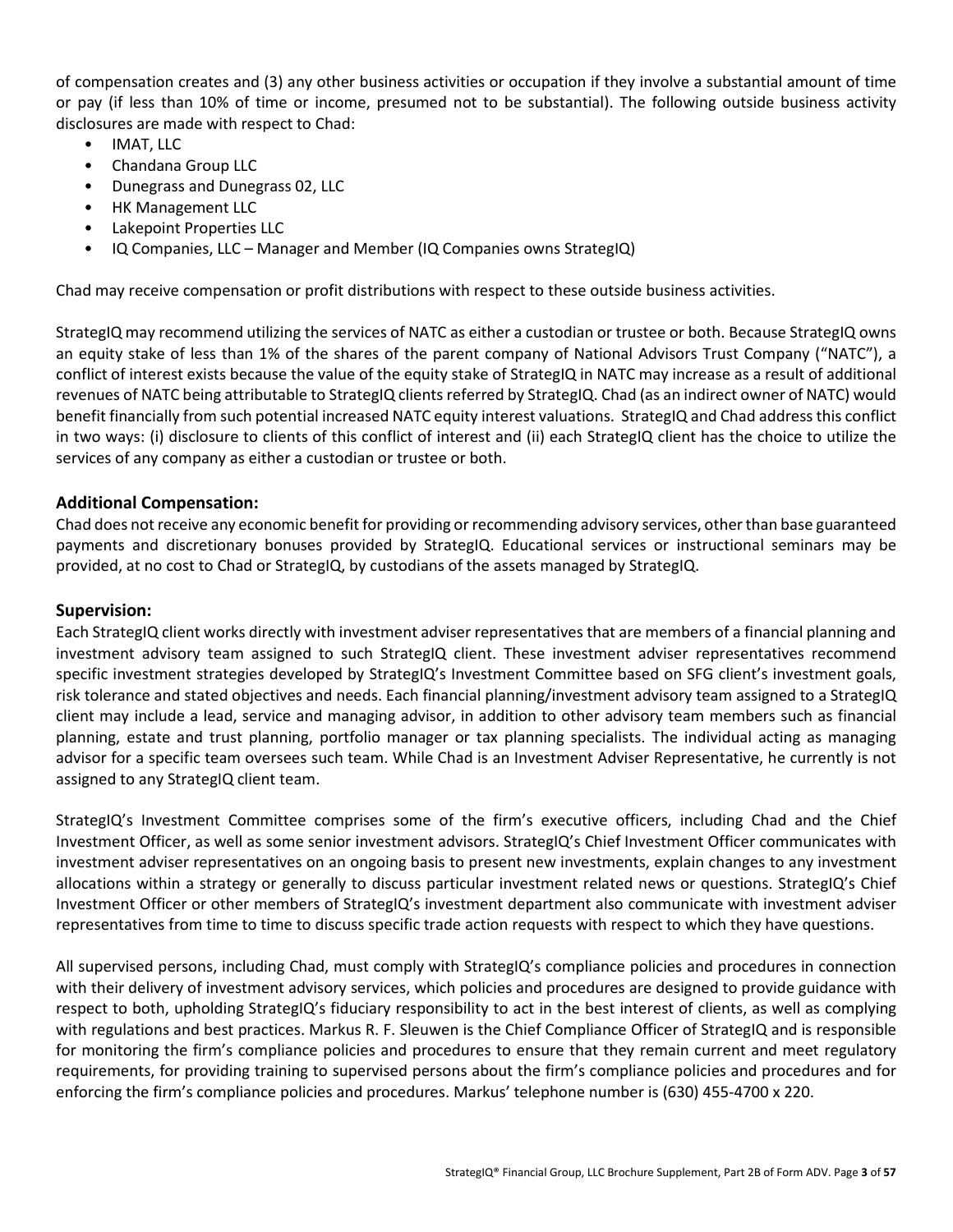### **Markus R. F. Sleuwen, JD**

Executive Vice President, Chief Compliance Officer, General Counsel & Secretary StrategIQ Financial Group, LLC ("StrategIQ")

#### **MAIN OFFICE:**

700 Commerce Dr, Suite 500 Oak Brook, IL 60523

(630) 455-4700 x 220 msleuwen@sfgweb.com

### Educational Background and Experience:

**Year of Birth:**  1968

#### **Formal education after high school:**

Juris Doctor, Saint Louis University School of Law (Cum Laude and Alpha Sigma Nu Honor Society) Bachelor of Science in Business Administration, Valparaiso University. (Minors: International Business, Mathematics and Engineering/Product Operations Management).

#### **Business Background (last 5 years):**

2018 to present: Executive Vice President, Chief Compliance Officer, General Counsel and Secretary – StrategIQ 2005 to present: Attorney, Managing Director – Global Counsel, LLC (Law Firm) 2005 to present: President – CCMS International, LLC (Illinois Business Broker) 2014 to 2018: Executive Vice President, General Counsel and Secretary – StrategIQ

#### **Professional designations held:**

\*Juris Doctor (JD) Member of the Illinois and Missouri State Bar Associations

#### **Company Role:**

Markus serves in three roles at SFG. In his role as Executive Vice-President, Markus actively participates in the strategic management of the company. As General Counsel, Markus serves as chief legal officer of the company. As Chief Compliance Officer, Markus leads the company's compliance department.

#### **Disciplinary Information:**

Registered investment advisers are required to disclose all material facts regarding any legal or disciplinary events that would be material to your evaluation of each supervised person providing investment advice. No such legal or disciplinary material facts are applicable to Markus.

#### **Other Business Activities:**

Investment adviser representatives are required to disclose (1) participation in any investment-related business and conflicts of interest that arise, (2) any compensation, including bonuses and non-cash compensation, the supervised person receives based on the sale of securities or other investment products and an explanation of the incentives this type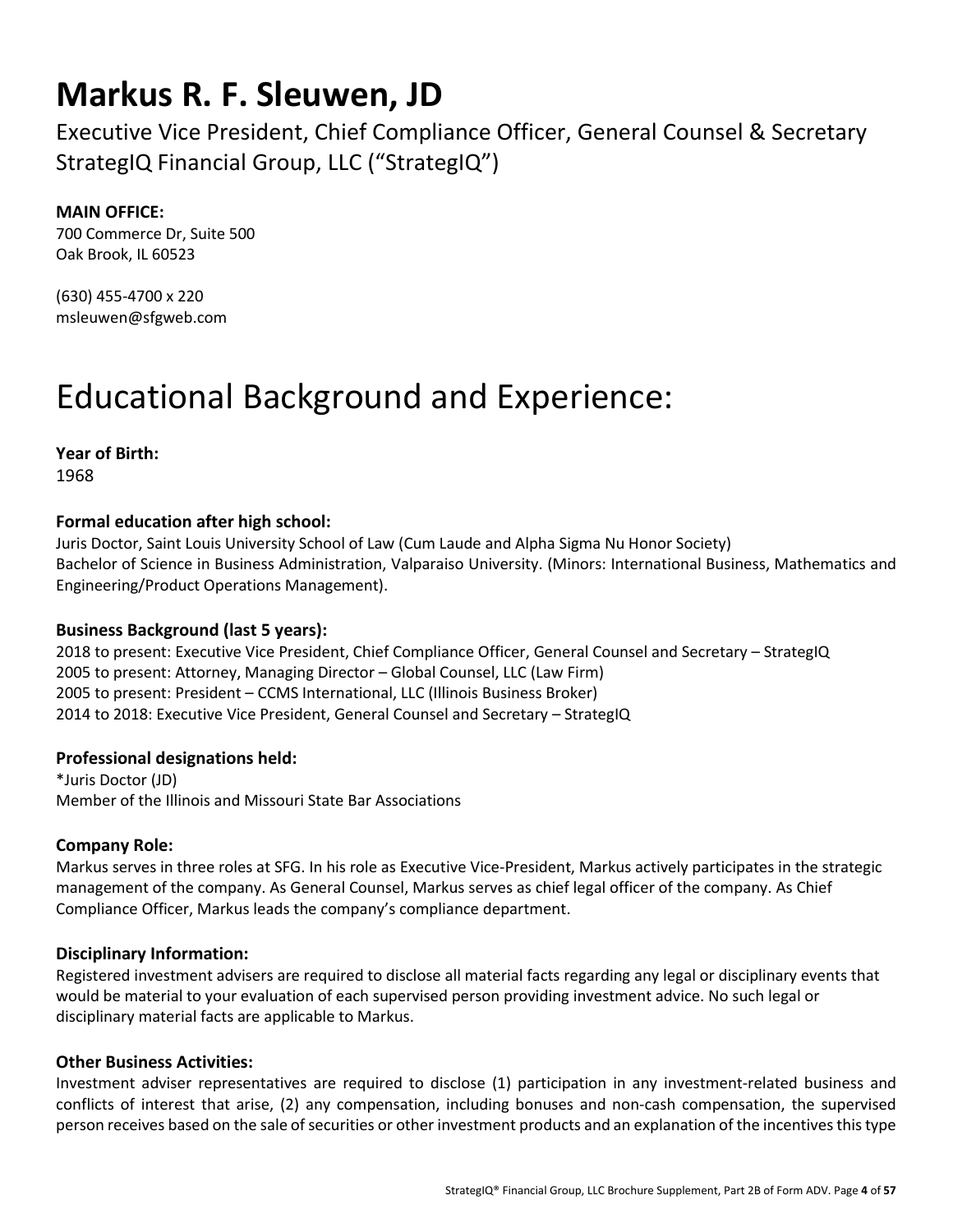of compensation creates and (3) any other business activities or occupation if they involve a substantial amount of time or pay (if less than 10% of time or income, presumed not to be substantial). Markus is not an investment adviser representative and, therefore, no disclosures under this section are required with respect to Markus. Nonetheless, the following outside business activity disclosures are made with respect to Markus:

- CCMS International, LLC (IL Business Broker) Owner
- Global Counsel, LLC (IL Law Firm) Owner
- IQ Companies, LLC Member (IQ Companies owns StrategIQ)

Markus may receive compensation or profit distributions with respect to these outside business activities.

StrategIQ may recommend utilizing the services of NATC as either a custodian or trustee or both. Because StrategIQ owns an equity stake of less than 1% of the shares of the parent company of National Advisors Trust Company ("NATC"), a conflict of interest exists because the value of the equity stake of StrategIQ in NATC may increase as a result of additional revenues of NATC being attributable to StrategIQ clients referred by StrategIQ. Markus (as an indirect owner of NATC) would benefit financially from such potential increased NATC equity interest valuations. StrategIQ and Chad address this conflict in two ways: (i) disclosure to clients of this conflict of interest and (ii) each StrategIQ client has the choice to utilize the services of any company as either a custodian or trustee or both.

#### **Additional Compensation:**

Markus does not provide investment advisory services. He receives base guaranteed payments and discretionary bonuses from StrategIQ for his various management activities.

#### **Supervision:**

Markus does not provide investment advisory services.

All supervised persons, including Markus, must comply with StrategIQ's compliance policies and proceduresin connection with their delivery of investment advisory services, which policies and procedures are designed to provide guidance with respect to both, upholding StrategIQ's fiduciary responsibility to act in the best interest of clients, as well as complying with regulations and best practices. Markus is the Chief Compliance Officer of StrategIQ and is responsible for monitoring the firm's compliance policies and procedures to ensure that they remain current and meet regulatory requirements, for providing training to supervised persons about the firm's compliance policies and procedures and for enforcing the firm's compliance policies and procedures. Markus' telephone number is 773-917-6500 (ext. 220). Markus reports to, and is supervised by, the Chief Executive Officer.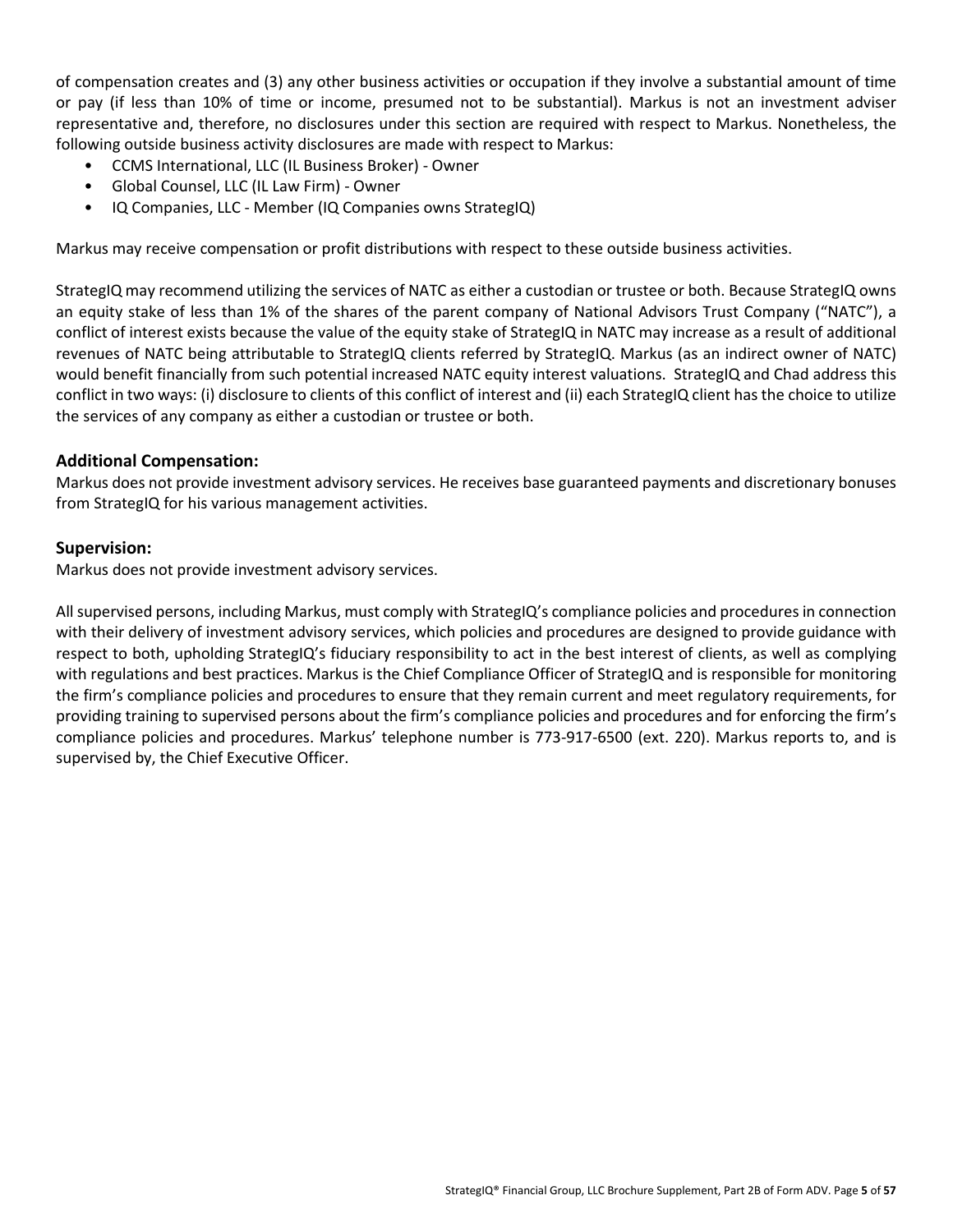### **Bradley (Brad) J. Rathe, AIF®**

Chief Investment Officer StrategIQ Financial Group, LLC ("StrategIQ")

#### **MAIN OFFICE:**

The Mercantile Exchange Building 30 S. Wacker Drive Suite 2200 Chicago, IL 60606

(312) 854-0897 x 244 bjrathe@sfgweb.com

### Educational Background and Experience:

**Year of Birth:**  1967

**Formal education after high school:**  Bachelor of Science in Business, Iowa State University

#### **Business Background (last 5 years):**  2012 to present: Chief Investment Officer and Financial Advisor – StrategIQ

**Professional designations held:**  Accredited Investment Fiduciary® (AIF®)

#### **Company Role:**

In his role as Chief Investment Officer of StrategIQ, Brad leads the firm's Investment Committee on risk management and asset allocation discussions and is also responsible for the implementation of the tactical and strategic trading decisions.

#### **Disciplinary Information:**

Registered investment advisers are required to disclose all material facts regarding any legal or disciplinary events that would be material to your evaluation of each supervised person providing investment advice. No such legal or disciplinary material facts are applicable to Brad.

#### **Other Business Activities:**

Investment adviser representatives are required to disclose (1) participation in any investment-related business and conflicts of interest that arise, (2) any compensation, including bonuses and non-cash compensation, the supervised person receives based on the sale of securities or other investment products and an explanation of the incentives this type of compensation creates and (3) any other business activities or occupation if they involve a substantial amount of time or pay (if less than 10% of time or income, presumed not to be substantial). The following outside business activity disclosures are made with respect to Brad: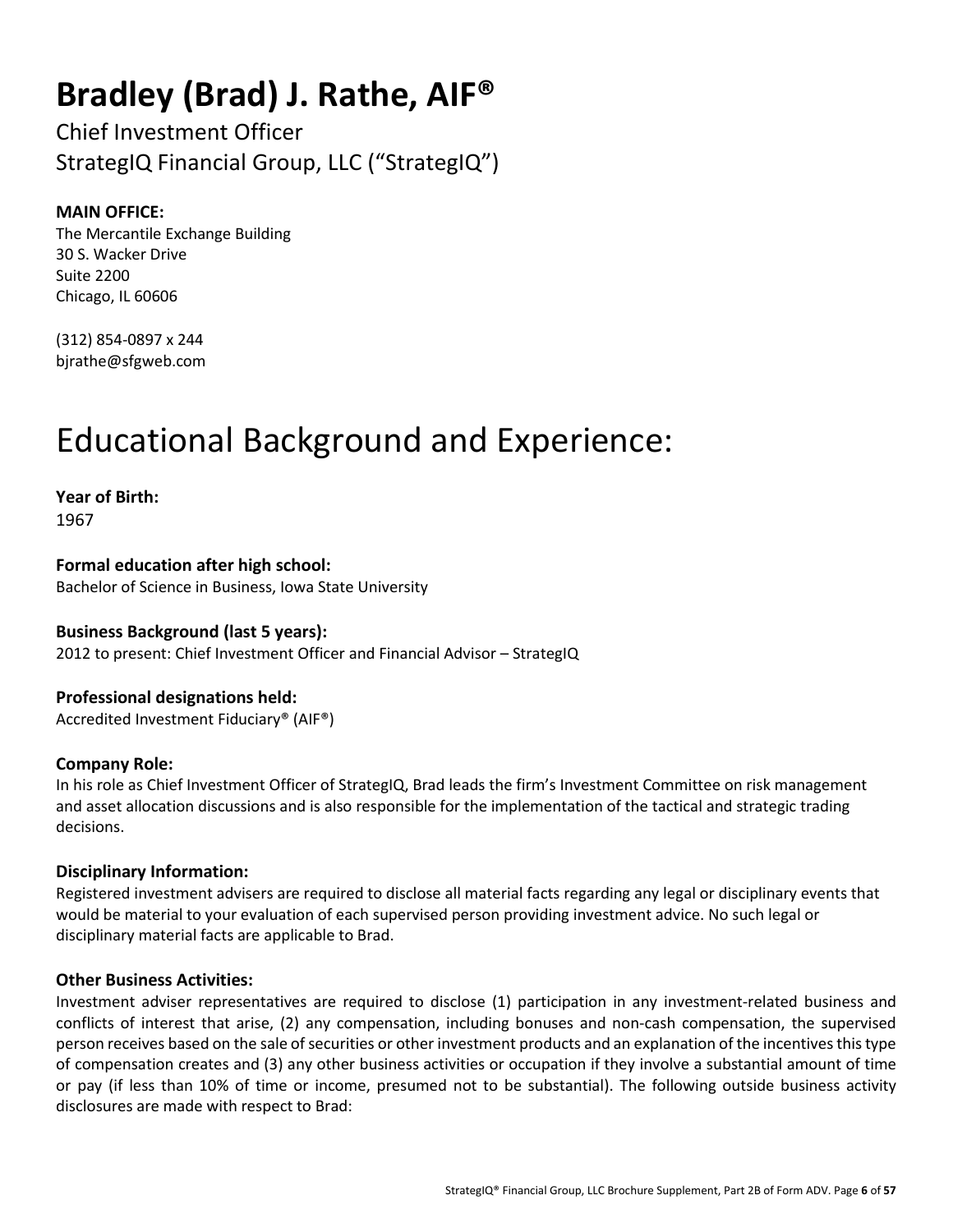- Astor Janssen Holdings (a commodity pool operator and a commodity trading adviser) Principal and Sole Owner
- Behrhill Pork, LLC Commodity Investment Owner
- IQ Companies, LLC Member (IQ Companies owns StrategIQ)

Brad may receive compensation or profit distributions with respect to these outside business activities.

StrategIQ may recommend utilizing the services of NATC as either a custodian or trustee or both. Because StrategIQ owns an equity stake of less than 1% of the shares of the parent company of National Advisors Trust Company ("NATC"), a conflict of interest exists because the value of the equity stake of StrategIQ in NATC may increase as a result of additional revenues of NATC being attributable to StrategIQ clients referred by StrategIQ. Brad (as an indirect owner of NATC) would benefit financially from such potential increased NATC equity interest valuations. StrategIQ and Brad address this conflict in two ways: (i) disclosure to clients of this conflict of interest and (ii) each StrategIQ client has the choice to utilize the services of any company as either a custodian or trustee or both.

#### **Additional Compensation:**

Brad does not receive any economic benefit for providing or recommending advisory services, other than base guaranteed payments and discretionary bonuses provided by StrategIQ. Educational services or instructional seminars may be provided, at no cost to Brad or StrategIQ, by custodians of the assets managed by StrategIQ.

#### **Supervision:**

Each StrategIQ client works directly with investment adviser representatives that are members of a financial planning and investment advisory team assigned to such StrategIQ client. These investment adviser representatives recommend specific investment strategies developed by StrategIQ's Investment Committee based on SFG client's investment goals, risk tolerance and stated objectives and needs. Each financial planning/investment advisory team assigned to a StrategIQ client may include a lead, service and managing advisor, in addition to other advisory team members such as financial planning, estate and trust planning, portfolio manager or tax planning specialists. The individual acting as managing advisor for a specific team oversees such team. Brad currently serves as member of certain client teams in his capacity as Chief Investment Officer.

Brad reports to, and is under the supervision of, StrategIQ's Chief Executive Officer.

All supervised persons, including Brad, must comply with StrategIQ's compliance policies and procedures in connection with their delivery of investment advisory services, which policies and procedures are designed to provide guidance with respect to both, upholding StrategIQ's fiduciary responsibility to act in the best interest of clients, as well as complying with regulations and best practices. Markus R. F. Sleuwen is the Chief Compliance Officer of StrategIQ and is responsible for monitoring the firm's compliance policies and procedures to ensure that they remain current and meet regulatory requirements, for providing training to supervised persons about the firm's compliance policies and procedures and for enforcing the firm's compliance policies and procedures. Markus' telephone number is (630) 455-4700 x 220.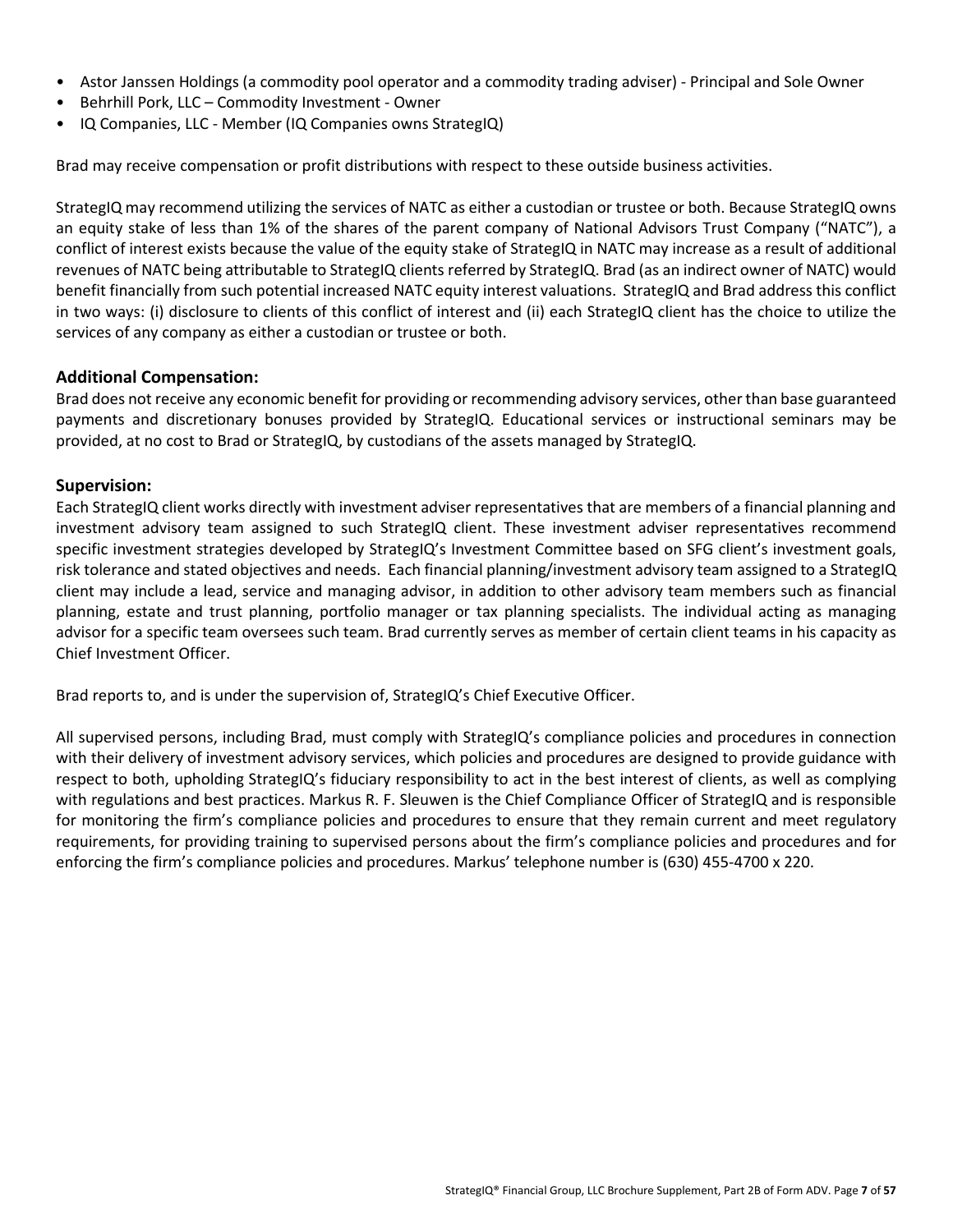### **Deborah (Debby) M. Sarkey, CPA, MST**

Chief Financial Officer, StrategIQ Financial Group, LLC ("StrategIQ") President, StrategIQ Tax and Business Services®, LLC ("STBS")

#### **MAIN OFFICE:**

101 East 90th Drive Merrillville, Indiana 46410

(219) 736-8902 x 222 dmsarkey@sfgweb.com

### Educational Background and Experience:

**Year of Birth:**  1958

#### **Formal education after high school:**

Masters of Science in Taxation, DePaul University Bachelor of Science, General Management, Concentration Accounting and Finance, Purdue University

#### **Business Background (last 5 years):**

2018 to present: President – StrategIQ Tax and Business Services™, LLC 2013 to present: Chief Financial Officer – StrategIQ 2001 to present: Accounting Manager – StrategIQ

#### **Professional designations held:**

\*CERTIFIED PUBLIC ACCOUNTANT (CPA) since 1983

#### **Company Role:**

Deborah M. Sarkey serves in two roles at SFG. As Chief Financial Officer of SFG, she directs the fiscal function of the company. As President of StrategIQ Tax and Business Services, LLC, an accountancy firm affiliated with but separate from SFG, Deborah is directly involved in the provision of accounting and tax services to clients and directs STBS's team of accounting and tax professionals.

#### **Disciplinary Information:**

Registered investment advisers are required to disclose all material facts regarding any legal or disciplinary events that would be material to your evaluation of each supervised person providing investment advice. No such legal or disciplinary material facts are applicable to Debby.

#### **Other Business Activities:**

Investment adviser representatives are required to disclose (1) participation in any investment-related business and conflicts of interest that arise, (2) any compensation, including bonuses and non-cash compensation, the supervised person receives based on the sale of securities or other investment products and an explanation of the incentives this type of compensation creates and (3) any other business activities or occupation if they involve a substantial amount of time or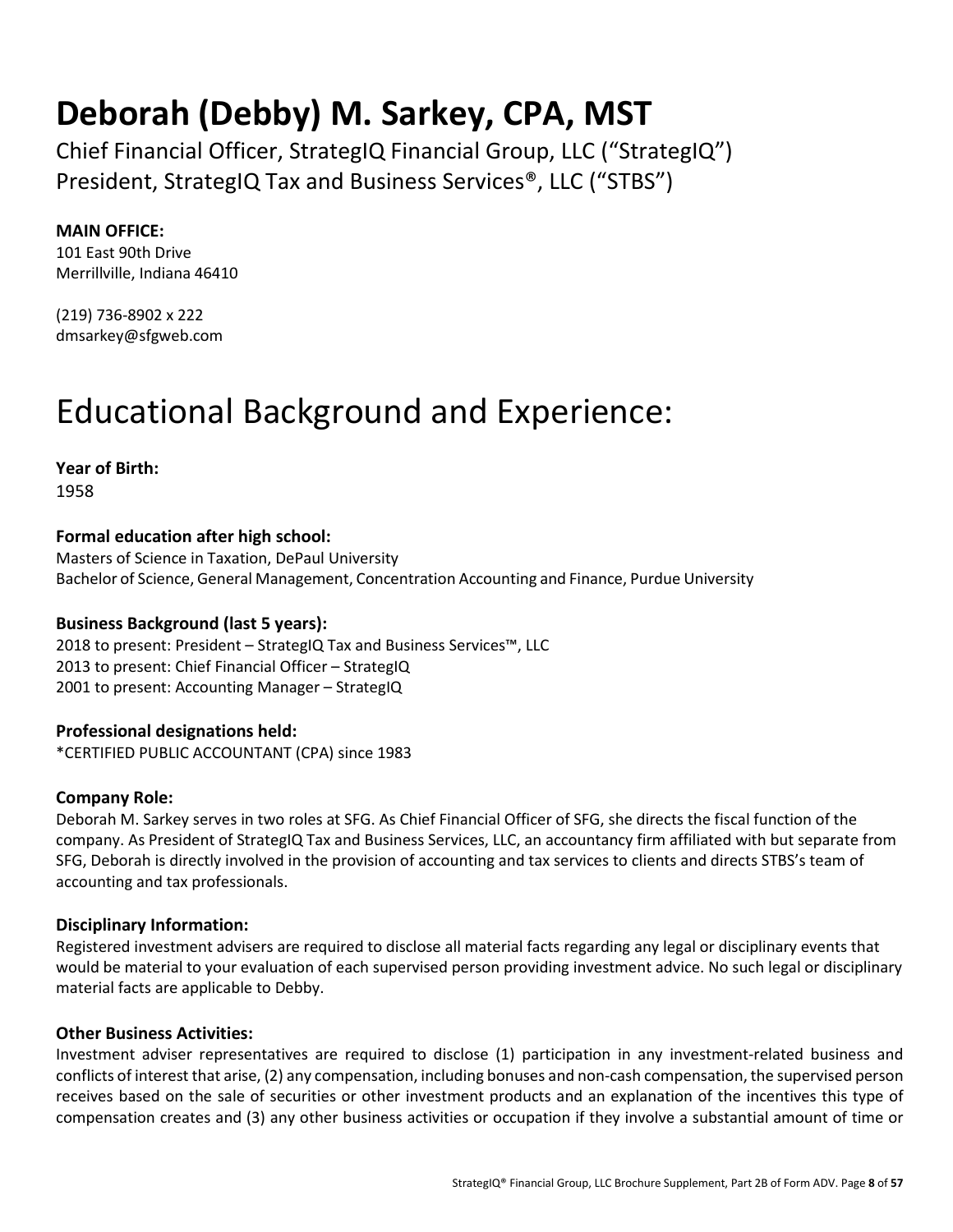pay (if less than 10% of time or income, presumed not to be substantial). The following outside business activity disclosures are made with respect to Debby:

StrategIQ Tax and Business Services, LLC – Member IQ Companies, LLC - Member (IQ Companies owns StrategIQ)

Debby receives compensation or profit distributions with respect to these outside business activities.

StrategIQ may recommend utilizing the services of NATC as either a custodian or trustee or both. Because StrategIQ owns an equity stake of less than 1% of the shares of the parent company of National Advisors Trust Company ("NATC"), a conflict of interest exists because the value of the equity stake of StrategIQ in NATC may increase as a result of additional revenues of NATC being attributable to StrategIQ clients referred by StrategIQ. Debby (as an indirect owner of NATC) would benefit financially from such potential increased NATC equity interest valuations. StrategIQ and Debby address this conflict in two ways: (i) disclosure to clients of this conflict of interest and (ii) each StrategIQ client has the choice to utilize the services of any company as either a custodian or trustee or both.

#### **Additional Compensation:**

Deborah M. Sarkey does not provide investment advisory services. She receives base guaranteed payments and discretionary bonuses from StrategIQ Tax and Business Services, LLC for her tax and accounting services to clients.

#### **Supervision:**

In her capacity as Chief Financial Officer, Debby reports to, and is under the supervision of, StrategIQ's Chief Executive Officer. Debby does not provide investment advisory services.

All supervised persons, including Debby, in her capacity as an officer of StrategIQ, must comply with StrategIQ's compliance policies and procedures, which policies and procedures are designed to provide guidance with respect to both, upholding StrategIQ's fiduciary responsibility to act in the best interest of clients, as well as complying with regulations and best practices. Markus is the Chief Compliance Officer of StrategIQ and is responsible for monitoring the firm's compliance policies and procedures to ensure that they remain current and meet regulatory requirements, for providing training to supervised persons about the firm's compliance policies and procedures and for enforcing the firm's compliance policies and procedures. Markus' telephone number is (630) 455-4700 x 220.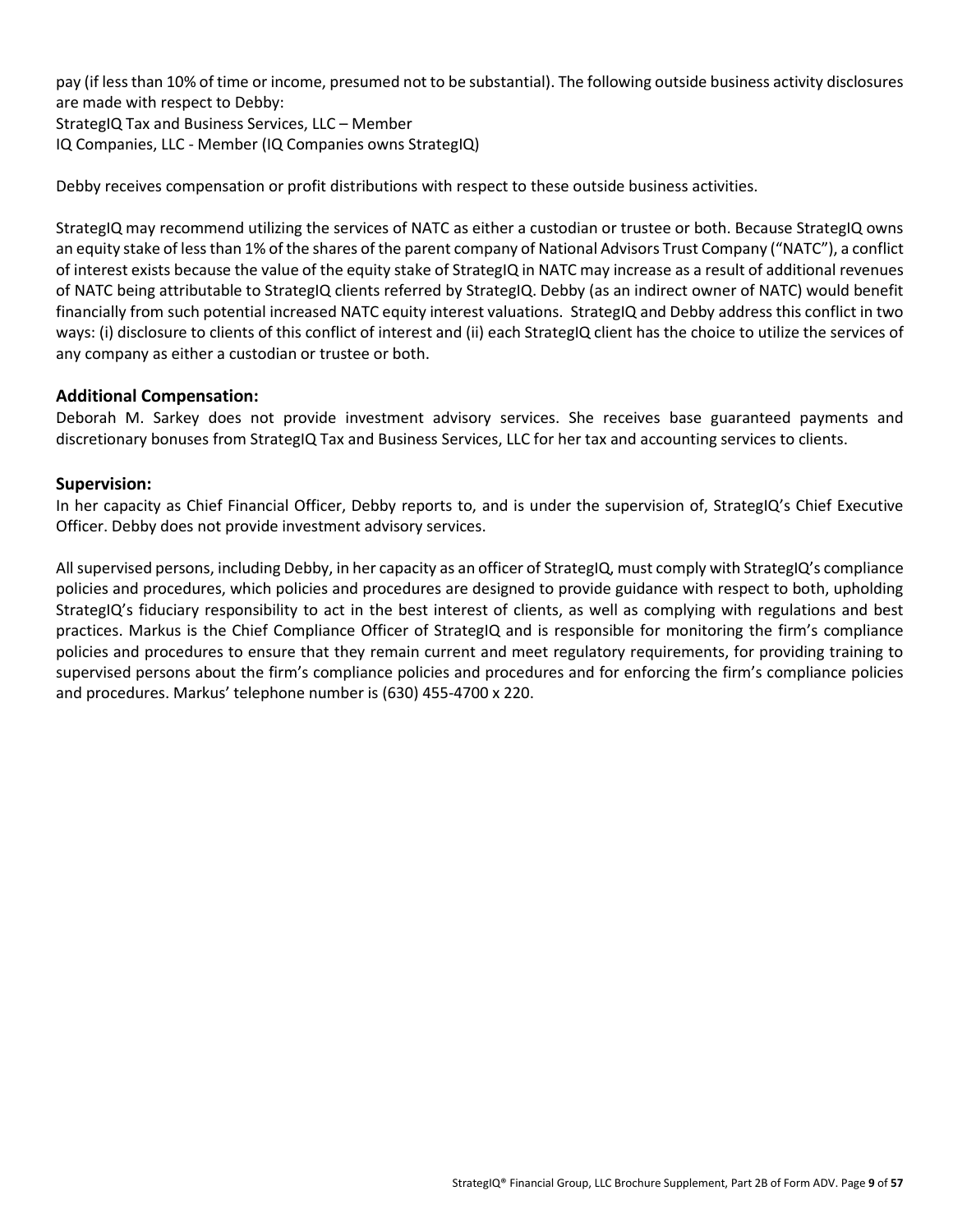# **STEPHEN (STEVE) J. BARRETT, CFP®, AIF®, AWMA®, CPWA®**

Senior Vice President, Private Client Group StrategIQ Financial Group, LLC ("StrategIQ")

#### **MAIN OFFICE:**

100 Executive Drive, Suite A Lafayette, IN 47905

(765) 446-2297 x 404 sjbarrett@sfgweb.com

### Educational Background and Experience:

**Year of Birth:**  1970

**Formal education after high school:** 

The College for Financial Planning Program Bachelor of Science in Financial Planning and Counseling, Purdue University

#### **Business Background:**

1997 to present: Senior Vice President, Private Client Group – StrategIQ 2007 to 2016: Registered Representative - SII Investments, Inc. Various to 2016: Agent - Life, Health, and Variable Insurance Licenses

#### **Professional designations held:**

- \*CERTIFIED FINANCIAL PLANNER™ (CFP®)
- \*Accredited Wealth Management Advisor™ (AWMA®)
- \*Accredited Investment Fiduciary™ (AIF®)
- \*Certified Private Wealth Advisor® (CPWA®)
- \*Chartered Advisor in Philanthropy® (CAP®)

#### **Company Role:**

Steve is an experienced investment advisor, focusing his practice on business leaders. He has earned four prestigious designations: Certified Financial Planner™, Accredited Wealth Management Advisor™, Accredited Investment Fiduciary®, and Certified Private Wealth Advisor®. He also has been a recipient of the Five Star Wealth Manager Award\* with respect to several years, the most recent one in 2020.

#### **Disciplinary Information:**

Registered investment advisers are required to disclose all material facts regarding any legal or disciplinary events that would be material to your evaluation of each supervised person providing investment advice. No such legal or disciplinary material facts are applicable to Steve.

#### **Other Business Activities:**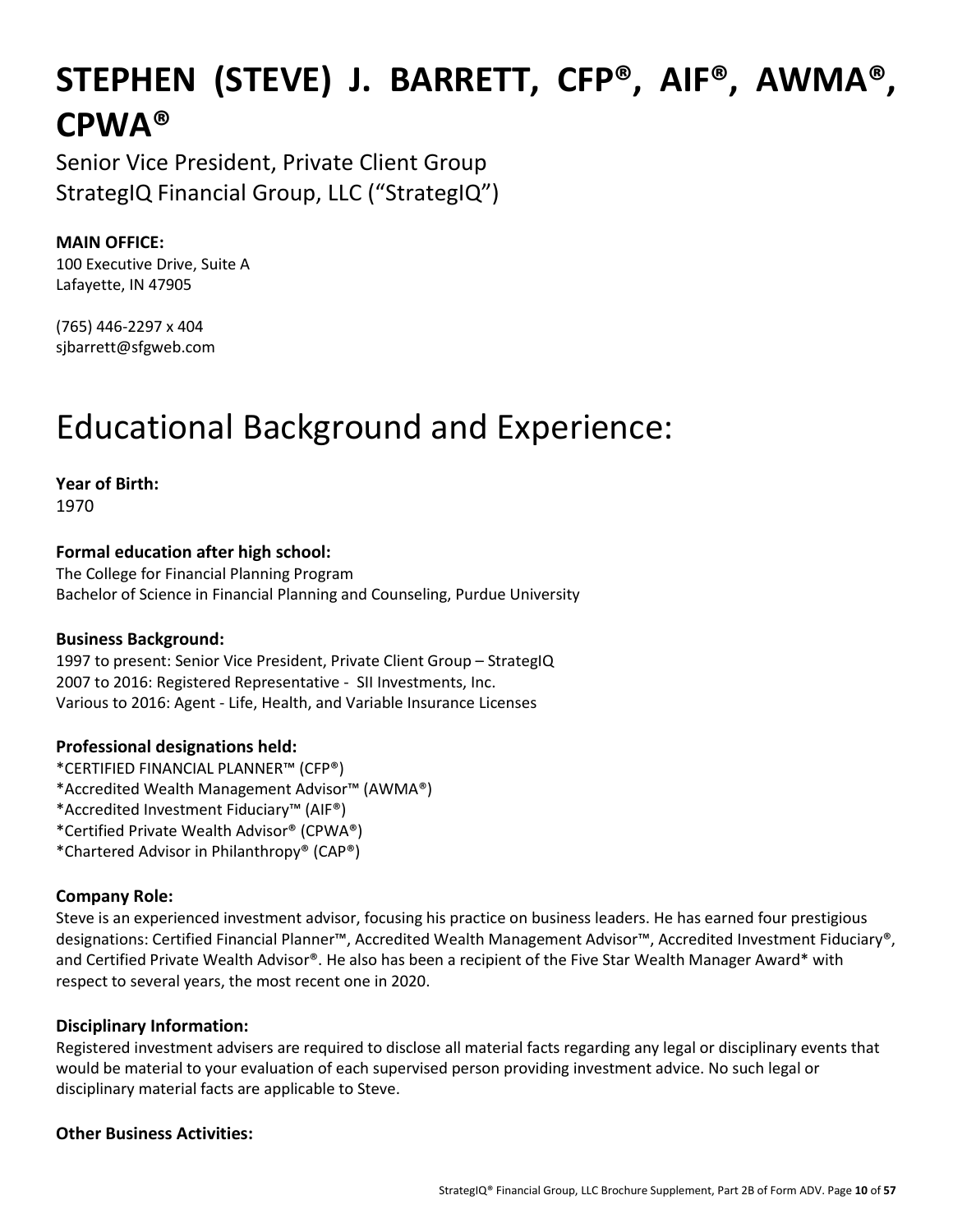Investment adviser representatives are required to disclose (1) participation in any investment-related business and conflicts of interest that arise, (2) any compensation, including bonuses and non-cash compensation, the supervised person receives based on the sale of securities or other investment products and an explanation of the incentives this type of compensation creates and (3) any other business activities or occupation if they involve a substantial amount of time or pay (if less than 10% of time or income, presumed not to be substantial). The following outside business activity disclosures are made with respect to Steve:

- Lakepoint Properties, LLC. and Dunegrass II, LLC Owner
- Lafayette Country Club Treasurer and Board Member
- IQ Companies, LLC Member (IQ Companies owns StrategIQ)

Steve may receive compensation or profit distributions with respect to these outside business activities.

StrategIQ may recommend utilizing the services of NATC as either a custodian or trustee or both. Because StrategIQ owns an equity stake of less than 1% of the shares of the parent company of National Advisors Trust Company ("NATC"), a conflict of interest exists because the value of the equity stake of StrategIQ in NATC may increase as a result of additional revenues of NATC being attributable to StrategIQ clients referred by StrategIQ. Doug (as an indirect owner of NATC) would benefit financially from such potential increased NATC equity interest valuations. StrategIQ and Doug address this conflict in two ways: (i) disclosure to clients of this conflict of interest and (ii) each StrategIQ client has the choice to utilize the services of any company as either a custodian or trustee or both.

#### **Additional Compensation:**

Steve does not receive any economic benefit for providing or recommending advisory services, other than base guaranteed payments and discretionary bonuses provided by StrategIQ. Educational services or instructional seminars may be provided, at no cost to Steve or StrategIQ, by custodians of the assets managed by StrategIQ.

#### **Supervision:**

Each StrategIQ client works directly with investment adviser representatives that are members of a financial planning and investment advisory team assigned to such StrategIQ client. These investment adviser representatives recommend specific investment strategies developed by StrategIQ's Investment Committee based on SFG client's investment goals, risk tolerance and stated objectives and needs. Each financial planning/investment advisory team assigned to a StrategIQ client may include a lead, service and managing advisor, in addition to other advisory team members such as financial planning, estate and trust planning, portfolio manager or tax planning specialists. The individual acting as managing advisor for a specific team oversees such team. Steve is an investment adviser representative and serves as lead or secondary with respect to StrategIQ client teams to which he is assigned.

StrategIQ's Investment Committee comprises some of the firm's executive officers, including the Chief Investment Officer, as well as some senior investment advisors. StrategIQ's Chief Investment Officer communicates with investment adviser representatives on an ongoing basis to present new investments, explain changes to any investment allocations within a strategy or generally to discuss particular investment related news or questions. StrategIQ's Chief Investment Officer or other members of StrategIQ's investment department also communicate with investment adviser representatives from time to time to discuss specific trade action requests with respect to which they have questions.

Steve reports to, and is under the supervision of, StrategIQ's Vice President, Wealth Management Services.

All supervised persons, including Steve, must comply with StrategIQ's compliance policies and procedures in connection with their delivery of investment advisory services, which policies and procedures are designed to provide guidance with respect to both, upholding StrategIQ's fiduciary responsibility to act in the best interest of clients, as well as complying with regulations and best practices. Markus R. F. Sleuwen is the Chief Compliance Officer of StrategIQ and is responsible for monitoring the firm's compliance policies and procedures to ensure that they remain current and meet regulatory requirements, for providing training to supervised persons about the firm's compliance policies and procedures and for enforcing the firm's compliance policies and procedures. Markus' telephone number is (630) 455-4700 x 220.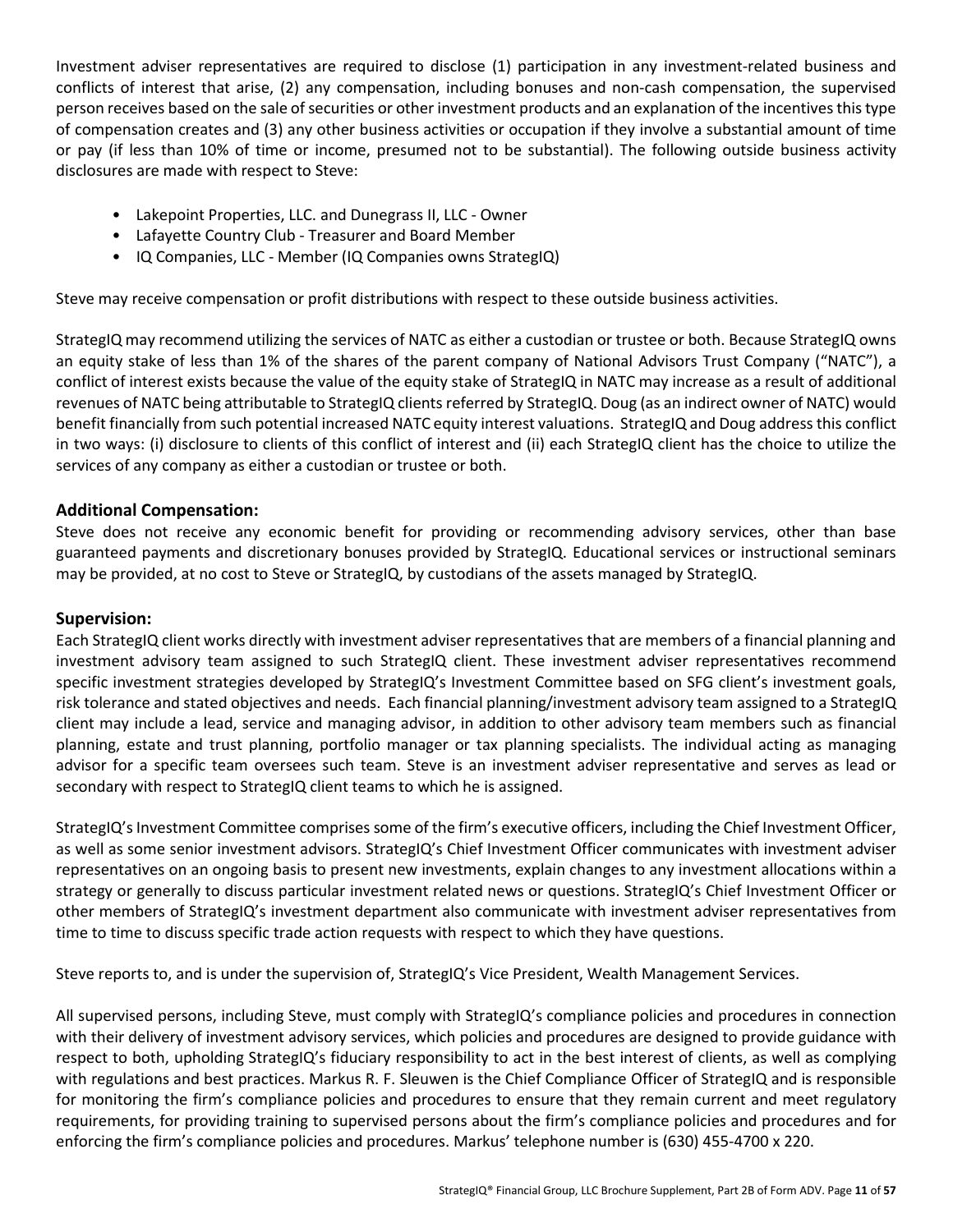### **Douglas (Doug) J. Hoover, CFP®, ChFC®, CDFA®**

Vice President, Wealth Management StrategIQ Financial Group, LLC ("StrategIQ")

#### **MAIN OFFICE:**

101 East 90th Drive Merrillville, Indiana 46410

(219) 736-8902 x 229 djhoover@sfgweb.com

## Educational Background and Experience:

**Year of Birth:**  1970

#### **Formal education after high school:**

The American College for Financial Planning Program Bachelor of Science in Business, Valparaiso University

#### **Business Background:**

1996 to present: Vice President of Wealth Management – StrategIQ 2007 to 2016: Registered Representative - SII Investments, Inc. various to 2016: Agent - Life, Health, and Variable Insurance Licenses

#### **Professional designations held:**

\*CERTIFIED FINANCIAL PLANNER™ (CFP®) \*Chartered Financial Consultant™ (ChFC®) \*Certified Divorce Financial Analyst™ (CDFA®)

#### **Company Role:**

Doug is an experienced high net worth investment advisor, with a focus on business owners and corporate executives. He has earned two prestigious designations: Certified Financial Planner™ and Certified Divorce Financial Analyst.

#### **Disciplinary Information:**

Registered investment advisers are required to disclose all material facts regarding any legal or disciplinary events that would be material to your evaluation of each supervised person providing investment advice. No such legal or disciplinary material facts are applicable to Doug.

#### **Other Business Activities:**

Investment adviser representatives are required to disclose (1) participation in any investment-related business and conflicts of interest that arise, (2) any compensation, including bonuses and non-cash compensation, the supervised person receives based on the sale of securities or other investment products and an explanation of the incentives this type of compensation creates and (3) any other business activities or occupation if they involve a substantial amount of time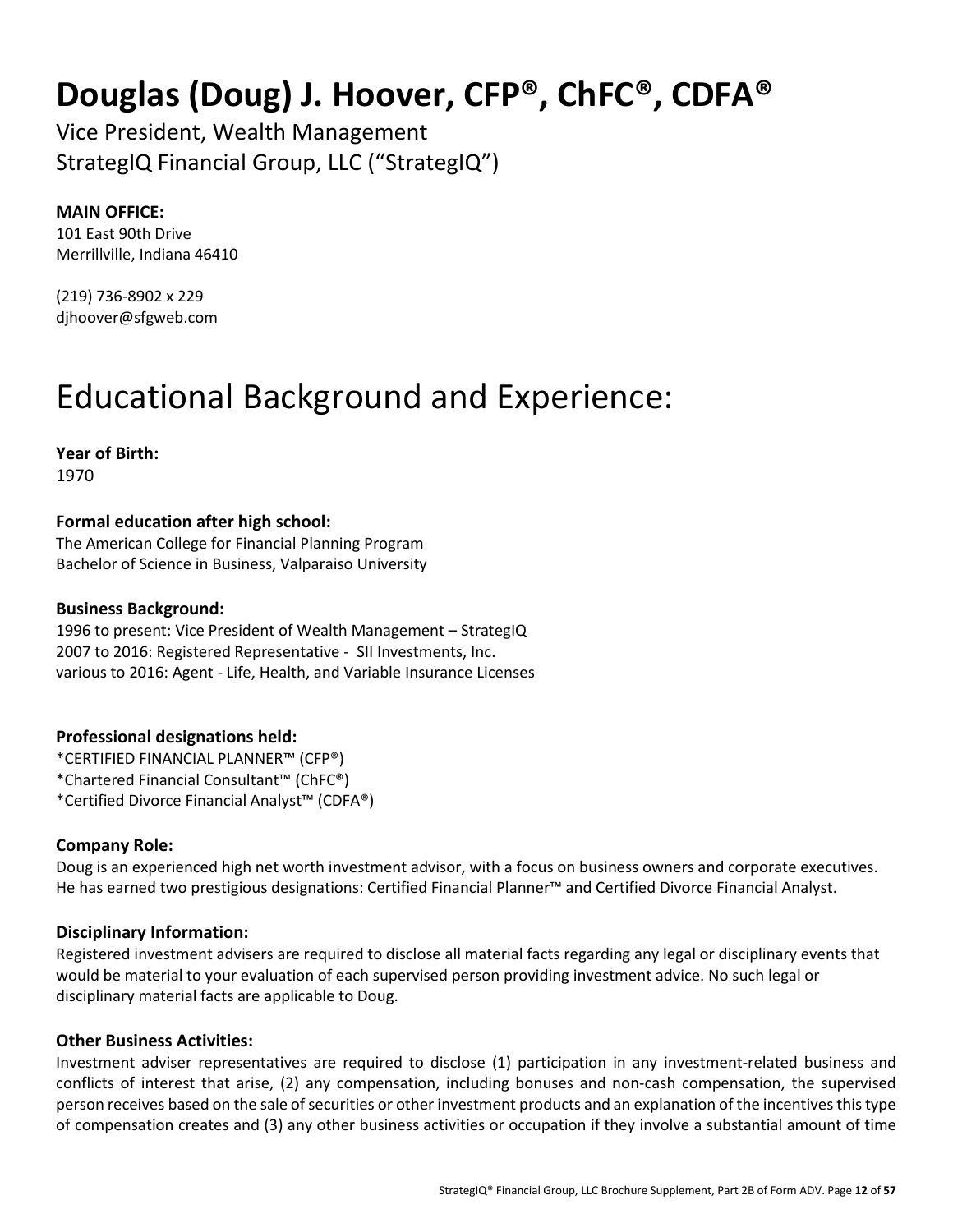or pay (if less than 10% of time or income, presumed not to be substantial). The following outside business activity disclosures are made with respect to Doug:

- Dunegrass II Owner
- IQ Companies, LLC Member (IQ Companies owns StrategIQ)

Doug may receive compensation or profit distributions with respect to these outside business activities.

StrategIQ may recommend utilizing the services of NATC as either a custodian or trustee or both. Because StrategIQ owns an equity stake of less than 1% of the shares of the parent company of National Advisors Trust Company ("NATC"), a conflict of interest exists because the value of the equity stake of StrategIQ in NATC may increase as a result of additional revenues of NATC being attributable to StrategIQ clients referred by StrategIQ. Doug (as an indirect owner of NATC) would benefit financially from such potential increased NATC equity interest valuations. StrategIQ and Doug address this conflict in two ways: (i) disclosure to clients of this conflict of interest and (ii) each StrategIQ client has the choice to utilize the services of any company as either a custodian or trustee or both.

#### **Additional Compensation:**

Doug does not receive any economic benefit for providing or recommending advisory services, other than base guaranteed payments and discretionary bonuses provided by StrategIQ. Educational services or instructional seminars may be provided, at no cost to Doug or StrategIQ, by custodians of the assets managed by StrategIQ.

#### **Supervision:**

Each StrategIQ client works directly with investment adviser representatives that are members of a financial planning and investment advisory team assigned to such StrategIQ client. These investment adviser representatives recommend specific investment strategies developed by StrategIQ's Investment Committee based on SFG client's investment goals, risk tolerance and stated objectives and needs. Each financial planning/investment advisory team assigned to a StrategIQ client may include a lead, service and managing advisor, in addition to other advisory team members such as financial planning, estate and trust planning, portfolio manager or tax planning specialists. The individual acting as managing advisor for a specific team oversees such team. Doug is an investment adviser representative and serves as lead, secondary or managing advisor with respect to StrategIQ client teams to which he is assigned.

StrategIQ's Investment Committee comprises some of the firm's executive officers, including the Chief Investment Officer, as well as some senior investment advisors. StrategIQ's Chief Investment Officer communicates with investment adviser representatives on an ongoing basis to present new investments, explain changes to any investment allocations within a strategy or generally to discuss particular investment related news or questions. StrategIQ's Chief Investment Officer or other members of StrategIQ's investment department also communicate with investment adviser representatives from time to time to discuss specific trade action requests with respect to which they have questions.

Doug reports to, and is under the supervision of, StrategIQ's Vice President, Wealth Management Services.

All supervised persons, including Doug, must comply with StrategIQ's compliance policies and procedures in connection with their delivery of investment advisory services, which policies and procedures are designed to provide guidance with respect to both, upholding StrategIQ's fiduciary responsibility to act in the best interest of clients, as well as complying with regulations and best practices. Markus R. F. Sleuwen is the Chief Compliance Officer of StrategIQ and is responsible for monitoring the firm's compliance policies and procedures to ensure that they remain current and meet regulatory requirements, for providing training to supervised persons about the firm's compliance policies and procedures and for enforcing the firm's compliance policies and procedures. Markus' telephone number is (630) 455-4700 x 220.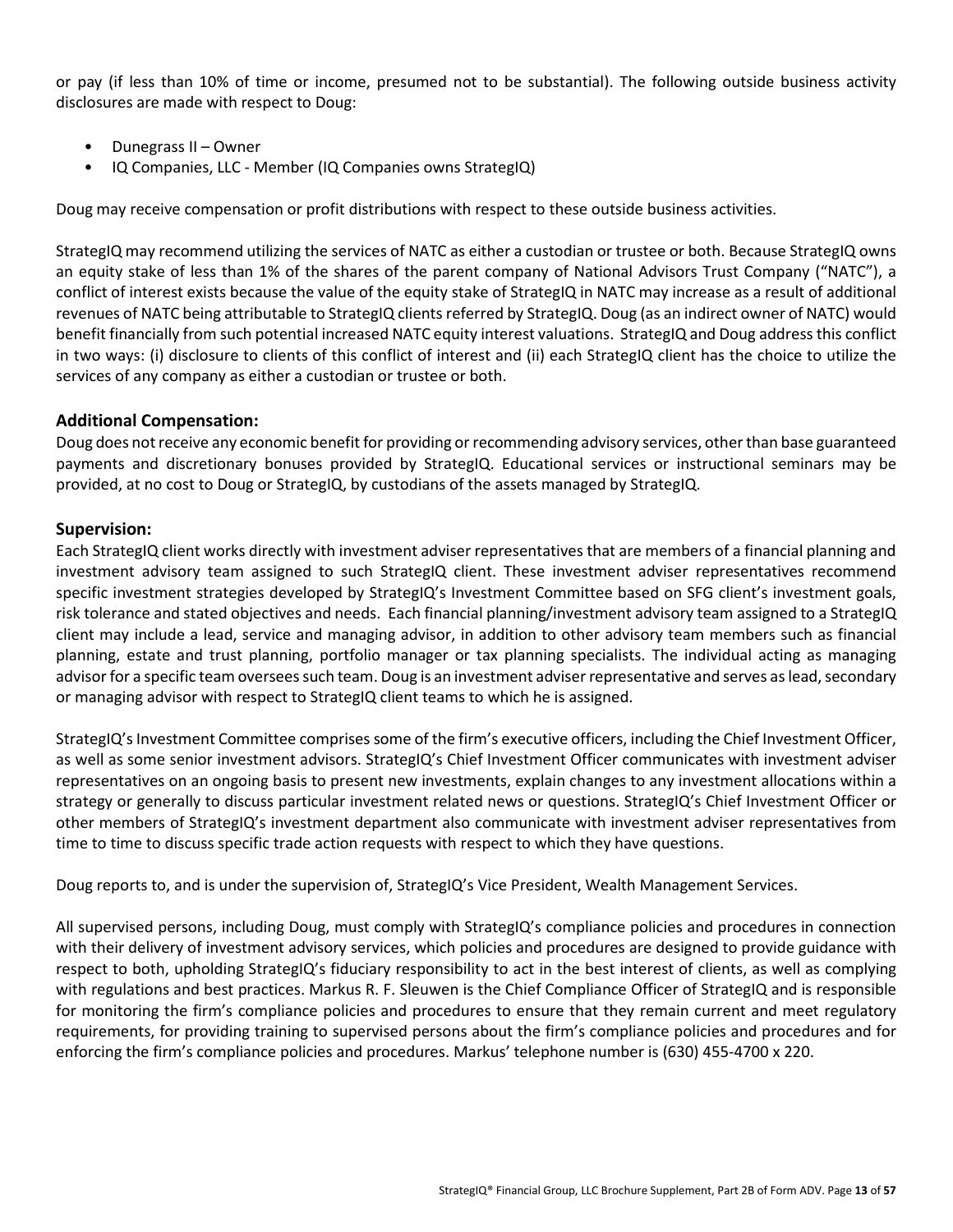### **Steven (Steve) M. Gronceski, CFP®, AIF®**

Vice President, Wealth Management StrategIQ Financial Group, LLC ("StrategIQ")

#### **MAIN OFFICE:**

101 East 90th Drive Merrillville, Indiana 46410

(219) 736-8902 x 208 smgronceski@sfgweb.com

## Educational Background and Experience:

**Year of Birth:**  1970

#### **Formal education after high school:**

The American College for Financial Planning Program Bachelor of Science in Financial Management, Purdue University

#### **Business Background:**

1998 to present: Vice President of Wealth Management – StrategIQ 2006 to present: Managing Member – Lake Michigan Properties, LLC 2007 to 2016: Registered Representative - SII Investments, Inc. Various to 2016: Agent - Life, Health, and Variable Insurance Licenses

#### **Professional designations held:**

\*CERTIFIED FINANCIAL PLANNER™ (CFP®) \*Accredited Investment Fiduciary™ (AIF®)

#### **Company Role:**

Steve is an experienced high net worth investment advisor, with a focus on business owners, corporate executives, and professionals. As a TIAA-CREF authorized advisor, he works closely with our clients in the medical and academic professions. He has earned two prestigious designations: Certified Financial Planner™ and Chartered Life Underwriter.

#### **Disciplinary Information:**

Registered investment advisers are required to disclose all material facts regarding any legal or disciplinary events that would be material to your evaluation of each supervised person providing investment advice. Disclosures appear on Steve's investment adviser public disclosure with the SEC, but StrategIQ feels that none of these disclosures are material to your evaluation of Steve in relation to his provision of investment advice to you. Steve's investment adviser public disclosure with the SEC can be accessed at https://adviserinfo.sec.gov/individual/summary/2466208.

#### **Other Business Activities:**

Investment adviser representatives are required to disclose (1) participation in any investment-related business and conflicts of interest that arise, (2) any compensation, including bonuses and non-cash compensation, the supervised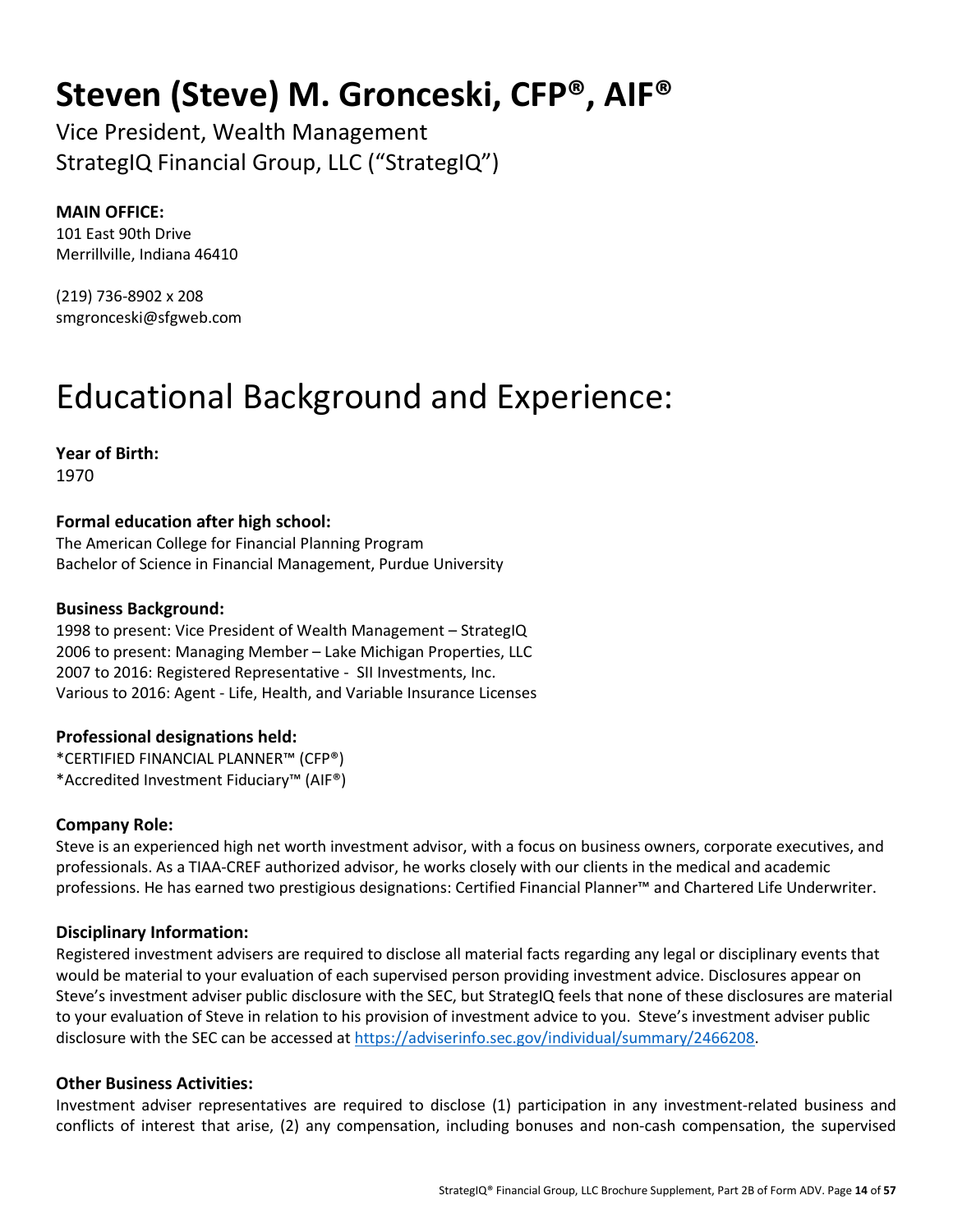person receives based on the sale of securities or other investment products and an explanation of the incentives this type of compensation creates and (3) any other business activities or occupation if they involve a substantial amount of time or pay (if less than 10% of time or income, presumed not to be substantial). The following outside business activity disclosures are made with respect to Steve.

- Notre Dame Church Finance Council Member
- Dunegrass II Owner/Member
- Lake Michigan Properties, LLC Managing Member
- IQ Companies, LLC Member (IQ Companies owns StrategIQ)

Steve may receive compensation or profit distributions with respect to these outside business activities.

StrategIQ may recommend utilizing the services of NATC as either a custodian or trustee or both. Because StrategIQ owns an equity stake of less than 1% of the shares of the parent company of National Advisors Trust Company ("NATC"), a conflict of interest exists because the value of the equity stake of StrategIQ in NATC may increase as a result of additional revenues of NATC being attributable to StrategIQ clients referred by StrategIQ. Steve (as an indirect owner of NATC) would benefit financially from such potential increased NATC equity interest valuations. StrategIQ and Doug address this conflict in two ways: (i) disclosure to clients of this conflict of interest and (ii) each StrategIQ client has the choice to utilize the services of any company as either a custodian or trustee or both.

#### **Additional Compensation:**

Steve does not receive any economic benefit for providing or recommending advisory services, other than regular salary and discretionary bonuses provided by StrategIQ. Educational services or instructional seminars may be provided, at no cost to Steve or StrategIQ, by custodians of the assets managed by StrategIQ.

#### **Supervision:**

Each StrategIQ client works directly with investment adviser representatives that are members of a financial planning and investment advisory team assigned to such StrategIQ client. These investment adviser representatives recommend specific investment strategies developed by StrategIQ's Investment Committee based on SFG client's investment goals, risk tolerance and stated objectives and needs. Each financial planning/investment advisory team assigned to a StrategIQ client may include a lead, service and managing advisor, in addition to other advisory team members such as financial planning, estate and trust planning, portfolio manager or tax planning specialists. The individual acting as managing advisor for a specific team oversees such team. Steve is an investment adviser representative and serves as lead or secondary advisor with respect to StrategIQ client teams to which he is assigned.

StrategIQ's Investment Committee comprises some of the firm's executive officers, including the Chief Investment Officer, as well as some senior investment advisors. StrategIQ's Chief Investment Officer communicates with investment adviser representatives on an ongoing basis to present new investments, explain changes to any investment allocations within a strategy or generally to discuss particular investment related news or questions. StrategIQ's Chief Investment Officer or other members of StrategIQ's investment department also communicate with investment adviser representatives from time to time to discuss specific trade action requests with respect to which they have questions.

Steve reports to, and is under the supervision of, StrategIQ's Vice President, Wealth Management Services.

All supervised persons, including Steve, must comply with StrategIQ's compliance policies and procedures in connection with their delivery of investment advisory services, which policies and procedures are designed to provide guidance with respect to both, upholding StrategIQ's fiduciary responsibility to act in the best interest of clients, as well as complying with regulations and best practices. Markus R. F. Sleuwen is the Chief Compliance Officer of StrategIQ and is responsible for monitoring the firm's compliance policies and procedures to ensure that they remain current and meet regulatory requirements, for providing training to supervised persons about the firm's compliance policies and procedures and for enforcing the firm's compliance policies and procedures. Markus' telephone number is (630) 455-4700 x 220.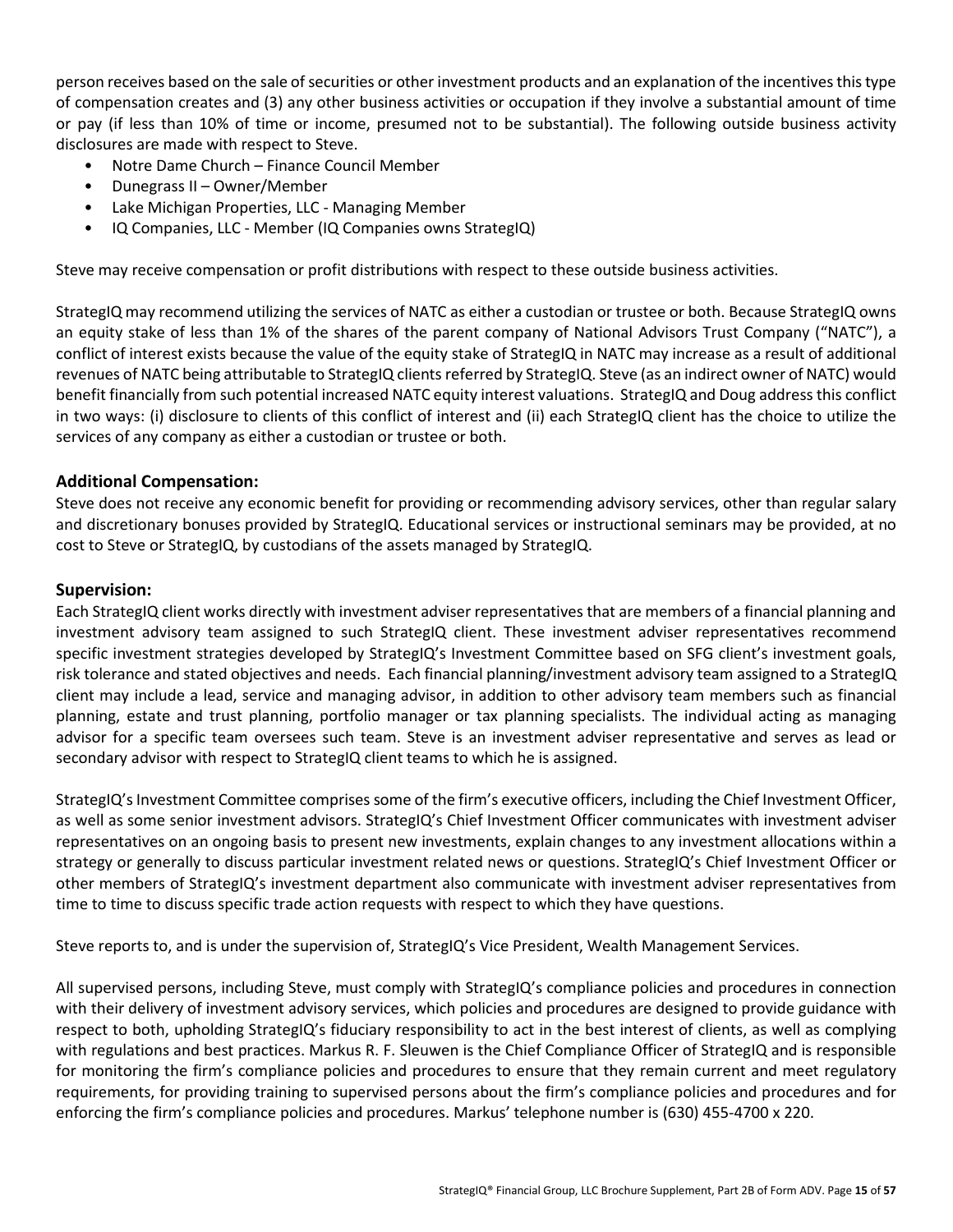### **Jeremy D. Schares, CFP®, CRPC®**

Vice President, Wealth Management Services StrategIQ Financial Group, LLC ("StrategIQ")

#### **MAIN OFFICE:**

700 Commerce Dr, Suite 500 Oak Brook, IL 60523

(630) 455-4700 x 227 jdschares@sfgweb.com

### Educational Background and Experience:

**Year of Birth:**  1984

#### **Formal education after high school:**

The College for Financial Planning Program Bachelor of Science in Business Administration, Valparaiso University

#### **Business Background:**

2018 to present: Vice President, Wealth Management – StrategIQ 2008 to 2018: Financial Advisor, Senior Financial Advisor and Associate VP, Wealth Management – StrategIQ 2008 to 2016: Registered Representative - SII Investments, Inc. Various to 2016: Agent - Life, Health, and Variable Insurance Licenses

#### **Professional designations held:**

Jeremy is an experienced investment advisor. He has earned two prestigious designations: Certified Financial Planner™\* (CFP®) and Chartered Retirement Planning Counselor™\* (CRPC®). He also has been a recipient of the Five Star Wealth Manager Award\* with respect to several years, the most recent one in 2019.

#### **Company Role:**

Jeremy provides comprehensive financial planning and investment management services to individuals and their families. He regularly advises physicians, consultants, attorneys and accountants, and also works with small business owners. He has earned two prestigious designations: Certified Financial Planner™ and Chartered Retirement Planning Counselor™.

#### **Disciplinary Information:**

Registered investment advisers are required to disclose all material facts regarding any legal or disciplinary events that would be material to your evaluation of each supervised person providing investment advice. No such legal or disciplinary material facts are applicable to Jeremy.

#### **Other Business Activities:**

Investment adviser representatives are required to disclose (1) participation in any investment-related business and conflicts of interest that arise, (2) any compensation, including bonuses and non-cash compensation, the supervised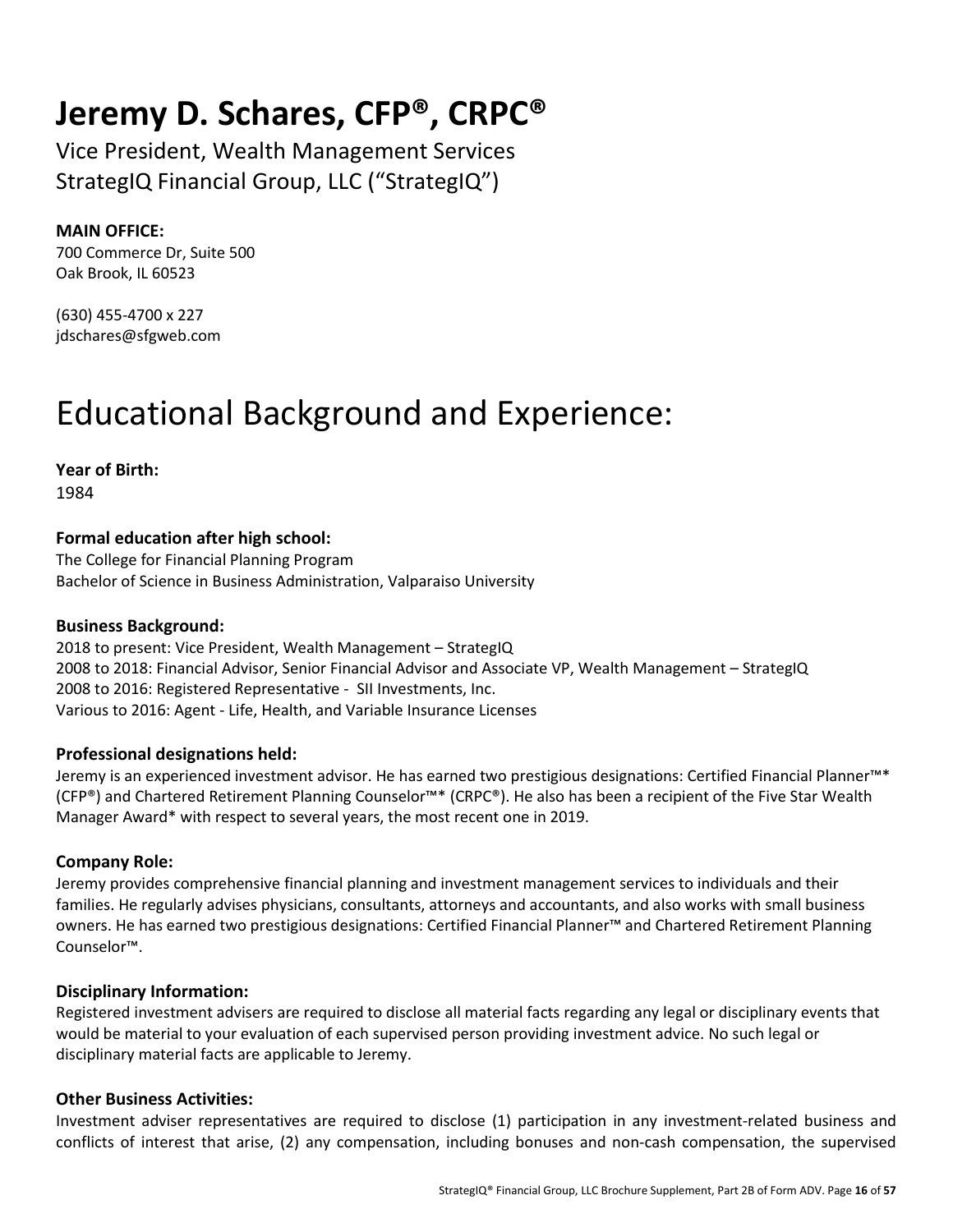person receives based on the sale of securities or other investment products and an explanation of the incentives this type of compensation creates and (3) any other business activities or occupation if they involve a substantial amount of time or pay (if less than 10% of time or income, presumed not to be substantial). The following outside business activity disclosures are made with respect to Jeremy:

• IQ Companies, LLC - Member (IQ Companies owns StrategIQ)

Jeremy may receive compensation or profit distributions with respect to these outside business activities.

StrategIQ may recommend utilizing the services of NATC as either a custodian or trustee or both. Because StrategIQ owns an equity stake of less than 1% of the shares of the parent company of National Advisors Trust Company ("NATC"), a conflict of interest exists because the value of the equity stake of StrategIQ in NATC may increase as a result of additional revenues of NATC being attributable to StrategIQ clients referred by StrategIQ. Jeremy (as an indirect owner of NATC) would benefit financially from such potential increased NATC equity interest valuations. StrategIQ and Doug address this conflict in two ways: (i) disclosure to clients of this conflict of interest and (ii) each StrategIQ client has the choice to utilize the services of any company as either a custodian or trustee or both.

#### **Additional Compensation:**

Jeremy does not receive any economic benefit for providing or recommending advisory services, other than base guaranteed payments and discretionary bonuses provided by StrategIQ. Educational services or instructional seminars may be provided, at no cost to Jeremy or StrategIQ, by custodians of the assets managed by StrategIQ.

#### **Supervision:**

Each StrategIQ client works directly with investment adviser representatives that are members of a financial planning and investment advisory team assigned to such StrategIQ client. These investment adviser representatives recommend specific investment strategies developed by StrategIQ's Investment Committee based on SFG client's investment goals, risk tolerance and stated objectives and needs. Each financial planning/investment advisory team assigned to a StrategIQ client may include a lead, service and managing advisor, in addition to other advisory team members such as financial planning, estate and trust planning, portfolio manager or tax planning specialists. The individual acting as managing advisor for a specific team oversees such team. Jeremy is an investment adviser representative and serves as lead, secondary or managing advisor with respect to StrategIQ client teams to which he is assigned.

StrategIQ's Investment Committee comprises some of the firm's executive officers, including the Chief Investment Officer, as well as some senior investment advisors. StrategIQ's Chief Investment Officer communicates with investment adviser representatives on an ongoing basis to present new investments, explain changes to any investment allocations within a strategy or generally to discuss particular investment related news or questions. StrategIQ's Chief Investment Officer or other members of StrategIQ's investment department also communicate with investment adviser representatives from time to time to discuss specific trade action requests with respect to which they have questions.

Jeremy reports to, and is under the supervision of, StrategIQ's Chief Executive Officer.

All supervised persons, including Jeremy, must comply with StrategIQ's compliance policies and procedures in connection with their delivery of investment advisory services, which policies and procedures are designed to provide guidance with respect to both, upholding StrategIQ's fiduciary responsibility to act in the best interest of clients, as well as complying with regulations and best practices. Markus R. F. Sleuwen is the Chief Compliance Officer of StrategIQ and is responsible for monitoring the firm's compliance policies and procedures to ensure that they remain current and meet regulatory requirements, for providing training to supervised persons about the firm's compliance policies and procedures and for enforcing the firm's compliance policies and procedures. Markus' telephone number is (630) 455-4700 x 220.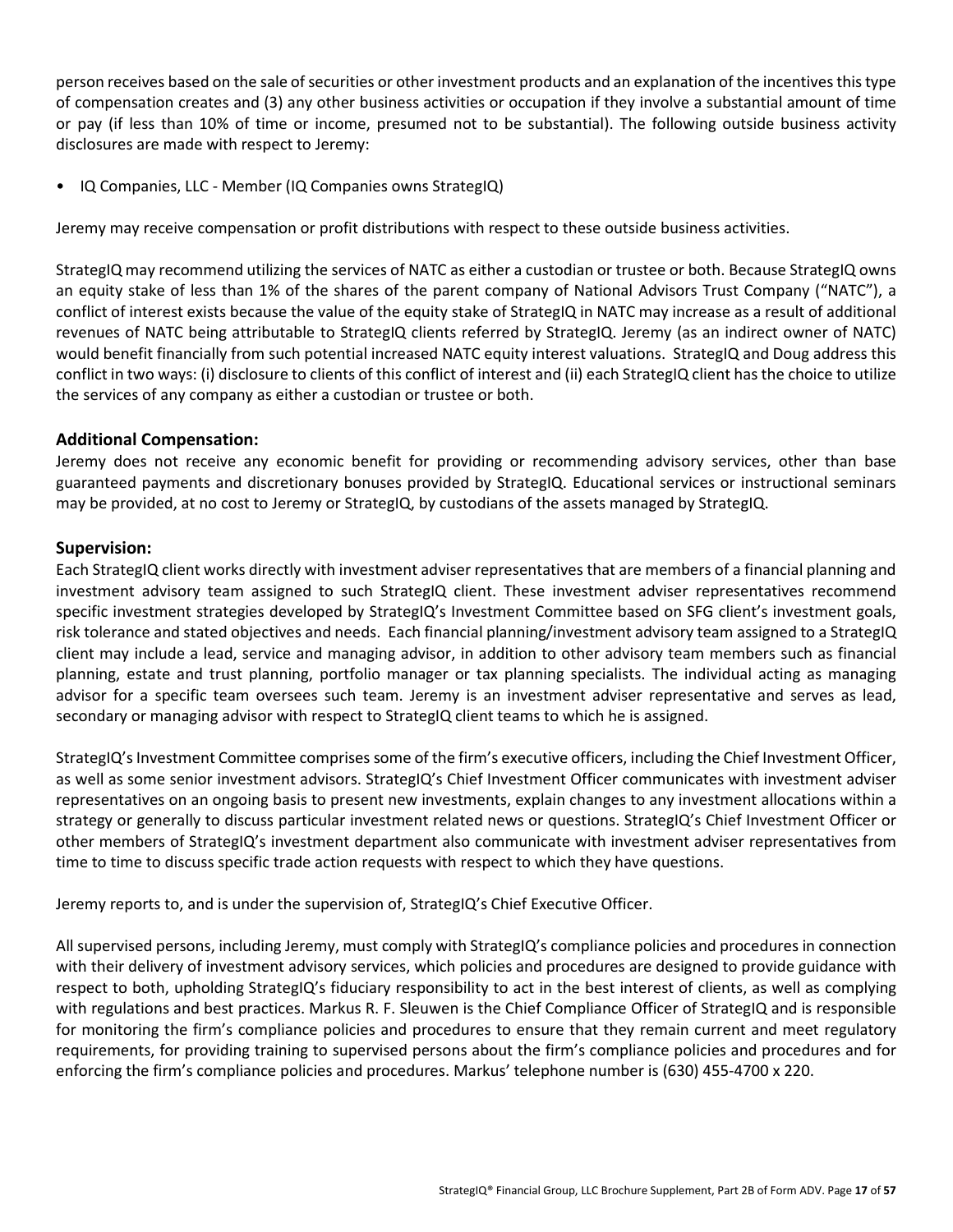### **Marc A. Steinman, JD**

Senior Vice President, Wealth Management StrategIQ Financial Group, LLC ("StrategIQ")

#### **MAIN OFFICE:**

707 Lake Cook Road Suite 109 Deerfield, IL 60015

(847) 205-2590 masteinman@sfgweb.com

## Educational Background and Experience:

**Year of Birth:**  1957

#### **Formal education after high school:**

Juris Doctor, Albany Law School Bachelor of Business Administration in Finance, University of Massachusetts, Amherst

**Business Background:**  1999 to present: President – Personal Financial Planning, Inc.

#### **Professional designations held:**

\*Juris Doctor (JD) Member of the Illinois State Bar Association

#### **Company Role:**

Marc is an experienced high net worth investment advisor, with a focus on business owners and corporate executives.

#### **Disciplinary Information:**

Registered investment advisers are required to disclose all material facts regarding any legal or disciplinary events that would be material to your evaluation of each supervised person providing investment advice. No such legal or disciplinary material facts are applicable to Marc.

#### **Other Business Activities:**

Investment adviser representatives are required to disclose (1) participation in any investment-related business and conflicts of interest that arise, (2) any compensation, including bonuses and non-cash compensation, the supervised person receives based on the sale of securities or other investment products and an explanation of the incentives this type of compensation creates and (3) any other business activities or occupation if they involve a substantial amount of time or pay (if less than 10% of time or income, presumed not to be substantial). No disclosures under this section are made with respect to Marc.

#### **Additional Compensation:**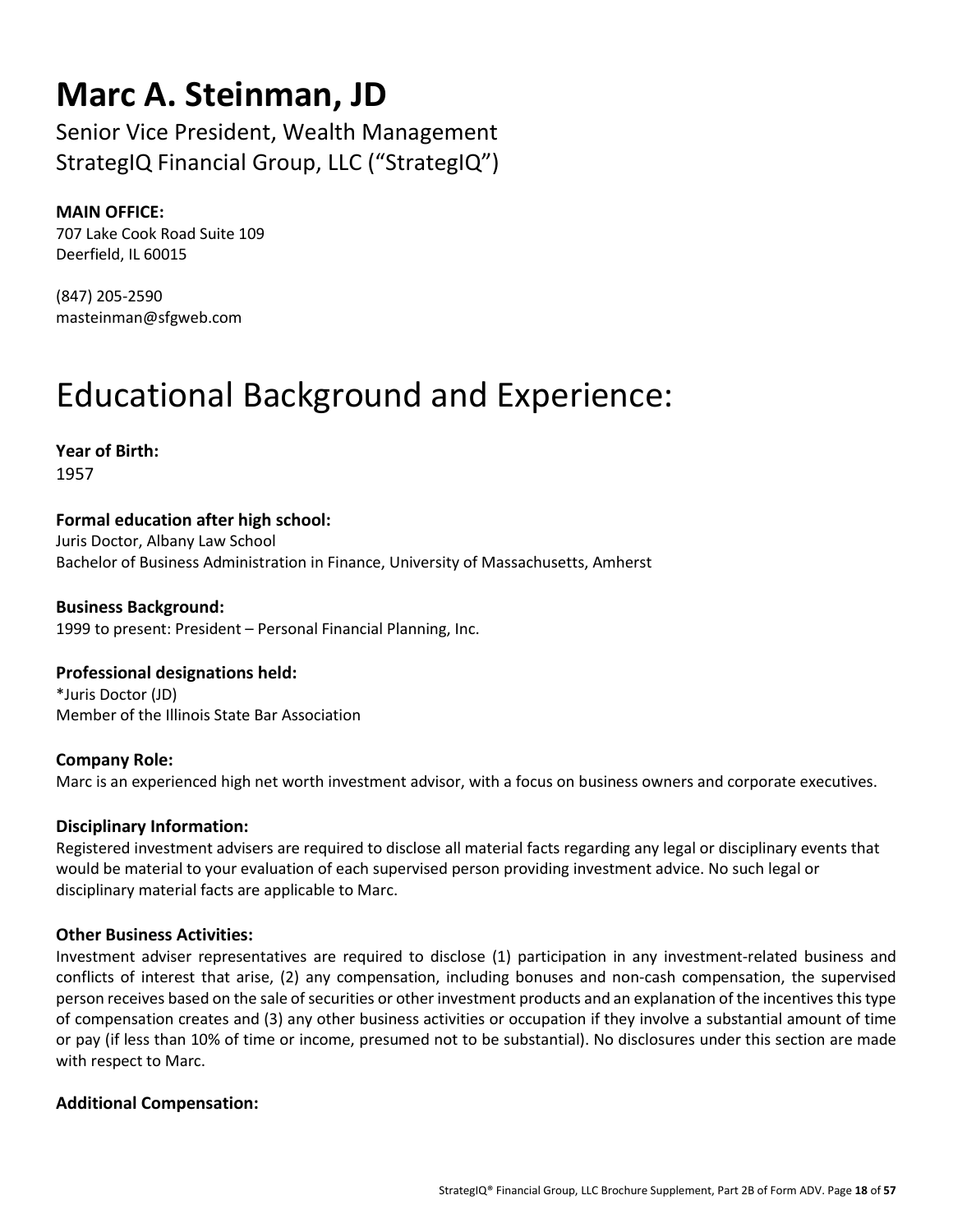Marc does not receive any economic benefit for providing or recommending advisory services, other than base guaranteed payments and discretionary bonuses provided by StrategIQ. Educational services or instructional seminars may be provided, at no cost to Marc or StrategIQ, by custodians of the assets managed by StrategIQ.

#### **Supervision:**

Each StrategIQ client works directly with investment adviser representatives that are members of a financial planning and investment advisory team assigned to such StrategIQ client. These investment adviser representatives recommend specific investment strategies developed by StrategIQ's Investment Committee based on SFG client's investment goals, risk tolerance and stated objectives and needs. Each financial planning/investment advisory team assigned to a StrategIQ client may include a lead, service and managing advisor, in addition to other advisory team members such as financial planning, estate and trust planning, portfolio manager or tax planning specialists. The individual acting as managing advisor for a specific team oversees such team. Marc is an investment adviser representative and serves as lead or secondary advisor with respect to StrategIQ client teams to which he is assigned.

StrategIQ's Investment Committee comprises some of the firm's executive officers, including the Chief Investment Officer, as well as some senior investment advisors. StrategIQ's Chief Investment Officer communicates with investment adviser representatives on an ongoing basis to present new investments, explain changes to any investment allocations within a strategy or generally to discuss particular investment related news or questions. StrategIQ's Chief Investment Officer or other members of StrategIQ's investment department also communicate with investment adviser representatives from time to time to discuss specific trade action requests with respect to which they have questions.

Marc reports to, and is under the supervision of, StrategIQ's Chief Executive Officer and StrategIQ's Vice President, Wealth Management Services.

All supervised persons, including Marc, must comply with StrategIQ's compliance policies and procedures in connection with their delivery of investment advisory services, which policies and procedures are designed to provide guidance with respect to both, upholding StrategIQ's fiduciary responsibility to act in the best interest of clients, as well as complying with regulations and best practices. Markus R. F. Sleuwen is the Chief Compliance Officer of StrategIQ and is responsible for monitoring the firm's compliance policies and procedures to ensure that they remain current and meet regulatory requirements, for providing training to supervised persons about the firm's compliance policies and procedures and for enforcing the firm's compliance policies and procedures. Markus' telephone number is (630) 455-4700 x 220.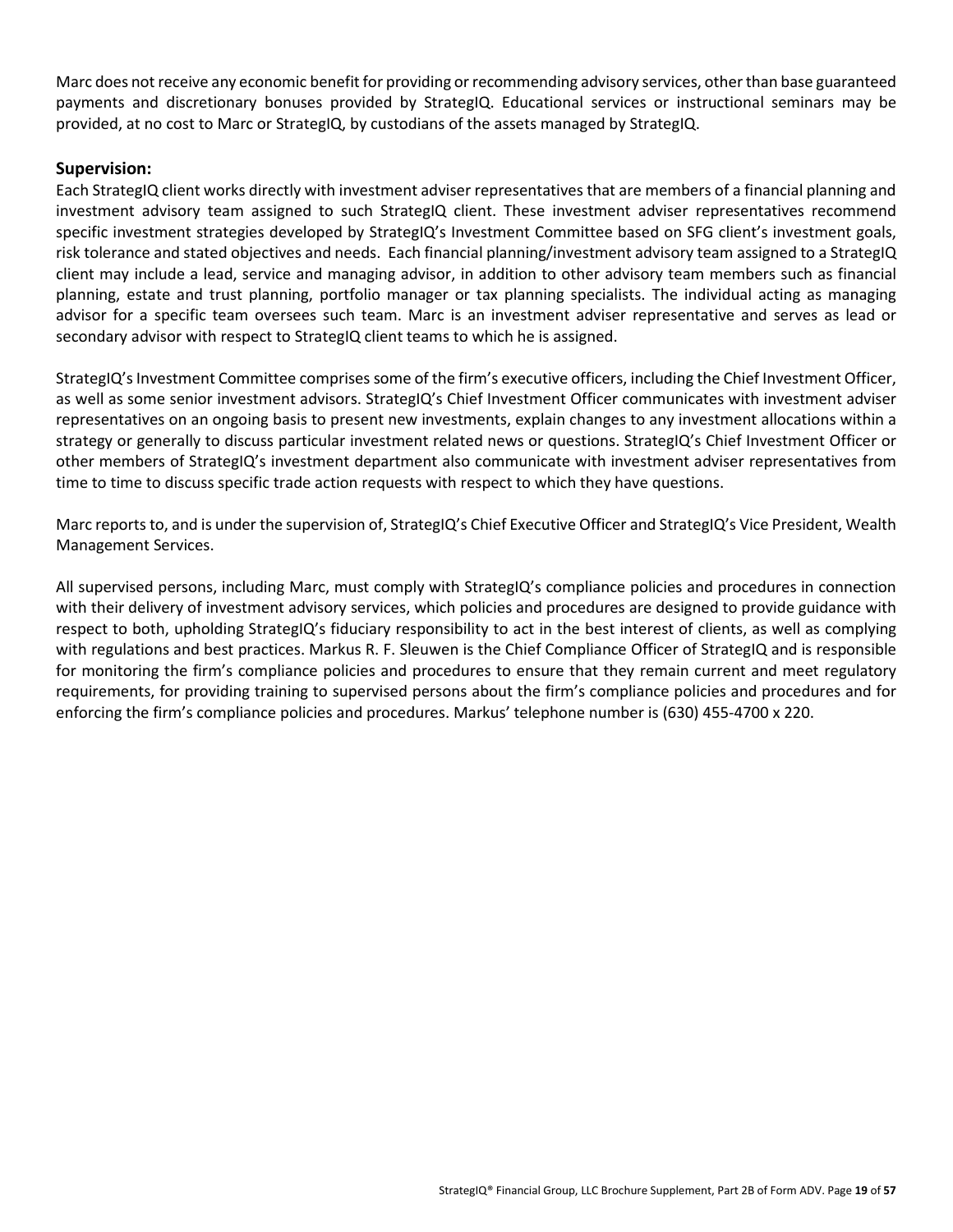### **Michael (Mike) A. Jankowske, CFP®**

Advanced Estate and Charitable Planning Specialist StrategIQ Financial Group, LLC ("StrategIQ")

#### **MAIN OFFICE:**

101 East 90th Drive Merrillville, Indiana 46410

(219) 736-8902 x 213 majankowske@sfgweb.com

## Educational Background and Experience:

**Year of Birth:**  1952

#### **Formal education after high school:**

The College for Financial Planning Program Bachelor of Arts in Business, Valparaiso University, 1974

#### **Business Background:**

1996 to present: Advanced Planning Financial Advisor – StrategIQ 2018 to present: Hamelind Foundation 2007 to 2016: Registered Principal - SII Investments, Inc. various to 2016: Agent - Life, Health, and Variable Insurance Licenses

**Professional designations held:** 

\*CERTIFIED FINANCIAL PLANNER™ (CFP®)

#### **Company Role:**

Mike is an experienced financial advisor, with particular depth in the areas of income and estate tax planning. For over 35 years, he has been on the forefront of developing trust and charitable strategies and solutions for select families, businesses and not for profits, identifying viable opportunities and actively participating in the development of planned giving programs.

#### **Disciplinary Information:**

Registered investment advisers are required to disclose all material facts regarding any legal or disciplinary events that would be material to your evaluation of each supervised person providing investment advice. No such legal or disciplinary material facts are applicable to Mike.

#### **Other Business Activities:**

Investment adviser representatives are required to disclose (1) participation in any investment-related business and conflicts of interest that arise, (2) any compensation, including bonuses and non-cash compensation, the supervised person receives based on the sale of securities or other investment products and an explanation of the incentives this type of compensation creates and (3) any other business activities or occupation if they involve a substantial amount of time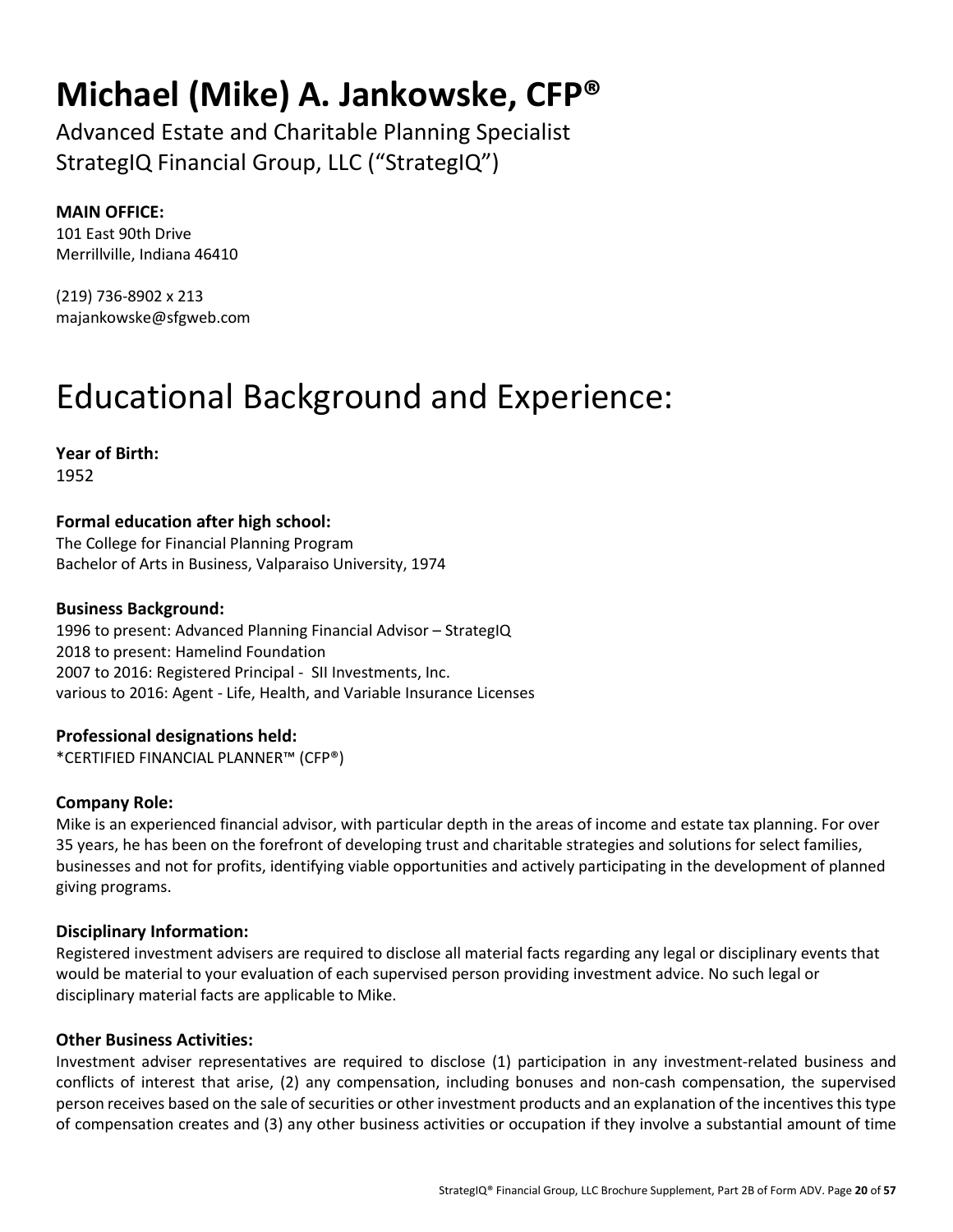or pay (if less than 10% of time or income, presumed not to be substantial). The following outside business activity disclosures are made with respect to Mike:

- Dunegrass and Dunegrass II, LLC Owner
- Residential Rental Property Owner
- IQ Companies, LLC Member (IQ Companies owns StrategIQ)

Mike may receive compensation or profit distributions with respect to these outside business activities.

StrategIQ may recommend utilizing the services of NATC as either a custodian or trustee or both. Because StrategIQ owns an equity stake of less than 1% of the shares of the parent company of National Advisors Trust Company ("NATC"), a conflict of interest exists because the value of the equity stake of StrategIQ in NATC may increase as a result of additional revenues of NATC being attributable to StrategIQ clients referred by StrategIQ. Mike (as an indirect owner of NATC) would benefit financially from such potential increased NATC equity interest valuations. StrategIQ and Doug address this conflict in two ways: (i) disclosure to clients of this conflict of interest and (ii) each StrategIQ client has the choice to utilize the services of any company as either a custodian or trustee or both.

#### **Additional Compensation:**

Mike does not receive any economic benefit for providing investment advisory services for StrategIQ, other than base guaranteed payments and bonuses. Educational services or instructional seminars may be provided, at no cost to Mike or StrategIQ, by custodians of the assets managed by StrategIQ.

#### **Supervision:**

Each StrategIQ client works directly with investment adviser representatives that are members of a financial planning and investment advisory team assigned to such StrategIQ client. These investment adviser representatives recommend specific investment strategies developed by StrategIQ's Investment Committee based on SFG client's investment goals, risk tolerance and stated objectives and needs. Each financial planning/investment advisory team assigned to a StrategIQ client may include a lead, service and managing advisor, in addition to other advisory team members such as financial planning, estate and trust planning, portfolio manager or tax planning specialists. The individual acting as managing advisor for a specific team oversees such team. Mike is an investment adviser representative and provides financial planning, estate, tax and charitable planning support to assigned teams.

StrategIQ's Investment Committee comprises some of the firm's executive officers, including the Chief Investment Officer, as well as some senior investment advisors. StrategIQ's Chief Investment Officer communicates with investment adviser representatives on an ongoing basis to present new investments, explain changes to any investment allocations within a strategy or generally to discuss particular investment related news or questions. StrategIQ's Chief Investment Officer or other members of StrategIQ's investment department also communicate with investment adviser representatives from time to time to discuss specific trade action requests with respect to which they have questions.

Mike reports to, and is under the supervision of, StrategIQ's Vice President, Wealth Management Services.

All supervised persons, including Mike, must comply with StrategIQ's compliance policies and procedures in connection with their delivery of investment advisory services, which policies and procedures are designed to provide guidance with respect to both, upholding StrategIQ's fiduciary responsibility to act in the best interest of clients, as well as complying with regulations and best practices. Markus R. F. Sleuwen is the Chief Compliance Officer of StrategIQ and is responsible for monitoring the firm's compliance policies and procedures to ensure that they remain current and meet regulatory requirements, for providing training to supervised persons about the firm's compliance policies and procedures and for enforcing the firm's compliance policies and procedures. Markus' telephone number is (630) 455-4700 x 220.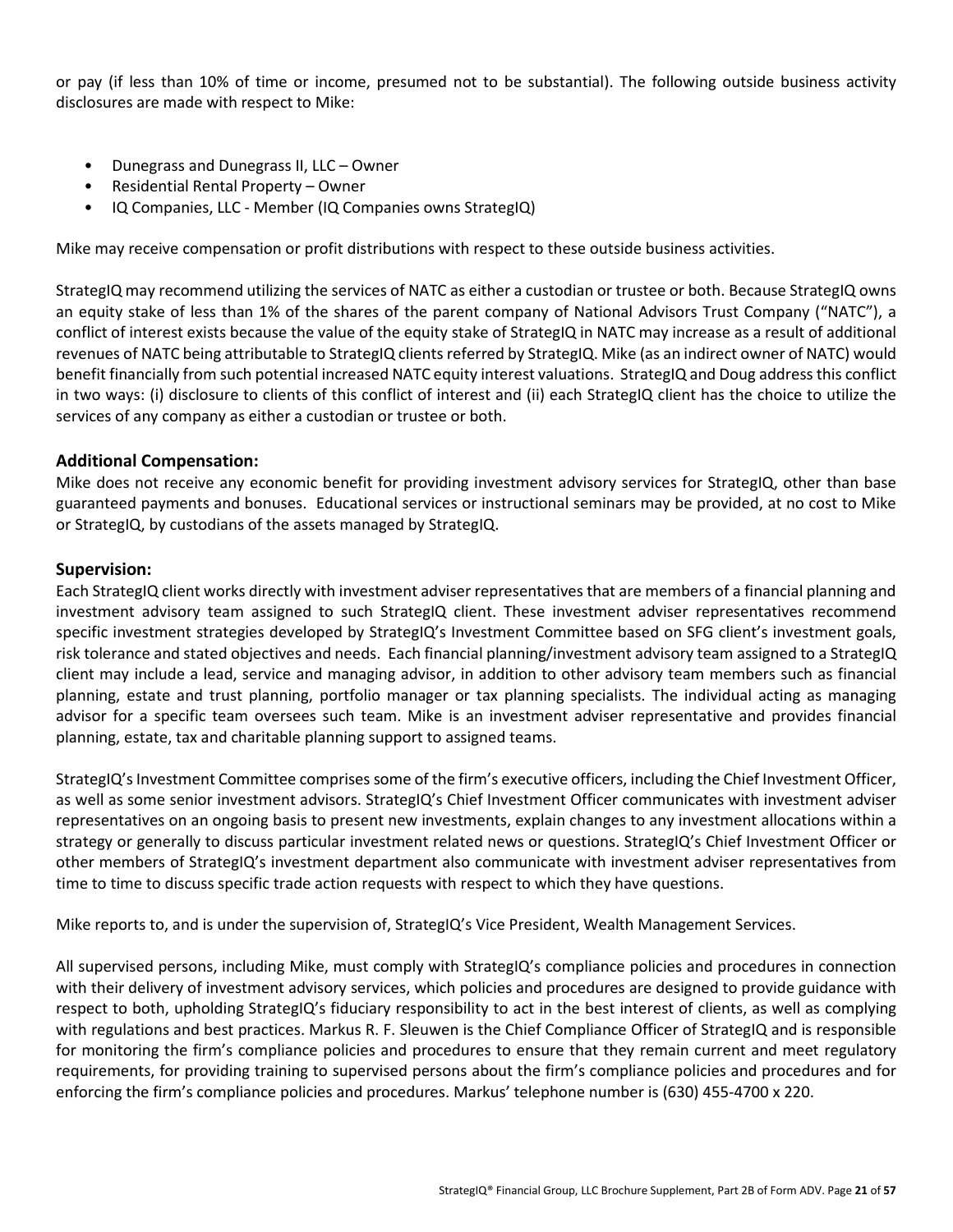### **Colleen M. Henes, CFP®, J.D., E.A.**

Associate Vice-President, Wealth Management StrategIQ Financial Group, LLC ("StrategIQ")

#### **MAIN OFFICE:**

700 Commerce Dr, Suite 500 Oak Brook, IL 60523

(630) 455-4700 x 224 cmhenes@sfgweb.com

### Educational Background and Experience:

**Year of Birth:**  1978

**Formal education after high school:** 

Juris Doctor, DePaul University College of Law, 2004 Bachelor of Science in Psychology, University of Illinois Urbana-Champaign, 2000

#### **Business Background:**

2017 to present: Financial Advisor – StrategIQ 2016 to 2017: Attorney – Huck Bouma PC 2014 to 2016: Investment Adviser Representative – Hedeker Wealth 2009 to 2016: Attorney – Hedeker Law 2005 to 2009: Attorney – William J. Arendt & Associates PC

#### **Professional designations held:**

\*Juris Doctor (JD) \*CERTIFIED FINANCIAL PLANNER™ (CFP®) \*IRS Enrolled Agent

#### **Company Role:**

Colleen M. Henes serves as a financial advisor in our advanced planning division. Colleen is active in researching, evaluating, and recommending advanced planning strategies for our clients and their families.

#### **Disciplinary Information:**

Registered investment advisers are required to disclose all material facts regarding any legal or disciplinary events that would be material to your evaluation of each supervised person providing investment advice. No such legal or disciplinary material facts are applicable to Colleen.

#### **Other Business Activities:**

Investment adviser representatives are required to disclose (1) participation in any investment-related business and conflicts of interest that arise, (2) any compensation, including bonuses and non-cash compensation, the supervised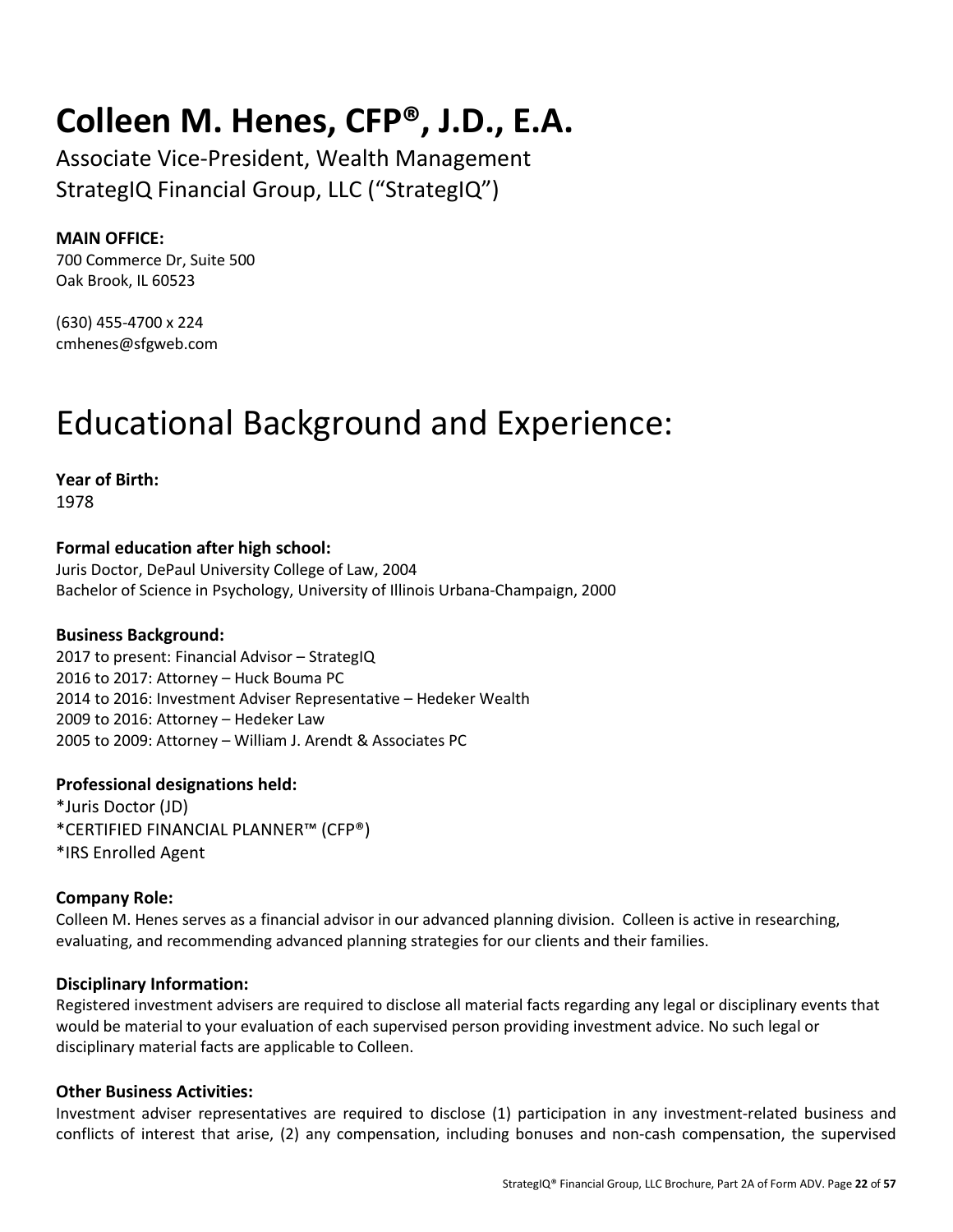person receives based on the sale of securities or other investment products and an explanation of the incentives this type of compensation creates and (3) any other business activities or occupation if they involve a substantial amount of time or pay (if less than 10% of time or income, presumed not to be substantial). No disclosures under this section are made with respect to Colleen.

#### **Additional Compensation:**

Colleen does not receive any economic benefit for providing or recommending advisory services, other than regular salary and discretionary bonuses provided by StrategIQ. Educational services or instructional seminars may be provided, at no cost to Colleen or StrategIQ, by custodians of the assets managed by StrategIQ.

#### **Supervision:**

Each StrategIQ client works directly with investment adviser representatives that are members of a financial planning and investment advisory team assigned to such StrategIQ client. These investment adviser representatives recommend specific investment strategies developed by StrategIQ's Investment Committee based on SFG client's investment goals, risk tolerance and stated objectives and needs. Each financial planning/investment advisory team assigned to a StrategIQ client may include a lead, service and managing advisor, in addition to other advisory team members such as financial planning, estate and trust planning, portfolio manager or tax planning specialists. The individual acting as managing advisor for a specific team oversees such team. Colleen is an investment adviser representative and serves as lead or servicing advisor with respect to StrategIQ client teams to which she is assigned.

StrategIQ's Investment Committee comprises some of the firm's executive officers, including the Chief Investment Officer, as well as some senior investment advisors. StrategIQ's Chief Investment Officer communicates with investment adviser representatives on an ongoing basis to present new investments, explain changes to any investment allocations within a strategy or generally to discuss particular investment related news or questions. StrategIQ's Chief Investment Officer or other members of StrategIQ's investment department also communicate with investment adviser representatives from time to time to discuss specific trade action requests with respect to which they have questions.

Colleen reports to, and is under the supervision of, Vice President, Wealth Management Services.

All supervised persons, including Colleen, must comply with StrategIQ's compliance policies and procedures in connection with their delivery of investment advisory services, which policies and procedures are designed to provide guidance with respect to both, upholding StrategIQ's fiduciary responsibility to act in the best interest of clients, as well as complying with regulations and best practices. Markus R. F. Sleuwen is the Chief Compliance Officer of StrategIQ and is responsible for monitoring the firm's compliance policies and procedures to ensure that they remain current and meet regulatory requirements, for providing training to supervised persons about the firm's compliance policies and procedures and for enforcing the firm's compliance policies and procedures. Markus' telephone number is (630) 455-4700 x 220.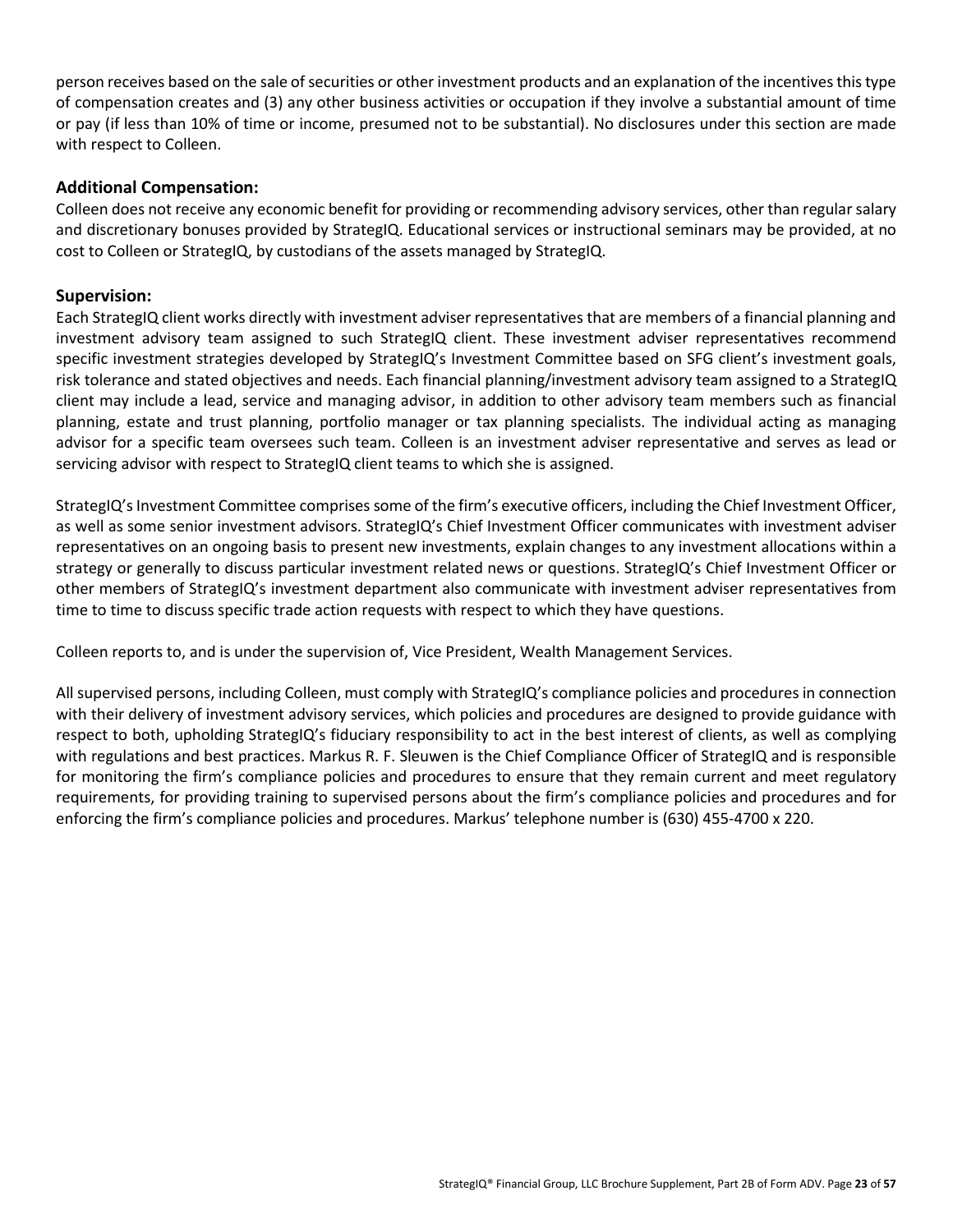### **Pamela (Pam) A. Martin, CFP®, AIF®**

Manager, Advisory Services StrategIQ Financial Group, LLC ("StrategIQ")

#### **MAIN OFFICE:**

101 E. 90th Drive Merrillville, IN 46410

(219) 736-8902 x 210 pamartin@sfgweb.com

### Educational Background and Experience:

**Year of Birth:** 

1969

**Formal education after high school:**  Bachelor of Science, Maranatha Baptist Bible College

#### **Business Background:**

2017 to present: Financial Advisor – StrategIQ 2015 to 2017: Financial Advisor – Strategize Wealth Management Group 2015 to 2017: Agent & Registered Representative – HD Vest Investment Services 2015 to 2017: Agent – HD Vest Insurance Agency, Inc. 2011 to 2015: Agent – Primerica Financial Services 2011 to 2015: Agent & Registered Representative - PFS Investments, Inc.

#### **Professional designations held:**

\*Accredited Investment Fiduciary™ (AIF). \*Certified Financial Planner™\* (CFP®)

#### **Company Role:**

As a Financial Advisor at StrategIQ, Pam provides comprehensive financial planning and investment management to individuals. She is active in researching, evaluating, and recommending financial plans to meet the need of individual clients. She is instrumental in helping clients update portions of their plan that are critical to financial success.

#### **Disciplinary Information:**

Registered investment advisers are required to disclose all material facts regarding any legal or disciplinary events that would be material to your evaluation of each supervised person providing investment advice. No such legal or disciplinary material facts are applicable to Pam.

#### **Other Business Activities:**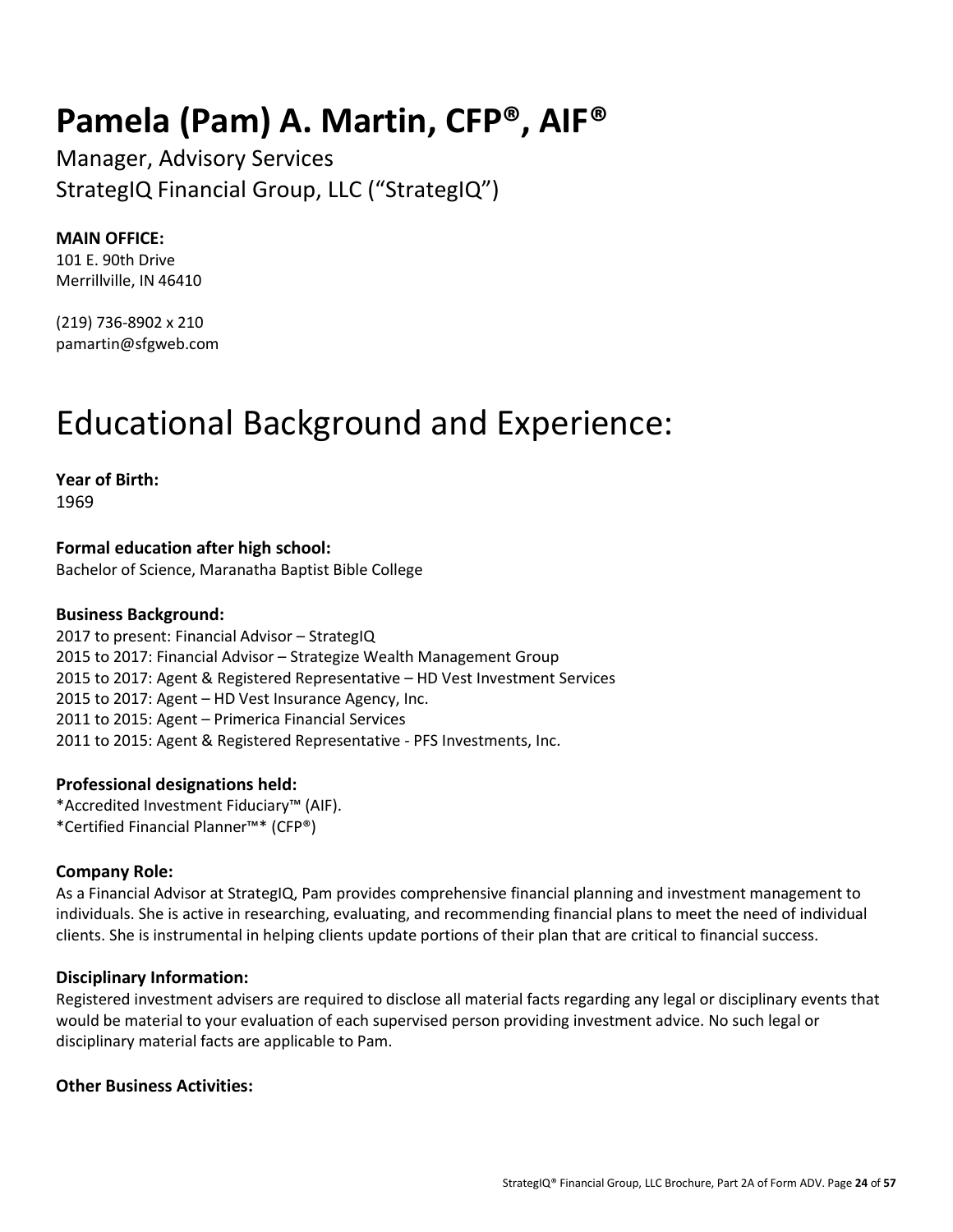Investment adviser representatives are required to disclose (1) participation in any investment-related business and conflicts of interest that arise, (2) any compensation, including bonuses and non-cash compensation, the supervised person receives based on the sale of securities or other investment products and an explanation of the incentives this type of compensation creates and (3) any other business activities or occupation if they involve a substantial amount of time or pay (if less than 10% of time or income, presumed not to be substantial). The following outside business activity disclosures are made with respect to Pam.

- Keys to Life, LLC Managing Partner
- The Crossing School of Business and Entrepreneurship Advisory Board Member
- Junior Achievement of Chicago Advisory Board Member
- Polka Dot Powerhouse Managing Board Member

#### **Additional Compensation:**

Pam does not receive any economic benefit for providing or recommending advisory services, other than regular salary and discretionary bonuses from StrategIQ. Educational services or instructional seminars may be provided, at no cost to Pamela or StrategIQ, by custodians of the assets managed by StrategIQ.

#### **Supervision:**

Each StrategIQ client works directly with investment adviser representatives that are members of a financial planning and investment advisory team assigned to such StrategIQ client. These investment adviser representatives recommend specific investment strategies developed by StrategIQ's Investment Committee based on SFG client's investment goals, risk tolerance and stated objectives and needs. Each financial planning/investment advisory team assigned to a StrategIQ client may include a lead, service and managing advisor, in addition to other advisory team members such as financial planning, estate and trust planning, portfolio manager or tax planning specialists. The individual acting as managing advisor for a specific team oversees such team. Pam is an investment adviser representative and serves as lead or servicing advisor with respect to StrategIQ client teams to which she is assigned.

StrategIQ's Investment Committee comprises some of the firm's executive officers, including the Chief Investment Officer, as well as some senior investment advisors. StrategIQ's Chief Investment Officer communicates with investment adviser representatives on an ongoing basis to present new investments, explain changes to any investment allocations within a strategy or generally to discuss particular investment related news or questions. StrategIQ's Chief Investment Officer or other members of StrategIQ's investment department also communicate with investment adviser representatives from time to time to discuss specific trade action requests with respect to which they have questions.

Pam reports to, and is under the supervision of, Jeremy Schares.

All supervised persons, including Pam, must comply with StrategIQ's compliance policies and procedures in connection with their delivery of investment advisory services, which policies and procedures are designed to provide guidance with respect to both, upholding StrategIQ's fiduciary responsibility to act in the best interest of clients, as well as complying with regulations and best practices. Markus R. F. Sleuwen is the Chief Compliance Officer of StrategIQ and is responsible for monitoring the firm's compliance policies and procedures to ensure that they remain current and meet regulatory requirements, for providing training to supervised persons about the firm's compliance policies and procedures and for enforcing the firm's compliance policies and procedures. Markus' telephone number is (630) 455-4700 x 220.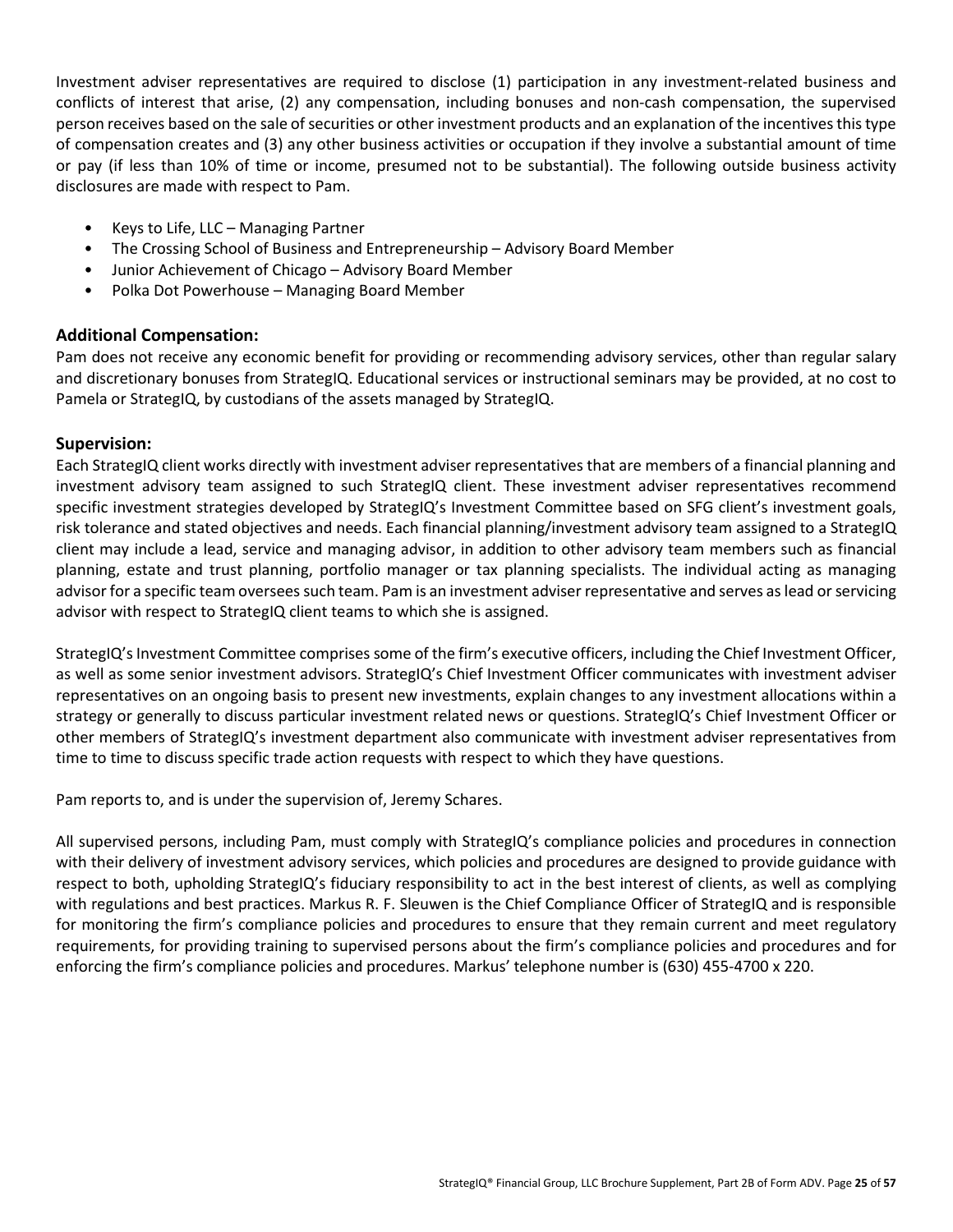### **James L. Hart, AIF®, AIFA®**

Financial Advisor; Retirement Plan Consultant StrategIQ Financial Group, LLC ("StrategIQ")

#### **MAIN OFFICE:**

101 East 90th Drive Merrillville, Indiana 46410

(219) 736-8902 x 238 jlhart@sfgweb.com

## Educational Background and Experience:

**Year of Birth:**  1989

**Formal education after high school:**  Bachelor of Sciences in Business Administration, Finance, Valparaiso University

#### **Business Background:**

2018 to present – Financial Advisor, Retirement Plan Consultant – StrategIQ 2015 to present: Trader – StrategIQ 2011 to 2016: Corporate Development – StrategIQ

### **Professional designations held:**

\*Accredited Investment Fiduciary® (AIF®)

#### **Company Role:**

James is an Investment Adviser Representative of SFG. James' role in the Retirement Plan Services division of StrategIQ includes supporting and educating plan sponsors, administrators and trustees in regards to their fiduciary obligations. James' professional responsibilities include Investment Analysis, Fiduciary Education, Employee Education & Enrollment, Plan Governance and Regulatory Guidance. James also provides financial planning and investment advisory services to individual clients and families.

#### **Disciplinary Information:**

Registered investment advisers are required to disclose all material facts regarding any legal or disciplinary events that would be material to your evaluation of each supervised person providing investment advice. No such legal or disciplinary material facts are applicable to James.

#### **Other Business Activities:**

Investment adviser representatives are required to disclose (1) participation in any investment-related business and conflicts of interest that arise, (2) any compensation, including bonuses and non-cash compensation, the supervised person receives based on the sale of securities or other investment products and an explanation of the incentives this type of compensation creates and (3) any other business activities or occupation if they involve a substantial amount of time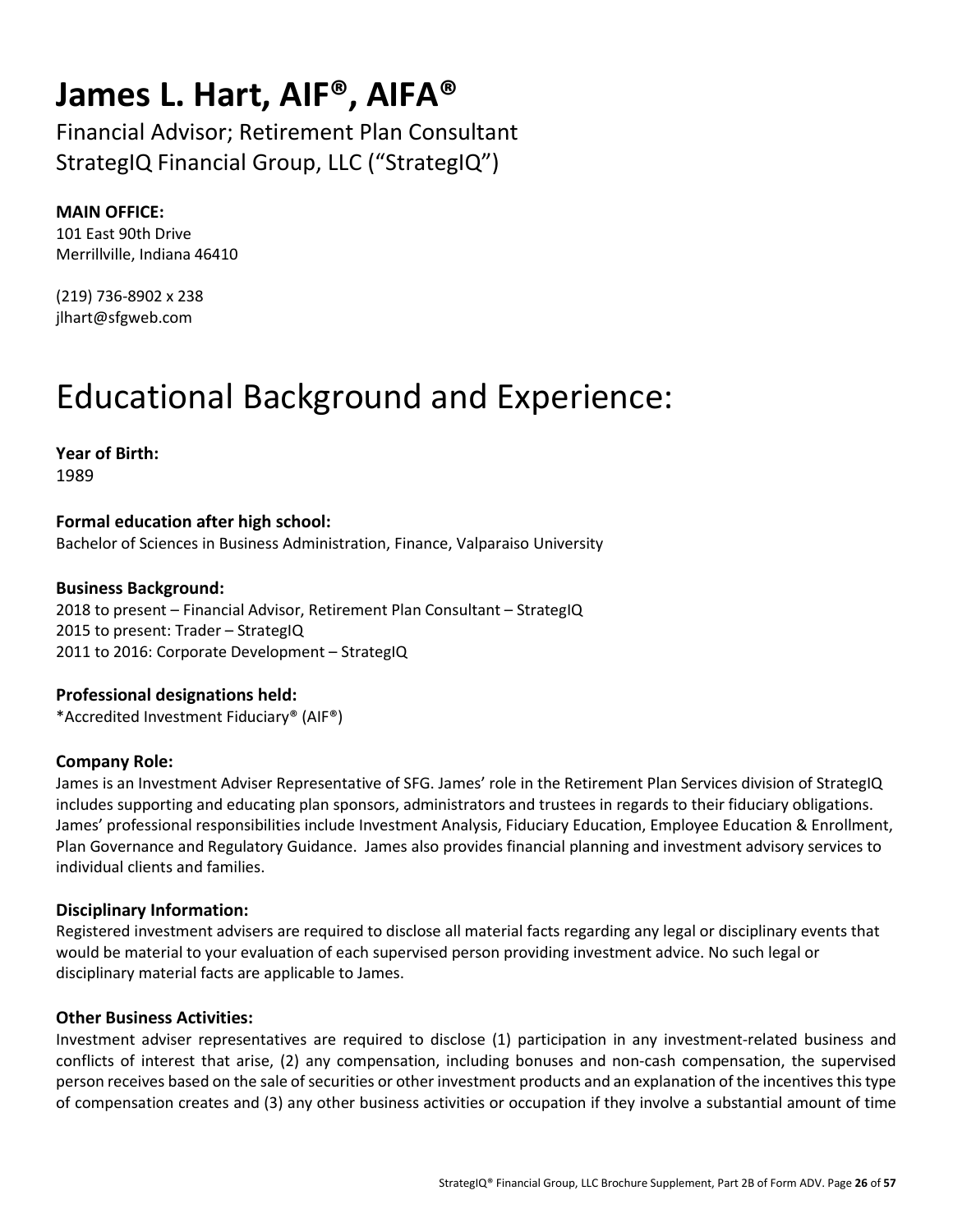or pay (if less than 10% of time or income, presumed not to be substantial). No disclosures under this section are made with respect to James.

#### **Additional Compensation:**

James does not receive any economic benefit for providing or recommending advisory services, other than regular salary and discretionary bonuses from StrategIQ. Educational services or instructional seminars may be provided, at no cost to James or StrategIQ, by custodians of the assets managed by StrategIQ.

#### **Supervision:**

Each StrategIQ client works directly with investment adviser representatives that are members of a financial planning and investment advisory team assigned to such StrategIQ client. These investment adviser representatives recommend specific investment strategies developed by StrategIQ's Investment Committee based on SFG client's investment goals, risk tolerance and stated objectives and needs. Each financial planning/investment advisory team assigned to a StrategIQ client may include a lead, service and managing advisor, in addition to other advisory team members such as financial planning, estate and trust planning, portfolio manager or tax planning specialists. The individual acting as managing advisor for a specific team oversees such team. James is an investment adviser representative and serves as lead or servicing advisor with respect to StrategIQ client teams to which he is assigned.

StrategIQ's Investment Committee comprises some of the firm's executive officers, including the Chief Investment Officer, as well as some senior investment advisors. StrategIQ's Chief Investment Officer communicates with investment adviser representatives on an ongoing basis to present new investments, explain changes to any investment allocations within a strategy or generally to discuss particular investment related news or questions. StrategIQ's Chief Investment Officer or other members of StrategIQ's investment department also communicate with investment adviser representatives from time to time to discuss specific trade action requests with respect to which they have questions.

James reports to, and is under the supervision of, Vice President, Wealth Management Services.

All supervised persons, including James, must comply with StrategIQ's compliance policies and procedures in connection with their delivery of investment advisory services, which policies and procedures are designed to provide guidance with respect to both, upholding StrategIQ's fiduciary responsibility to act in the best interest of clients, as well as complying with regulations and best practices. Markus R. F. Sleuwen is the Chief Compliance Officer of StrategIQ and is responsible for monitoring the firm's compliance policies and procedures to ensure that they remain current and meet regulatory requirements, for providing training to supervised persons about the firm's compliance policies and procedures and for enforcing the firm's compliance policies and procedures. Markus' telephone number is (630) 455-4700 x 220.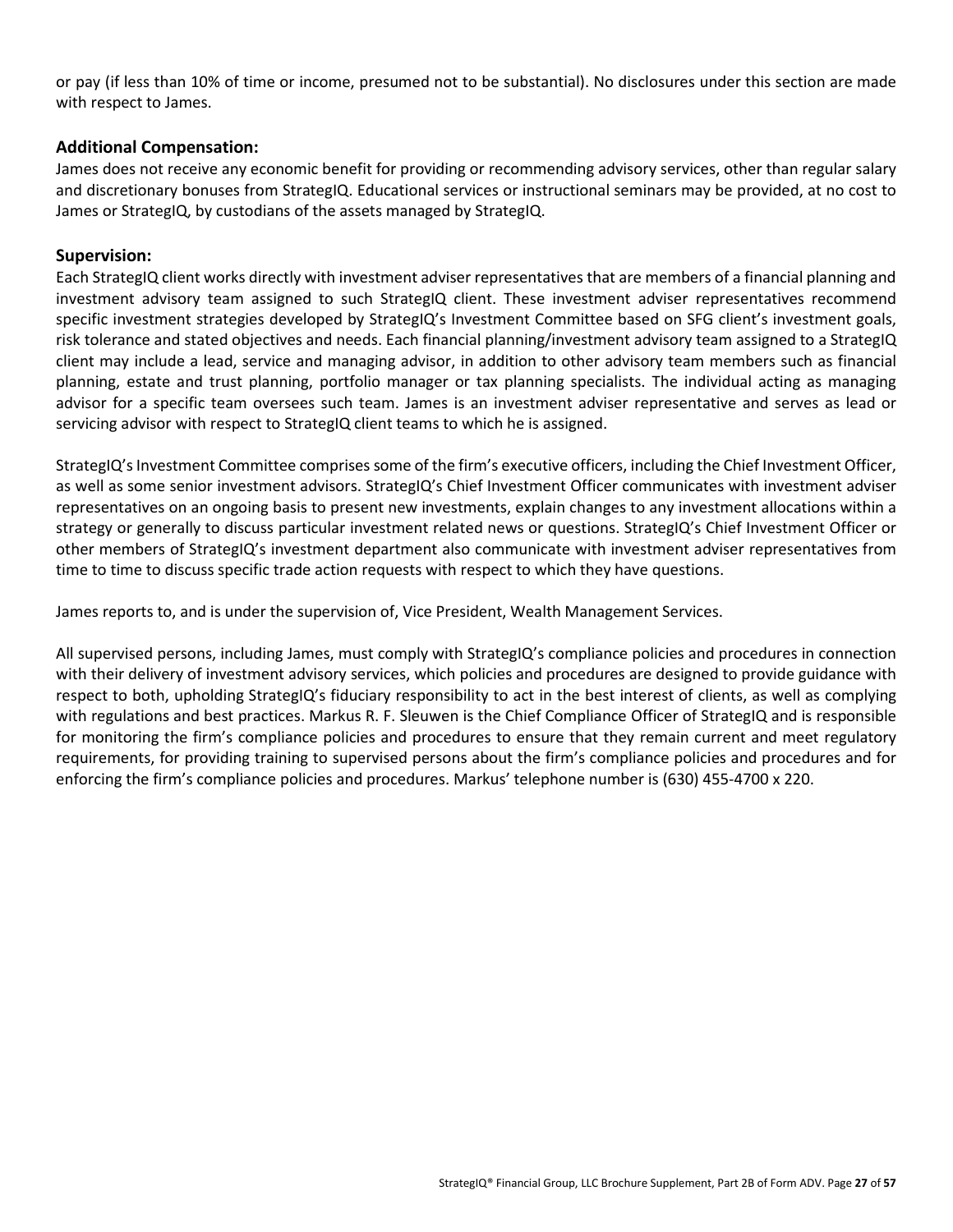### **Nicole M. Clarke, AIF®**

Manager, Operations and Client Services Financial Advisor StrategIQ Financial Group, LLC ("StrategIQ")

**MAIN OFFICE:** 101 East 90th Drive

Merrillville, Indiana 46410

(219) 736-8902 x 214 nmclarke@sfgweb.com

### Educational Background and Experience:

**Year of Birth:**  1982

**Formal education after high school:**  Bachelor of Science in Human Resources, Purdue University

#### **Business Background:**

2005 to present: Financial Advisor, Financial Planning Department Manager – StrategIQ 2005 to 2016: Assistant Compliance Manager – StrategIQ 2007 to 2016: Registered Principal - SII Investments, Inc. Various to 2016: Agent - Life, Health, and Variable Insurance Licenses

#### **Professional designations held:**

\*Accredited Investment Fiduciary™ (AIF®)

#### **Company Role:**

As Manager, Operations and Client Services, Nicole manages StrategIQ's operations and client service processes. As a Financial Advisor at StrategIQ, Nicole provides comprehensive financial planning and investment management to individuals. She is active in researching, evaluating, and recommending financial plans to meet the need of individual clients. She is instrumental in helping clients update portions of their plan that are critical to financial success.

#### **Disciplinary Information:**

Registered investment advisers are required to disclose all material facts regarding any legal or disciplinary events that would be material to your evaluation of each supervised person providing investment advice. No such legal or disciplinary material facts are applicable to Nicole.

#### **Other Business Activities:**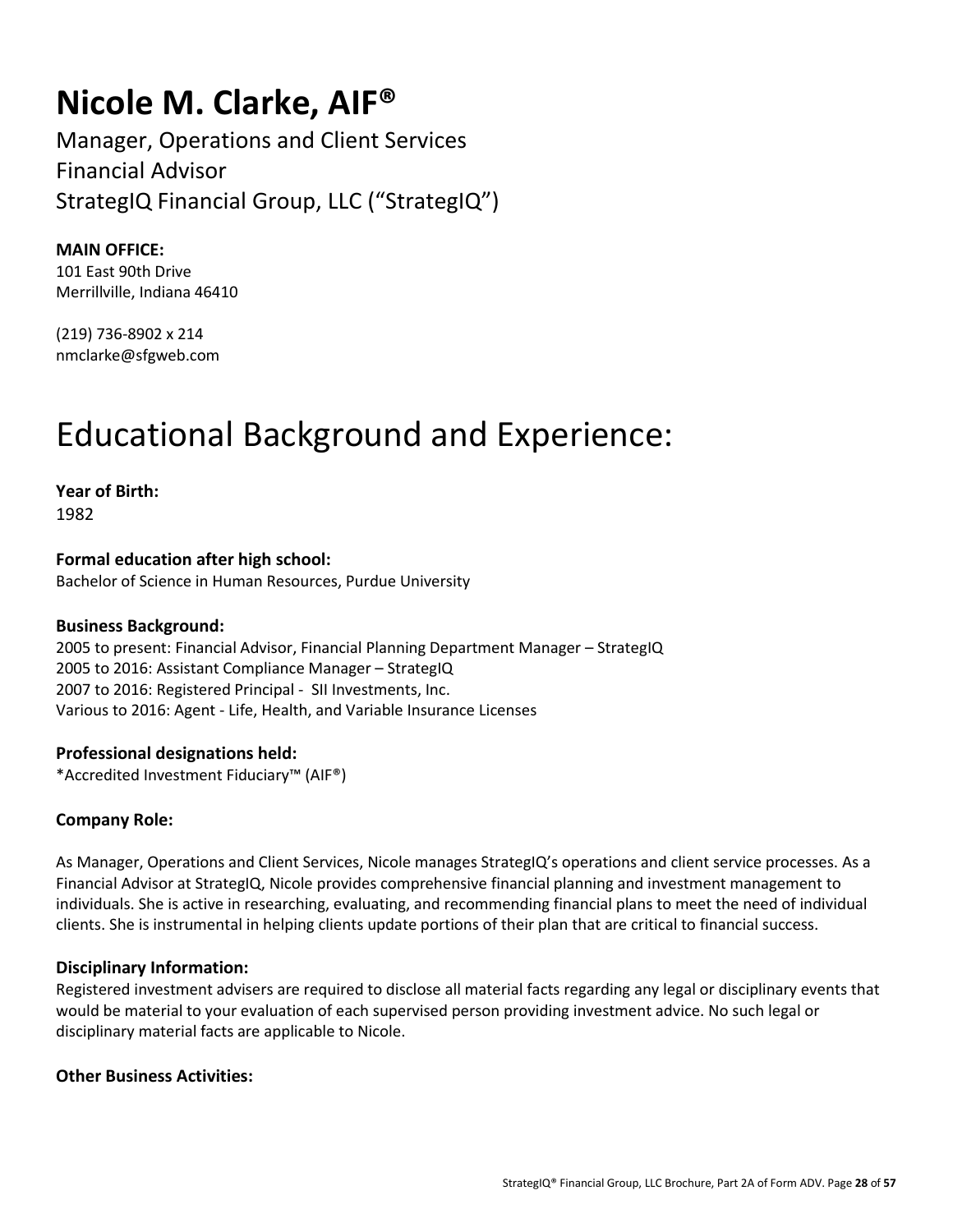Investment adviser representatives are required to disclose (1) participation in any investment-related business and conflicts of interest that arise, (2) any compensation, including bonuses and non-cash compensation, the supervised person receives based on the sale of securities or other investment products and an explanation of the incentives this type of compensation creates and (3) any other business activities or occupation if they involve a substantial amount of time or pay (if less than 10% of time or income, presumed not to be substantial). No disclosures under this section are made with respect to Nicole.

#### **Additional Compensation:**

Nicole does not receive any economic benefit for providing or recommending advisory services, other than regular salary and discretionary bonuses from StrategIQ. Educational services or instructional seminars may be provided, at no cost to Nicole or StrategIQ, by custodians of the assets managed by StrategIQ.

#### **Supervision:**

Each StrategIQ client works directly with investment adviser representatives that are members of a financial planning and investment advisory team assigned to such StrategIQ client. These investment adviser representatives recommend specific investment strategies developed by StrategIQ's Investment Committee based on SFG client's investment goals, risk tolerance and stated objectives and needs. Each financial planning/investment advisory team assigned to a StrategIQ client may include a lead, service and managing advisor, in addition to other advisory team members such as financial planning, estate and trust planning, portfolio manager or tax planning specialists. The individual acting as managing advisor for a specific team oversees such team. Nicole is an investment adviser representative and serves as lead or servicing advisor with respect to StrategIQ client teams to which she is assigned.

StrategIQ's Investment Committee comprises some of the firm's executive officers, including the Chief Investment Officer, as well as some senior investment advisors. StrategIQ's Chief Investment Officer communicates with investment adviser representatives on an ongoing basis to present new investments, explain changes to any investment allocations within a strategy or generally to discuss particular investment related news or questions. StrategIQ's Chief Investment Officer or other members of StrategIQ's investment department also communicate with investment adviser representatives from time to time to discuss specific trade action requests with respect to which they have questions.

As Manager, Operations and Client Services, Nicole reports to, and is under the supervision of, the Assistant Vice-President of Operations. When acting in her capacity as investment adviser representative, Nicole reports to, and is under the supervision of, Manager, Advisory Services.

All supervised persons, including Nicole, must comply with StrategIQ's compliance policies and procedures in connection with their delivery of investment advisory services, which policies and procedures are designed to provide guidance with respect to both, upholding StrategIQ's fiduciary responsibility to act in the best interest of clients, as well as complying with regulations and best practices. Markus R. F. Sleuwen is the Chief Compliance Officer of StrategIQ and is responsible for monitoring the firm's compliance policies and procedures to ensure that they remain current and meet regulatory requirements, for providing training to supervised persons about the firm's compliance policies and procedures and for enforcing the firm's compliance policies and procedures. Markus' telephone number is (630) 455-4700 x 220.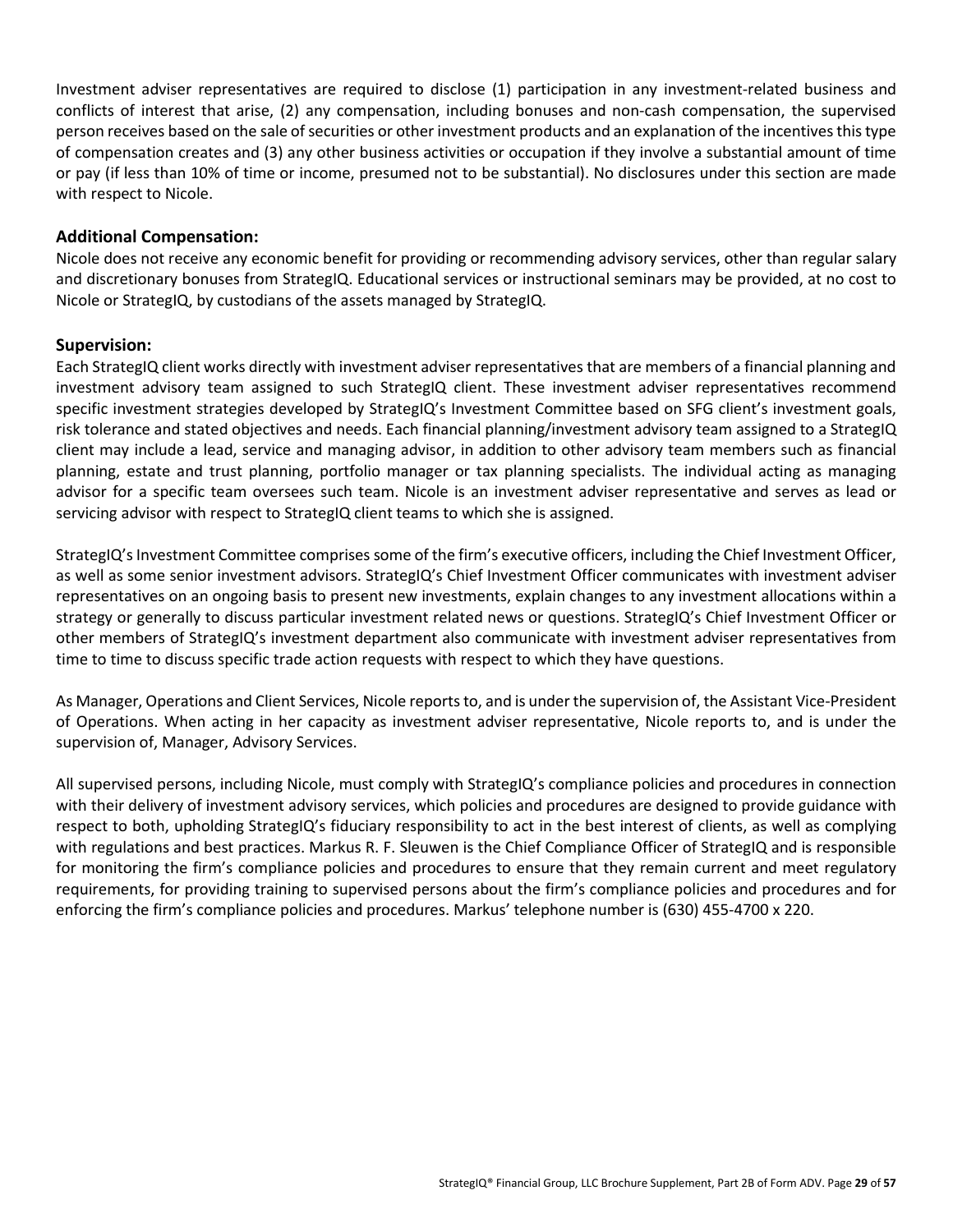### **Bradley M. Steinman, J.D.**

Associate Financial Advisor StrategIQ Financial Group, LLC ("StrategIQ")

#### **MAIN OFFICE:**

707 Lake Cook Road Suite 109 Deerfield, IL 60015

(847) 205-2590 masteinman@sfgweb.com

### Educational Background and Experience:

**Year of Birth:**  1988

**Formal education after high school:** 

Juris Doctor - Lewis and Clark Law School Bachelor of Science in Business - Indiana University

#### **Business Background:**

2021 to present: Associate Financial Advisor – StrategIQ 2019 to 2021: Financial Advisor – Personal Financial Planning, Inc. 2013 to 2019: Attorney

#### **Professional designations held:**

\*Juris Doctor (JD) Member of the Oregon (2013), Texas (2020) and Illinois (2020) State Bar Associations Notary Public – Illinois, 2020

#### **Company Role:**

As an Associate Financial Advisor at StrategIQ, Bradley provides financial counselling and investment advisory services to clients. He is responsible for preparing materials for client review appointments, executing trades, preparing financial plans, reallocating client portfolios and processing account information.

#### **Disciplinary Information:**

Registered investment advisers are required to disclose all material facts regarding any legal or disciplinary events that would be material to your evaluation of each supervised person providing investment advice. No such legal or disciplinary material facts are applicable to Bradley.

#### **Other Business Activities:**

Investment adviser representatives are required to disclose (1) participation in any investment-related business and conflicts of interest that arise, (2) any compensation, including bonuses and non-cash compensation, the supervised person receives based on the sale of securities or other investment products and an explanation of the incentives this type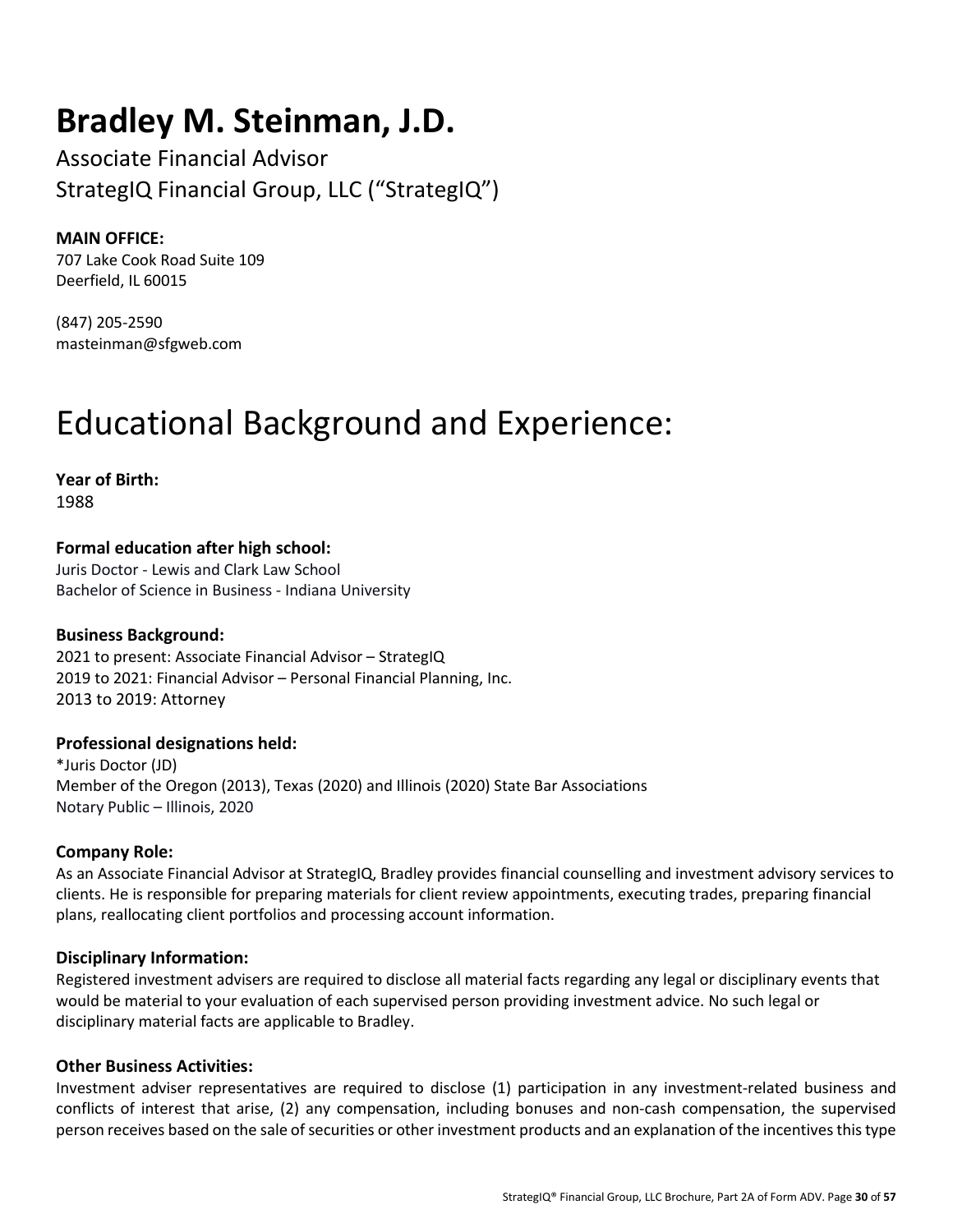of compensation creates and (3) any other business activities or occupation if they involve a substantial amount of time or pay (if less than 10% of time or income, presumed not to be substantial). No disclosures under this section are made with respect to Bradley.

#### **Additional Compensation:**

Bradley does not receive any economic benefit for providing or recommending advisory services, other than regular salary and discretionary bonuses from StrategIQ. Educational services or instructional seminars may be provided, at no cost to Bradley or StrategIQ, by custodians of the assets managed by StrategIQ.

#### **Supervision:**

Each StrategIQ client works directly with investment adviser representatives that are members of a financial planning and investment advisory team assigned to such StrategIQ client. These investment adviser representatives recommend specific investment strategies developed by StrategIQ's Investment Committee based on SFG client's investment goals, risk tolerance and stated objectives and needs. Each financial planning/investment advisory team assigned to a StrategIQ client may include a lead, service and managing advisor, in addition to other advisory team members such as financial planning, estate and trust planning, portfolio manager or tax planning specialists. The individual acting as managing advisor for a specific team oversees such team. Bradley is an investment adviser representative and serves as support advisor with respect to StrategIQ client teams to which she is assigned.

StrategIQ's Investment Committee comprises some of the firm's executive officers, including the Chief Investment Officer, as well as some senior investment advisors. StrategIQ's Chief Investment Officer communicates with investment adviser representatives on an ongoing basis to present new investments, explain changes to any investment allocations within a strategy or generally to discuss particular investment related news or questions. StrategIQ's Chief Investment Officer or other members of StrategIQ's investment department also communicate with investment adviser representatives from time to time to discuss specific trade action requests with respect to which they have questions.

Bradley reports to, and is under the supervision of, StrategIQ's Manager, Advisory Services, and StrategIQ's Client Services Supervisor.

All supervised persons, including Bradley, must comply with StrategIQ's compliance policies and procedures in connection with their delivery of investment advisory services, which policies and procedures are designed to provide guidance with respect to both, upholding StrategIQ's fiduciary responsibility to act in the best interest of clients, as well as complying with regulations and best practices. Markus R. F. Sleuwen is the Chief Compliance Officer of StrategIQ and is responsible for monitoring the firm's compliance policies and procedures to ensure that they remain current and meet regulatory requirements, for providing training to supervised persons about the firm's compliance policies and procedures and for enforcing the firm's compliance policies and procedures. Markus' telephone number is (630) 455- 4700 x 220.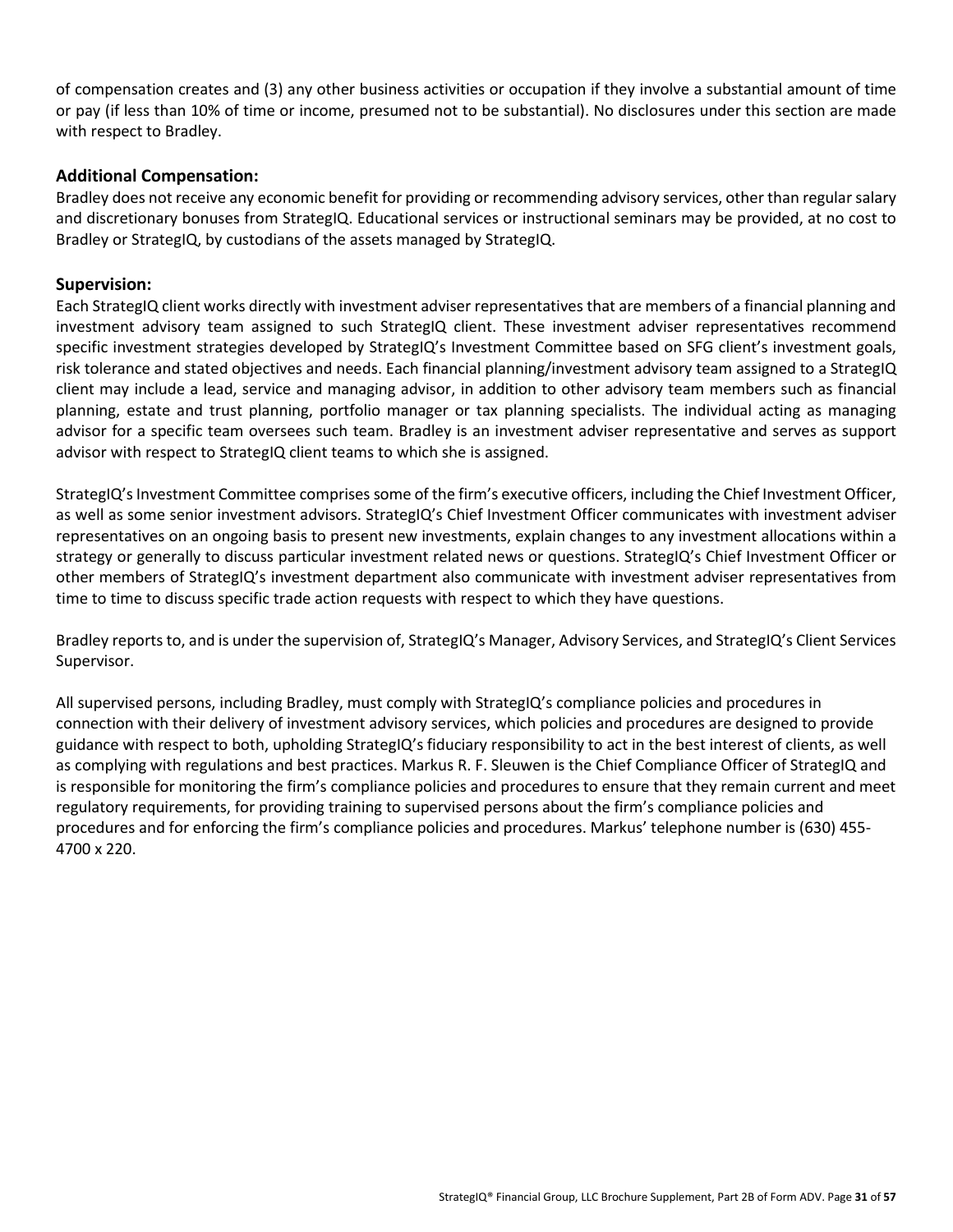# **Richard (Rick) L. Hatcher**

Senior Financial Advisor StrategIQ Financial Group, LLC ("StrategIQ")

#### **MAIN OFFICE:**

700 Commerce Dr, Suite 500 Oak Brook, IL 60523

(630) 455-4700 x 232 rlhatcher@sfgweb.com

### Educational Background and Experience:

**Year of Birth:**  1955

**Formal education after high school:**  Bachelor of Science in Finance, Southern Illinois University

#### **Business Background:**

2014 to 2019: Associate Vice President, Wealth Management – StrategIQ 2014 to 2016: Registered Representative - SII Investments, Inc. Various to 2016: Agent - Life, Health, and Variable Insurance Licenses 2008 to 2014: Vice President, Advisor – Royal Bank of Canada Wealth Management 2002 to 2008: Vice President, Advisor – Smith Barney 1995 to 2002: Vice President, Financial Consultant – First Union/Wachovia Securities

#### **Professional designations held:**

N/A

#### **Company Role:**

Rick is an experienced high net worth investment advisor, with a focus on corporate managers and professionals. As a result of his relationships with numerous affluent individuals and families over his career of more than 35 years, Rick has developed exceptional breadth, leveraging it as necessary to provide targeted advice to our clients.

#### **Disciplinary Information:**

Registered investment advisers are required to disclose all material facts regarding any legal or disciplinary events that would be material to your evaluation of each supervised person providing investment advice. No such legal or disciplinary material facts are applicable to Rick.

#### **Other Business Activities:**

Investment adviser representatives are required to disclose (1) participation in any investment-related business and conflicts of interest that arise, (2) any compensation, including bonuses and non-cash compensation, the supervised person receives based on the sale of securities or other investment products and an explanation of the incentives this type of compensation creates and (3) any other business activities or occupation if they involve a substantial amount of time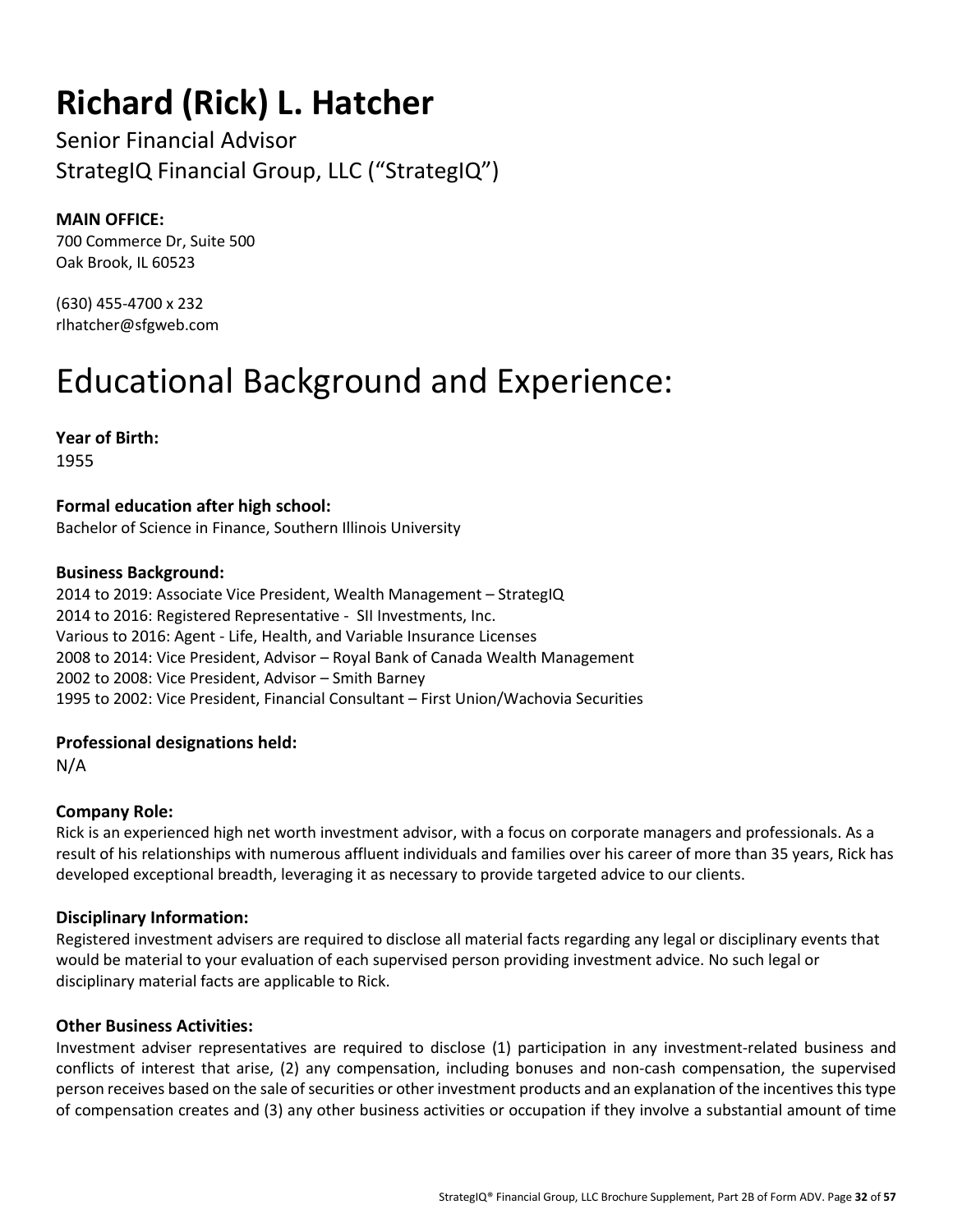or pay (if less than 10% of time or income, presumed not to be substantial). No disclosures under this section are made with respect to Rick.

#### **Additional Compensation:**

Rick does not receive any economic benefit for providing investment advisory services for StrategIQ, other than a consulting fee for his diverse services to StrategIQ as an independent contractor of StrategIQ. Educational services or instructional seminars may be provided, at no cost to Rick or StrategIQ, by custodians of the assets managed by StrategIQ.

#### **Supervision:**

Each StrategIQ client works directly with investment adviser representatives that are members of a financial planning and investment advisory team assigned to such StrategIQ client. These investment adviser representatives recommend specific investment strategies developed by StrategIQ's Investment Committee based on SFG client's investment goals, risk tolerance and stated objectives and needs. Each financial planning/investment advisory team assigned to a StrategIQ client may include a lead, service and managing advisor, in addition to other advisory team members such as financial planning, estate and trust planning, portfolio manager or tax planning specialists. The individual acting as managing advisor for a specific team oversees such team. Rick is an investment adviser representative and serves as lead or secondary advisor with respect to StrategIQ client teams to which he is assigned.

StrategIQ's Investment Committee comprises some of the firm's executive officers, including the Chief Investment Officer, as well as some senior investment advisors. StrategIQ's Chief Investment Officer communicates with investment adviser representatives on an ongoing basis to present new investments, explain changes to any investment allocations within a strategy or generally to discuss particular investment related news or questions. StrategIQ's Chief Investment Officer or other members of StrategIQ's investment department also communicate with investment adviser representatives from time to time to discuss specific trade action requests with respect to which they have questions.

Rick reports to, and is under the supervision of, Vice President, Wealth Management Services.

All supervised persons, including Rick, must comply with StrategIQ's compliance policies and procedures in connection with their delivery of investment advisory services, which policies and procedures are designed to provide guidance with respect to both, upholding StrategIQ's fiduciary responsibility to act in the best interest of clients, as well as complying with regulations and best practices. Markus R. F. Sleuwen is the Chief Compliance Officer of StrategIQ and is responsible for monitoring the firm's compliance policies and procedures to ensure that they remain current and meet regulatory requirements, for providing training to supervised persons about the firm's compliance policies and procedures and for enforcing the firm's compliance policies and procedures Markus' telephone number is (630) 455-4700 x 220.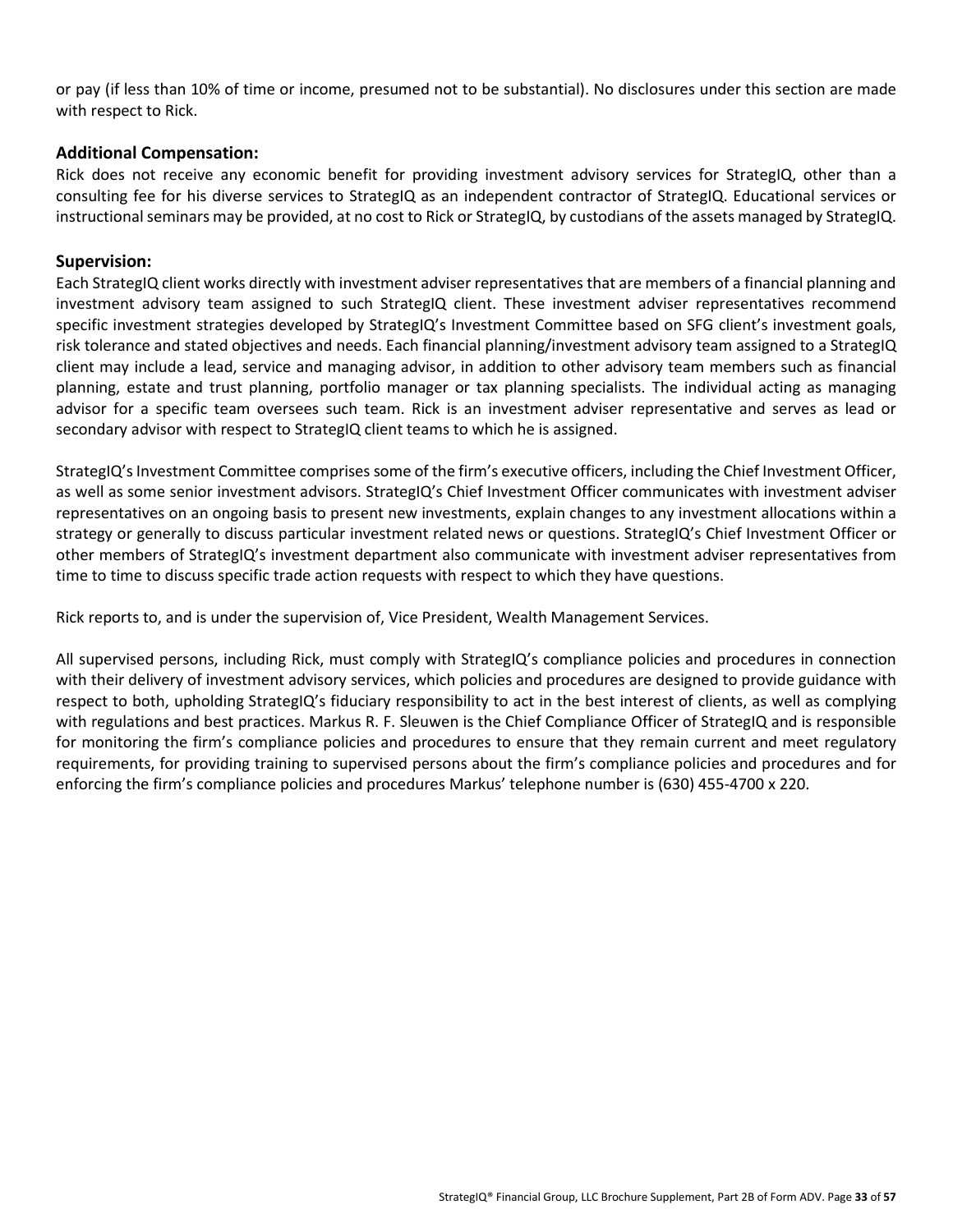### **Jennifer S. Ryan**

Associate Financial Advisor StrategIQ Financial Group, LLC ("StrategIQ")

#### **MAIN OFFICE:**

101 E. 90th Drive Merrillville, IN 46410

(219) 736-8902 x 209 jsryan@sfgweb.com

### Educational Background and Experience:

**Year of Birth:** 

1996

#### **Formal education after high school:**

Bachelor of Science in Financial Counseling and Planning – Purdue University

#### **Business Background:**

2019 to present: Associate Financial Planner – StrategIQ May 2017 to December 2017: Intern – Mindy Deno State Farm Insurance

#### **Professional designations held:**

N/A

#### **Company Role:**

As an Associate Financial Advisor at StrategIQ, Jennifer provides financial counselling and investment advisory services to clients. She is responsible for preparing materials for client review appointments, executing trades, preparing financial plans, reallocating client portfolios and processing account information.

#### **Disciplinary Information:**

Registered investment advisers are required to disclose all material facts regarding any legal or disciplinary events that would be material to your evaluation of each supervised person providing investment advice. No such legal or disciplinary material facts are applicable to Jennifer.

#### **Other Business Activities:**

Investment adviser representatives are required to disclose (1) participation in any investment-related business and conflicts of interest that arise, (2) any compensation, including bonuses and non-cash compensation, the supervised person receives based on the sale of securities or other investment products and an explanation of the incentives this type of compensation creates and (3) any other business activities or occupation if they involve a substantial amount of time or pay (if less than 10% of time or income, presumed not to be substantial). No disclosures under this section are made with respect to Jennifer.

#### **Additional Compensation:**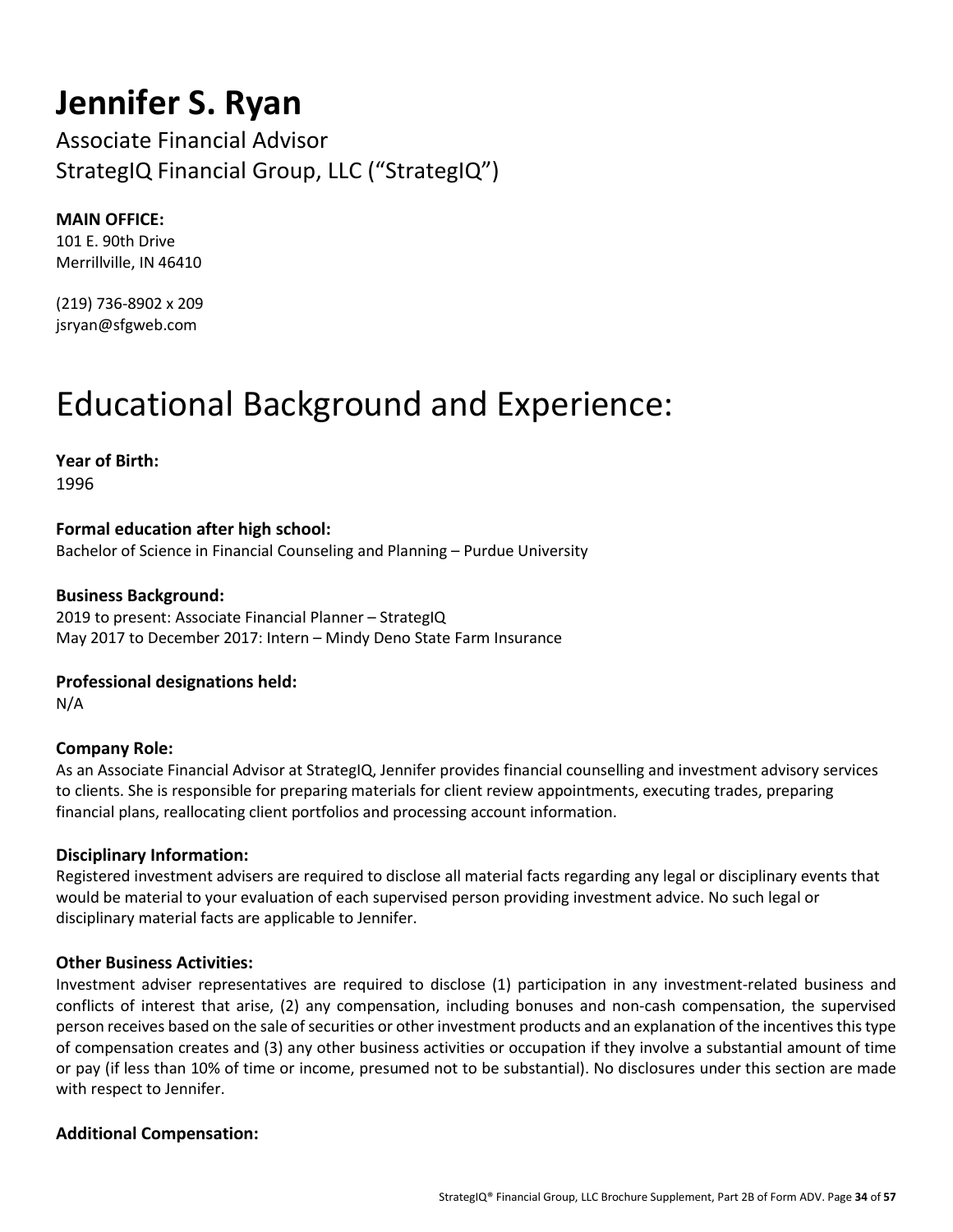Jennifer does not receive any economic benefit for providing or recommending advisory services, other than regular salary and discretionary bonuses from StrategIQ. Educational services or instructional seminars may be provided, at no cost to Jennifer or StrategIQ, by custodians of the assets managed by StrategIQ.

#### **Supervision:**

Each StrategIQ client works directly with investment adviser representatives that are members of a financial planning and investment advisory team assigned to such StrategIQ client. These investment adviser representatives recommend specific investment strategies developed by StrategIQ's Investment Committee based on SFG client's investment goals, risk tolerance and stated objectives and needs. Each financial planning/investment advisory team assigned to a StrategIQ client may include a lead, service and managing advisor, in addition to other advisory team members such as financial planning, estate and trust planning, portfolio manager or tax planning specialists. The individual acting as managing advisor for a specific team oversees such team. Jennifer is an investment adviser representative and serves as support advisor with respect to StrategIQ client teams to which she is assigned.

StrategIQ's Investment Committee comprises some of the firm's executive officers, including the Chief Investment Officer, as well as some senior investment advisors. StrategIQ's Chief Investment Officer communicates with investment adviser representatives on an ongoing basis to present new investments, explain changes to any investment allocations within a strategy or generally to discuss particular investment related news or questions. StrategIQ's Chief Investment Officer or other members of StrategIQ's investment department also communicate with investment adviser representatives from time to time to discuss specific trade action requests with respect to which they have questions.

Jennifer reports to, and is under the supervision of, StrategIQ's Manager, Advisory Services.

All supervised persons, including Jennifer, must comply with StrategIQ's compliance policies and procedures in connection with their delivery of investment advisory services, which policies and procedures are designed to provide guidance with respect to both, upholding StrategIQ's fiduciary responsibility to act in the best interest of clients, as well as complying with regulations and best practices. Markus R. F. Sleuwen is the Chief Compliance Officer of StrategIQ and is responsible for monitoring the firm's compliance policies and procedures to ensure that they remain current and meet regulatory requirements, for providing training to supervised persons about the firm's compliance policies and procedures and for enforcing the firm's compliance policies and procedures. Markus' telephone number is (630) 455-4700 x 220.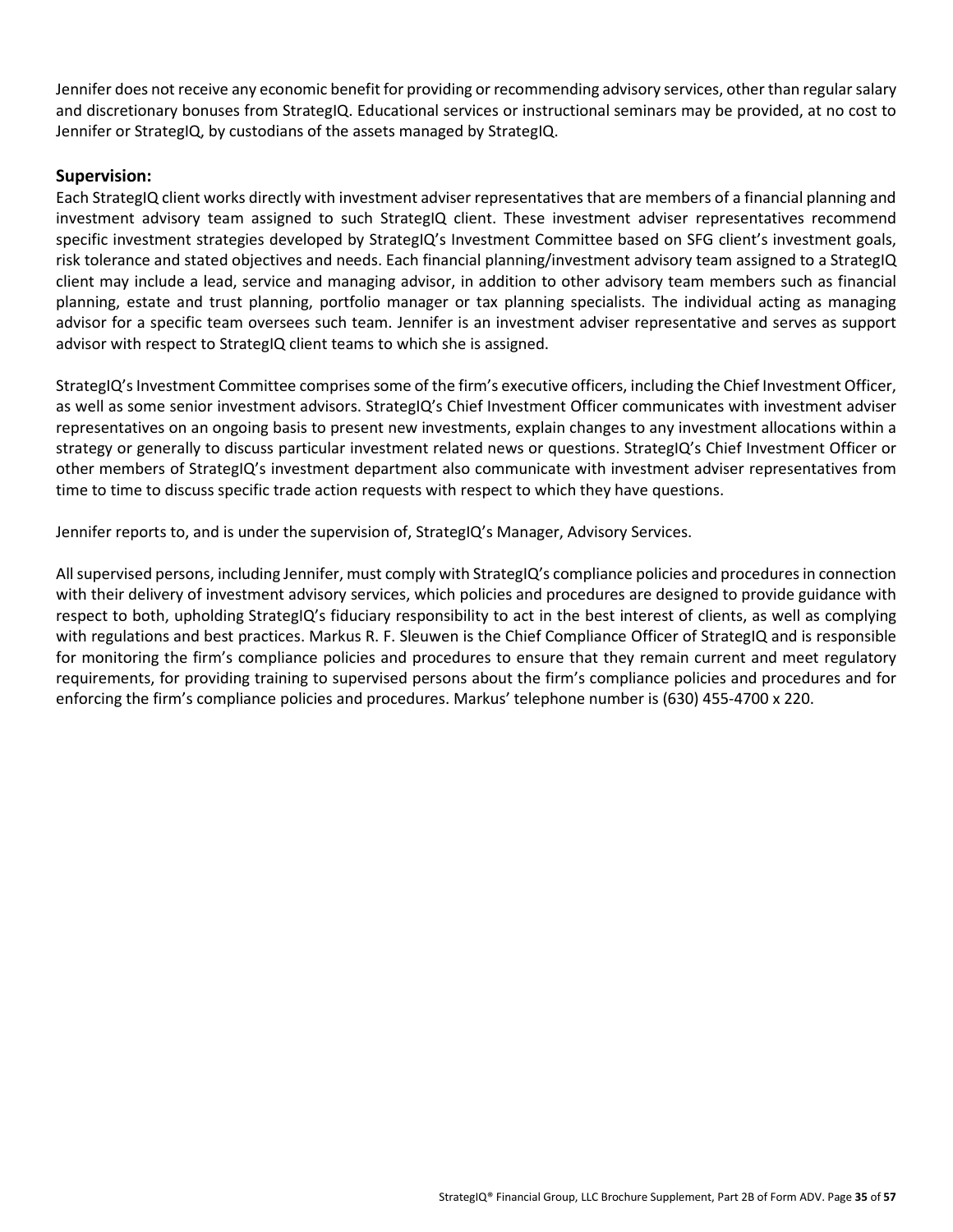### **Sandra (Sandee) M. Dudash**

Compliance Manager; Senior Client Service Advisor StrategIQ Financial Group, LLC ("StrategIQ")

#### **MAIN OFFICE:**

101 E. 90th Drive Merrillville, IN 46410

(219) 736-8902 ext. 223 smdudash@sfgweb.com

### Educational Background and Experience:

**Year of Birth:** 

1959

**Formal education after high school:**  Bachelor of Science in Business Management, Indiana University, 1981

#### **Business Background:**

2017 to present: Compliance Assistant – StrategIQ 1997 to present: Senior Client Service Advisor – StrategIQ 2007 to 2016: Registered Representative - SII Investments, Inc. Various to 2016: Agent - Life, Health, and Variable Insurance Licenses

**Professional designations held:** 

N/A

#### **Company Role:**

As an investment advisor with over twenty-five years of experience in the investment advisory industry and in her capacity as Senior Client Service Advisor, Sandee supports client teams with service issues. As Compliance Manager, Sandee implements the firm's policies and procedures, performing periodic spot checks to ensure adherence to all policies, procedures, laws and internally adopted best practices.

#### **Disciplinary Information:**

Registered investment advisers are required to disclose all material facts regarding any legal or disciplinary events that would be material to your evaluation of each supervised person providing investment advice. No such legal or disciplinary material facts are applicable to Sandee.

#### **Other Business Activities:**

Investment adviser representatives are required to disclose (1) participation in any investment-related business and conflicts of interest that arise, (2) any compensation, including bonuses and non-cash compensation, the supervised person receives based on the sale of securities or other investment products and an explanation of the incentives this type of compensation creates and (3) any other business activities or occupation if they involve a substantial amount of time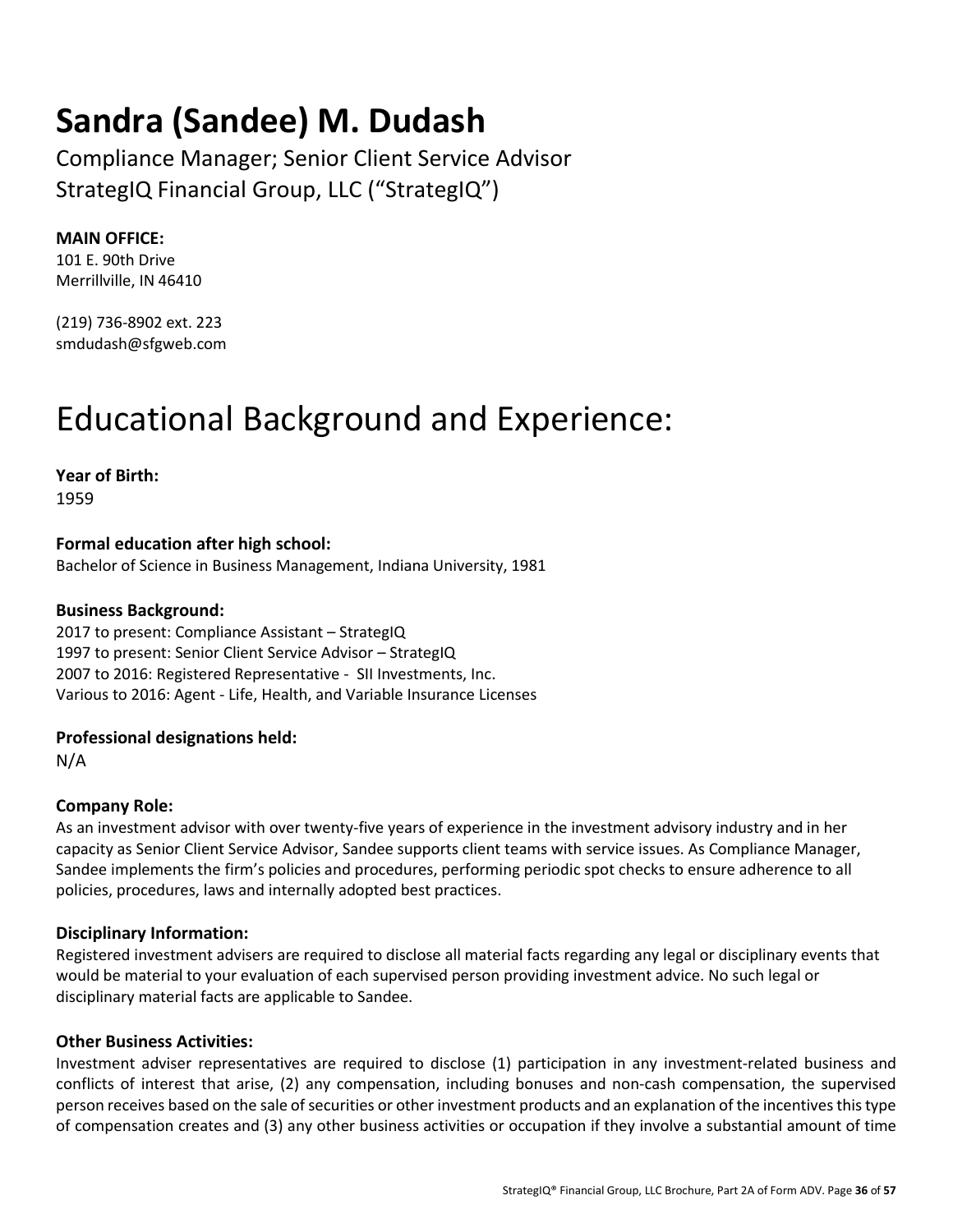or pay (if less than 10% of time or income, presumed not to be substantial). No disclosures under this section are made with respect to Sandee.

#### **Additional Compensation:**

Sandee does not receive any economic benefit for providing or recommending advisory services, other than regular salary and discretionary bonuses from StrategIQ. Educational services or instructional seminars may be provided, at no cost to Sandra or StrategIQ, by custodians of the assets managed by StrategIQ.

#### **Supervision:**

Sandee's services within the operations or compliance departments are subject to the supervision of StrategIQ's Assistant Vice-President of Operation or Chief Compliance Officer, respectively.

All supervised persons, including Sandee, must comply with StrategIQ's compliance policies and procedures in connection with their delivery of investment advisory services, which policies and procedures are designed to provide guidance with respect to both, upholding StrategIQ's fiduciary responsibility to act in the best interest of clients, as well as complying with regulations and best practices. Markus R. F. Sleuwen is the Chief Compliance Officer of StrategIQ and is responsible for monitoring the firm's compliance policies and procedures to ensure that they remain current and meet regulatory requirements, for providing training to supervised persons about the firm's compliance policies and procedures and for enforcing the firm's compliance policies and procedures. Markus' telephone number is (630) 455-4700 x 220.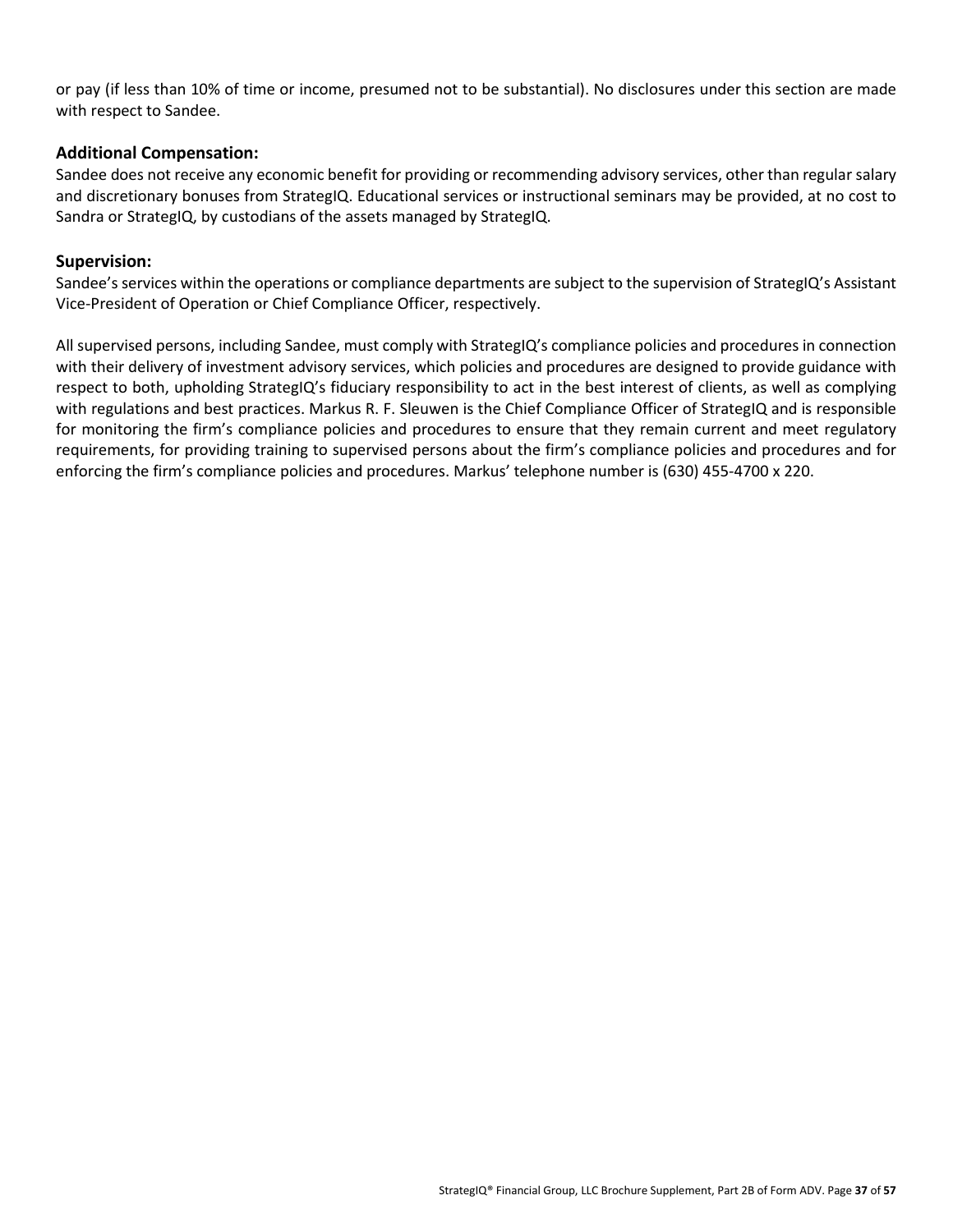### **Dalton J. Stokes**

Business Development Coordinator; Investment Advisor StrategIQ Financial Group, LLC ("StrategIQ")

#### **MAIN OFFICE:**

101 E. 90th Drive Merrillville, IN 46410

(219) 736-8902 x 206 djstokes@sfgweb.com

### Educational Background and Experience:

**Year of Birth:**  1995

**Formal education after high school:**  Bachelor of Business Administration, Valparaiso University

#### **Business Background:**

2018 to present: Business Development Coordinator; Client Service Advisor – StrategIQ May 2017 to August 2017: Wealth Management Associate Intern – Merrill Lynch May 2016 to August 2016: Underwriting Intern – Intercoastal Financial Group, LLC

#### **Professional designations held:**

N/A

#### **Company Role:**

As an Investment Advisor at StrategIQ, Dalton provides financial counselling and investment advisory services. He is responsible for preparing materials for client review appointments, executing trades, reallocating client portfolios and processing account information.

#### **Disciplinary Information:**

Registered investment advisers are required to disclose all material facts regarding any legal or disciplinary events that would be material to your evaluation of each supervised person providing investment advice. No such legal or disciplinary material facts are applicable to Dalton.

#### **Other Business Activities:**

Investment adviser representatives are required to disclose (1) participation in any investment-related business and conflicts of interest that arise, (2) any compensation, including bonuses and non-cash compensation, the supervised person receives based on the sale of securities or other investment products and an explanation of the incentives this type of compensation creates and (3) any other business activities or occupation if they involve a substantial amount of time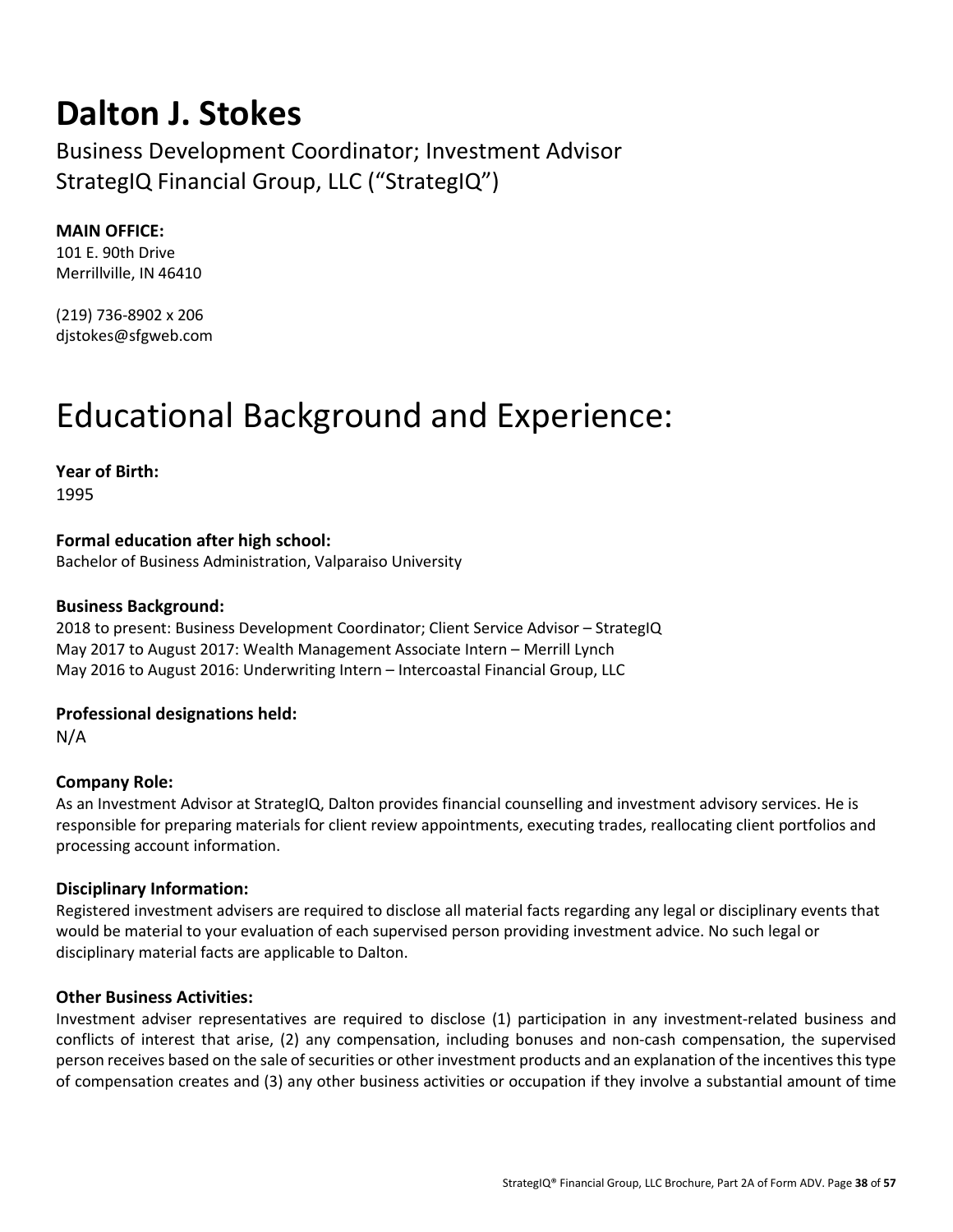or pay (if less than 10% of time or income, presumed not to be substantial). No disclosures under this section are made with respect to Dalton.

#### **Additional Compensation:**

Dalton does not receive any economic benefit for providing or recommending advisory services, other than regular salary and discretionary bonuses from StrategIQ. Educational services or instructional seminars may be provided, at no cost to Dalton or StrategIQ, by custodians of the assets managed by StrategIQ.

#### **Supervision:**

Dalton's services within the investment advisory department are subject to the supervision of StrategIQ's Manager, Advisory Services and within the business development department to the supervision of Vice-President, Business Development and Marketing.

When providing business development services, Dalton reports to, and is under the supervision of, StrategIQ's Chief Executive Officer. Otherwise, in his capacity as investment adviser representative, Dalton reports to, and is under the supervision of, Jeremy Schares.

All supervised persons, including Dalton, must comply with StrategIQ's compliance policies and procedures in connection with their delivery of investment advisory services, which policies and procedures are designed to provide guidance with respect to both, upholding StrategIQ's fiduciary responsibility to act in the best interest of clients, as well as complying with regulations and best practices. Markus R. F. Sleuwen is the Chief Compliance Officer of StrategIQ and is responsible for monitoring the firm's compliance policies and procedures to ensure that they remain current and meet regulatory requirements, for providing training to supervised persons about the firm's compliance policies and procedures and for enforcing the firm's compliance policies and procedures. Markus' telephone number is (630) 455-4700 x 220.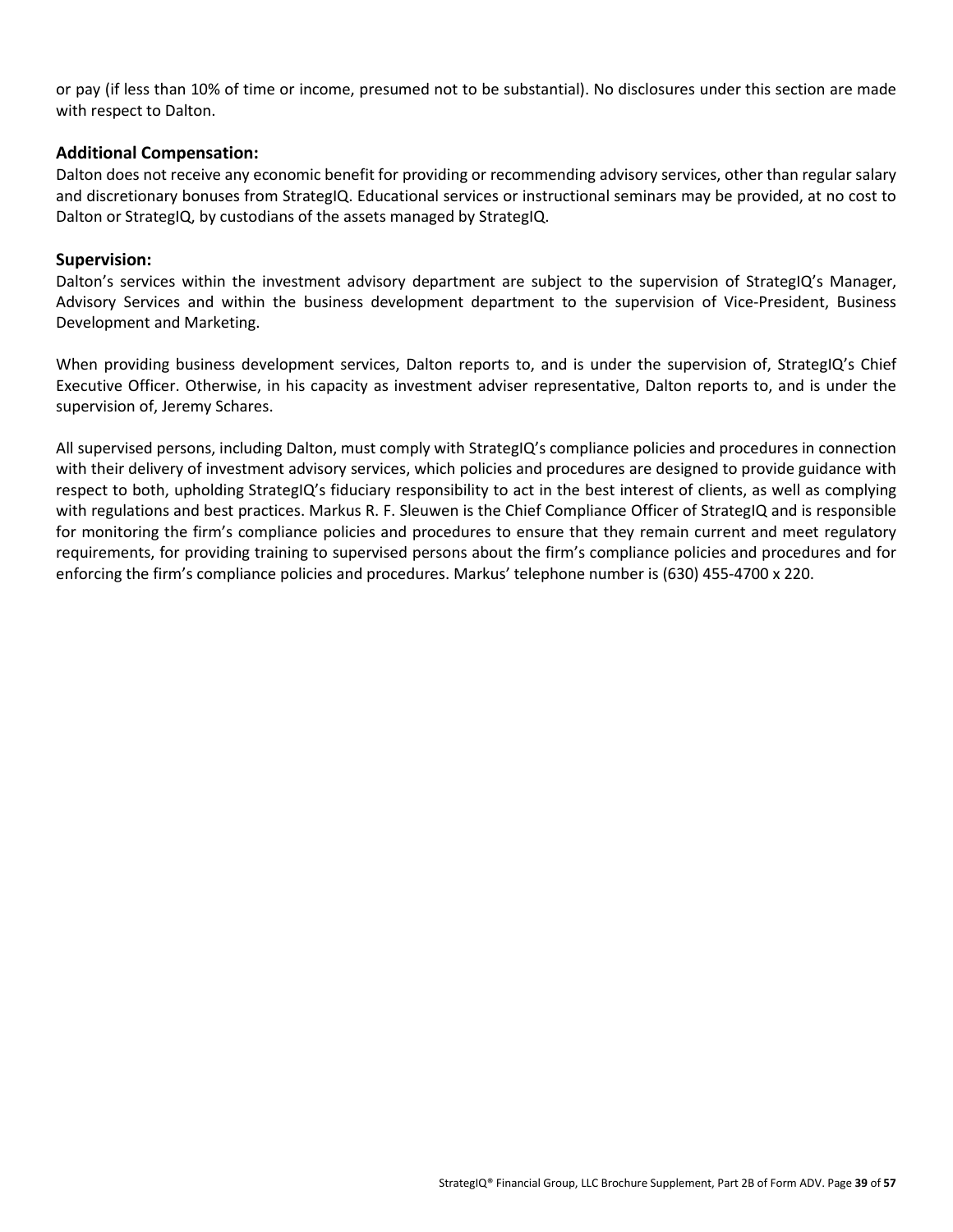### **J. Thomas Pechin**

Senior Trader; Investment Advisor StrategIQ Financial Group, LLC ("StrategIQ")

#### **MAIN OFFICE:**

100 Executive Drive, Suite A Lafayette, IN 47905

(765) 446-2297 x 403 jtpechin@sfgweb.com

### Educational Background and Experience:

**Year of Birth:**  1994

**Formal education after high school:**  Bachelor of Science in Economics – Purdue University Krannert School of Management

#### **Business Background:**

2019 to present: Associate Trader; Client Service Advisor – StrategIQ June 2017 to June 2018: Trade Analyst II – Cortland Capital Market Services, LLC

#### **Professional designations held:**

N/A

#### **Company Role:**

As a Client Service Advisor at StrategIQ, Thomas assists clients with investment and other client service issues. He is responsible for preparing materials for client review appointments, executing trades, reallocating client portfolios and processing account information.

#### **Disciplinary Information:**

Registered investment advisers are required to disclose all material facts regarding any legal or disciplinary events that would be material to your evaluation of each supervised person providing investment advice. No such legal or disciplinary material facts are applicable to Thomas.

#### **Other Business Activities:**

Investment adviser representatives are required to disclose (1) participation in any investment-related business and conflicts of interest that arise, (2) any compensation, including bonuses and non-cash compensation, the supervised person receives based on the sale of securities or other investment products and an explanation of the incentives this type of compensation creates and (3) any other business activities or occupation if they involve a substantial amount of time or pay (if less than 10% of time or income, presumed not to be substantial). No disclosures under this section are made with respect to Thomas.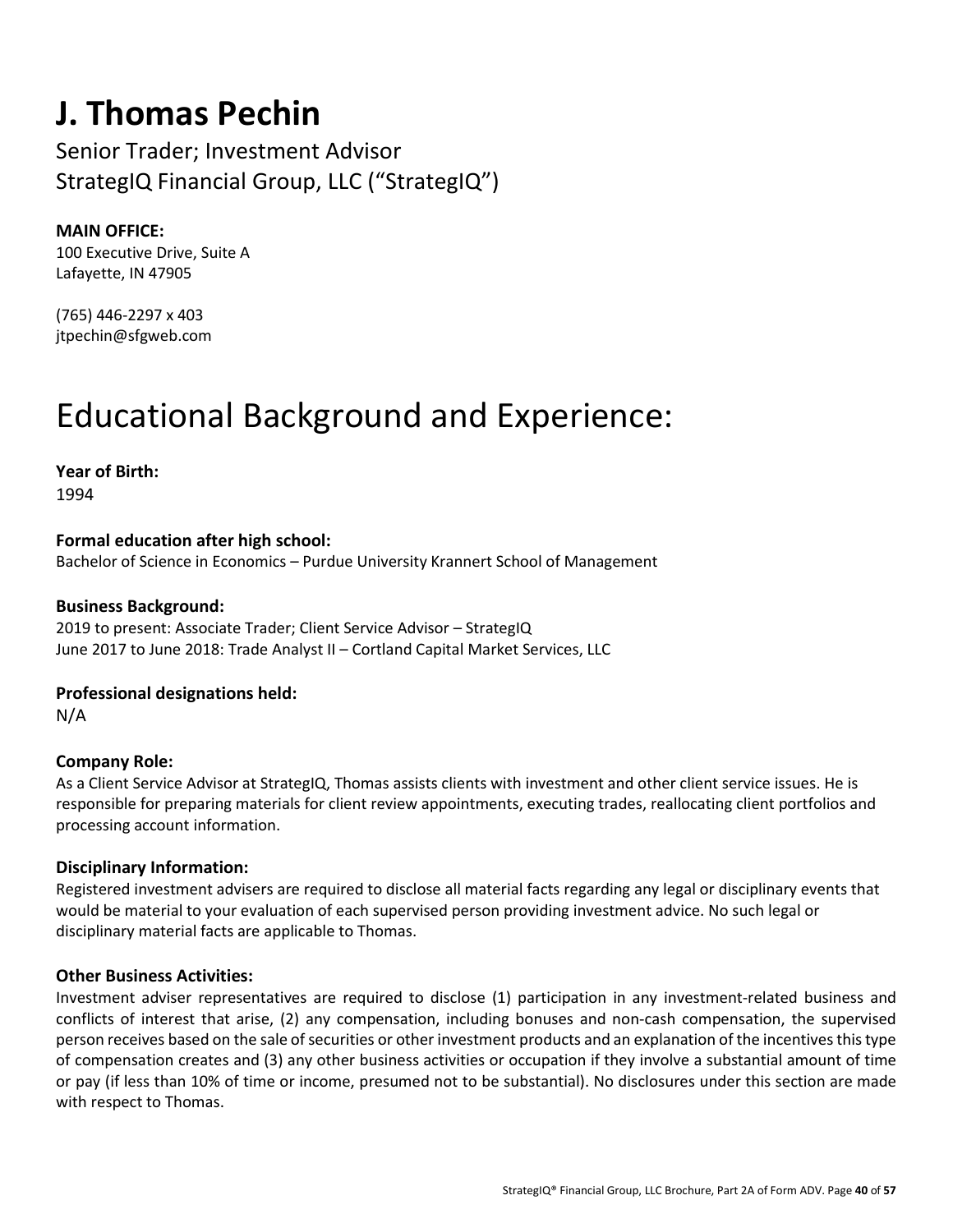#### **Additional Compensation:**

J. Thomas Pechin does not receive any economic benefit for providing or recommending advisory services, other than regular salary and discretionary bonuses from StrategIQ. Educational services or instructional seminars may be provided, at no cost to Thomas or StrategIQ, by custodians of the assets managed by StrategIQ.

#### **Supervision:**

Thomas' reports to, and is under the supervision of StrategIQ's Chief Investment Officer and Manager, Advisory Services.

All supervised persons, including Thomas, must comply with StrategIQ's compliance policies and procedures in connection with their delivery of investment advisory services, which policies and procedures are designed to provide guidance with respect to both, upholding StrategIQ's fiduciary responsibility to act in the best interest of clients, as well as complying with regulations and best practices. Markus R. F. Sleuwen is the Chief Compliance Officer of StrategIQ and is responsible for monitoring the firm's compliance policies and procedures to ensure that they remain current and meet regulatory requirements, for providing training to supervised persons about the firm's compliance policies and procedures and for enforcing the firm's compliance policies and procedures. Markus' telephone number is (630) 455-4700 x 220.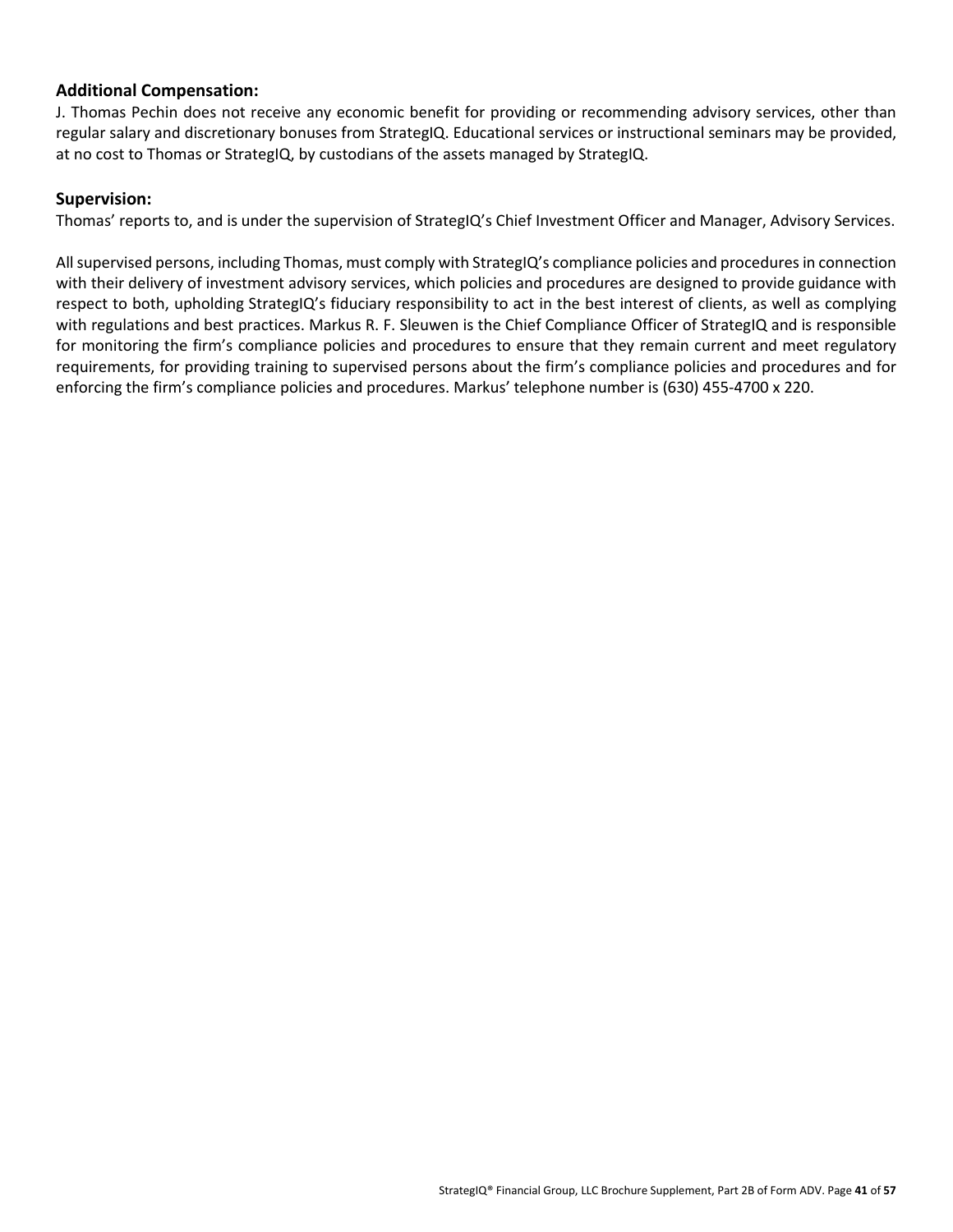### **David H. Keller, MBA**

Research and Financial Analyst StrategIQ Financial Group, LLC ("StrategIQ")

#### **MAIN OFFICE:**

101 E. 90th Drive Merrillville, IN 46410

(219) 736-8902 x 234 dhkeller@sfgweb.com

### Educational Background and Experience:

**Year of Birth:**  1990

#### **Formal education after high school:**

Master of Business Administration - University of Notre Dame Mendoza College of Business (cum laude) Bachelor of Arts - Political Science - University of Wyoming

#### **Business Background:**

August 2021 to present: Trader and Financial Analyst – StrategIQ 2018 – 2019: Longshoremen – Pacific Maritime Association 2016 - 2017: Client Manager Personal Services Group - T. Rowe Price

#### **Professional designations held:**

N/A

#### **Company Role:**

As a Trader and Financial Analyst at StrategIQ, David assists the Chief Investment Officer with trading and financial analysis tasks.

#### **Disciplinary Information:**

Registered investment advisers are required to disclose all material facts regarding any legal or disciplinary events that would be material to your evaluation of each supervised person providing investment advice. No such legal or disciplinary material facts are applicable to David.

#### **Other Business Activities:**

Investment adviser representatives are required to disclose (1) participation in any investment-related business and conflicts of interest that arise, (2) any compensation, including bonuses and non-cash compensation, the supervised person receives based on the sale of securities or other investment products and an explanation of the incentives this type of compensation creates and (3) any other business activities or occupation if they involve a substantial amount of time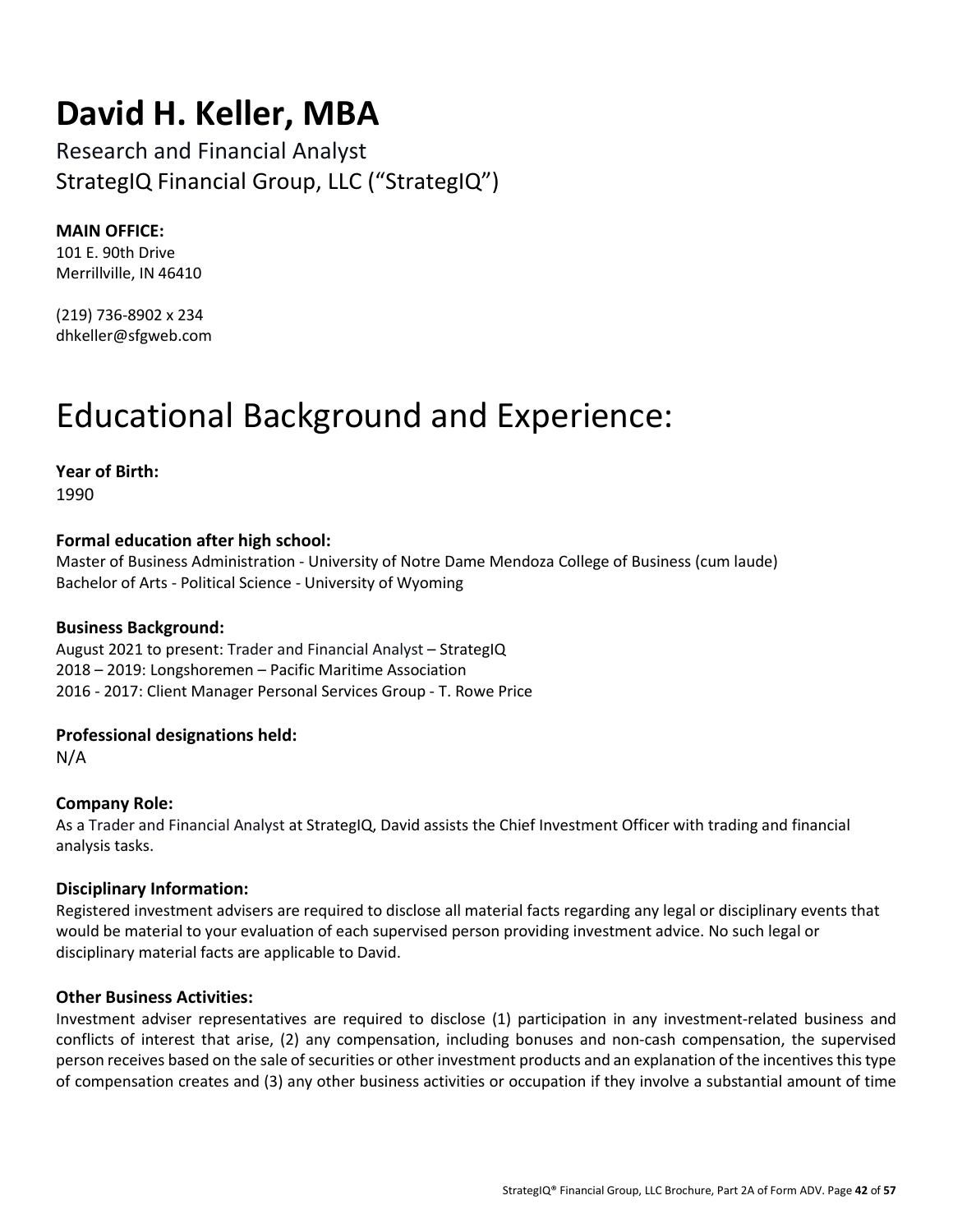or pay (if less than 10% of time or income, presumed not to be substantial). No disclosures under this section are made with respect to David.

#### **Additional Compensation:**

David does not receive any economic benefit for providing or recommending advisory services, other than regular salary and discretionary bonuses from StrategIQ. Educational services or instructional seminars may be provided, at no cost to David or StrategIQ, by custodians of the assets managed by StrategIQ.

#### **Supervision:**

David's services within the trading department are subject to the supervision of StrategIQ's Chief Investment Officer.

All supervised persons, including David, must comply with StrategIQ's compliance policies and procedures in connection with their delivery of investment advisory services, which policies and procedures are designed to provide guidance with respect to both, upholding StrategIQ's fiduciary responsibility to act in the best interest of clients, as well as complying with regulations and best practices. Markus R. F. Sleuwen is the Chief Compliance Officer of StrategIQ and is responsible for monitoring the firm's compliance policies and procedures to ensure that they remain current and meet regulatory requirements, for providing training to supervised persons about the firm's compliance policies and procedures and for enforcing the firm's compliance policies and procedures. Markus' telephone number is (630) 455-4700 x 220.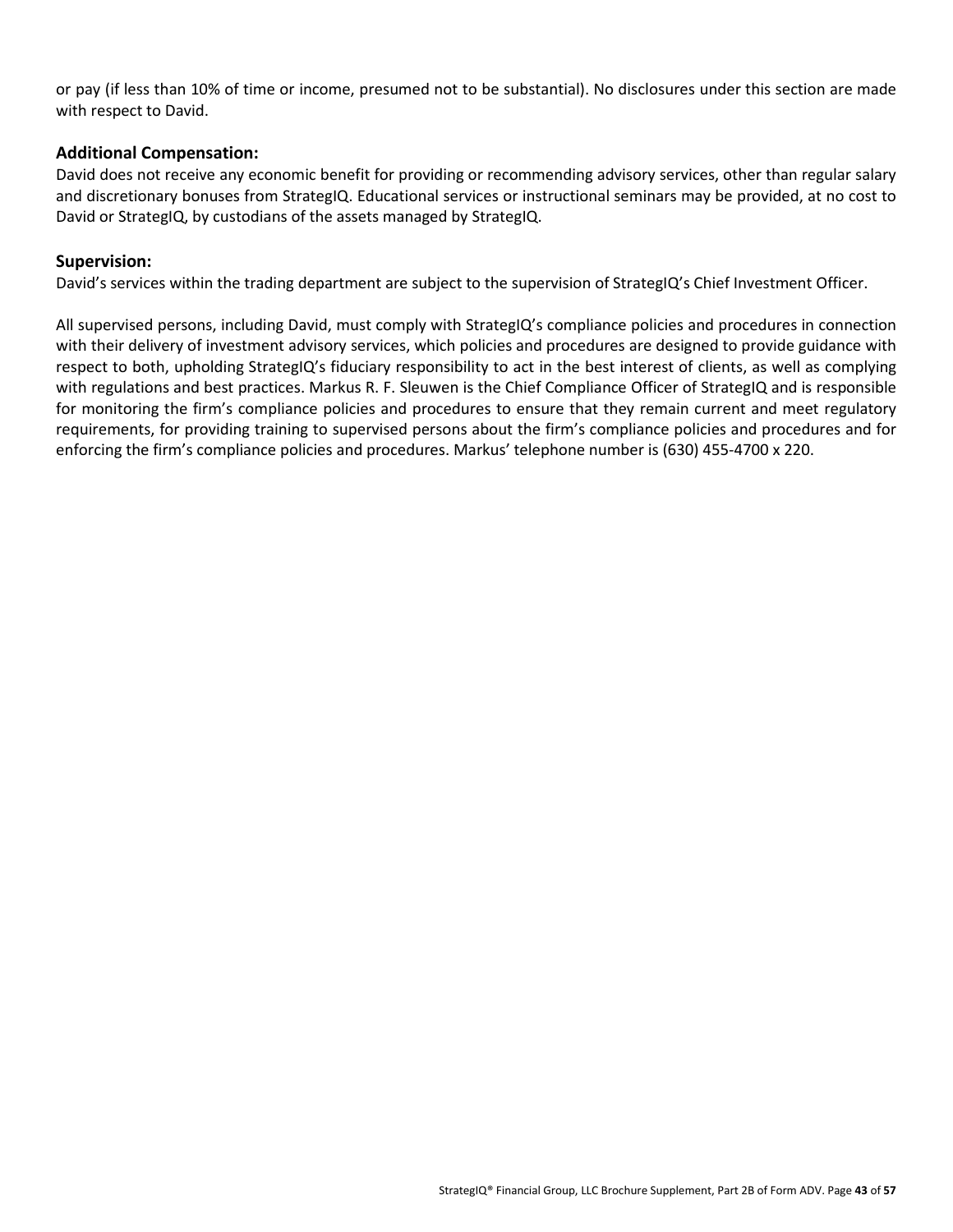### **Kashish Meghani, MF, MC**

Trader and Financial Analyst StrategIQ Financial Group, LLC ("StrategIQ")

#### **MAIN OFFICE:**

101 E. 90th Drive Merrillville, IN 46410

(219) 736-8902 x 235 kmeghani@sfgweb.com

## Educational Background and Experience:

**Year of Birth:**  1997

#### **Formal education after high school:**

Master of Finance - Northern Illinois University Master of Commerce - KP College of Commerce (Gujarat, India) Bachelor of Commerce - Vanita Vishram Women's College of Commerce (Gujarat, India) Diploma in Banking and Finance - Indian Institute of Banking and Finance

#### **Business Background:**

August 2021 to present: Trader and Financial Analyst – StrategIQ 2020 - August 2018: Trade – Savant Wealth Management

#### **Professional designations held:**

N/A

#### **Company Role:**

As a Trader and Financial Analyst at StrategIQ, Kashish assists the Chief Investment Officer with trading and financial analysis tasks.

#### **Disciplinary Information:**

Registered investment advisers are required to disclose all material facts regarding any legal or disciplinary events that would be material to your evaluation of each supervised person providing investment advice. No such legal or disciplinary material facts are applicable to Kashish.

#### **Other Business Activities:**

Investment adviser representatives are required to disclose (1) participation in any investment-related business and conflicts of interest that arise, (2) any compensation, including bonuses and non-cash compensation, the supervised person receives based on the sale of securities or other investment products and an explanation of the incentives this type of compensation creates and (3) any other business activities or occupation if they involve a substantial amount of time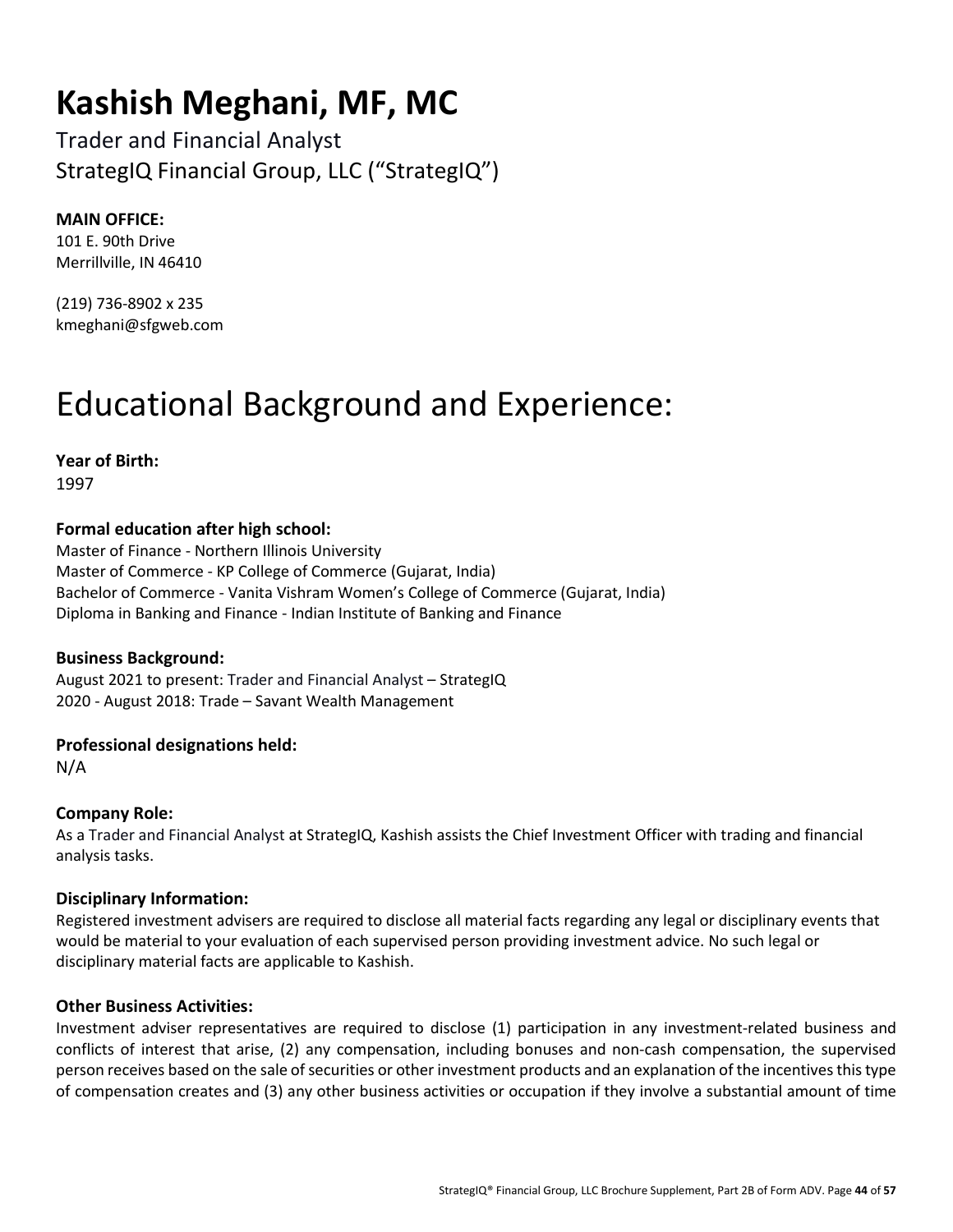or pay (if less than 10% of time or income, presumed not to be substantial). No disclosures under this section are made with respect to Kashish.

#### **Additional Compensation:**

Kashish does not receive any economic benefit for providing or recommending advisory services, other than regular salary and discretionary bonuses from StrategIQ. Educational services or instructional seminars may be provided, at no cost to Kashish or StrategIQ, by custodians of the assets managed by StrategIQ.

#### **Supervision:**

Kashish's services are subject to the supervision of StrategIQ's Chief Investment Officer.

All supervised persons, including Kashish, must comply with StrategIQ's compliance policies and procedures in connection with their delivery of investment advisory services, which policies and procedures are designed to provide guidance with respect to both, upholding StrategIQ's fiduciary responsibility to act in the best interest of clients, as well as complying with regulations and best practices. Markus R. F. Sleuwen is the Chief Compliance Officer of StrategIQ and is responsible for monitoring the firm's compliance policies and procedures to ensure that they remain current and meet regulatory requirements, for providing training to supervised persons about the firm's compliance policies and procedures and for enforcing the firm's compliance policies and procedures. Markus' telephone number is (630) 455-4700 x 220.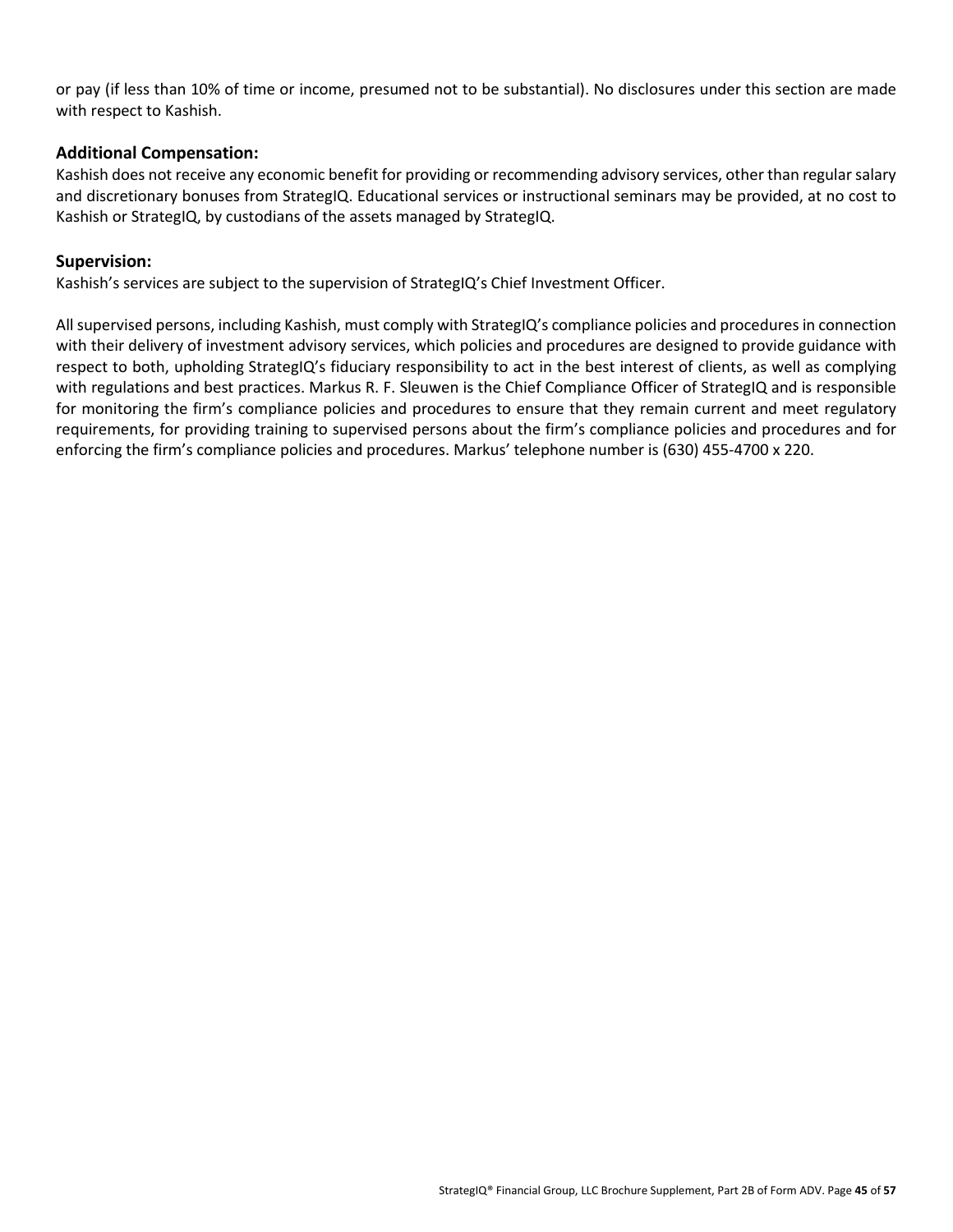### **Ashlynne M. Husmann**

Financial Planner StrategIQ Financial Group, LLC ("StrategIQ")

**MAIN OFFICE:** 100 Executive Drive, Suite A Lafayette, IN 47905

(765) 446-2297 x 219 amhusmann@sfgweb.com

### Educational Background and Experience:

**Year of Birth:**  1996

### **Formal education after high school:**

Bachelor of Science in Financial Counseling and Planning – Purdue University Associate of Science in Business Administration - Ivy Tech Community College

#### **Business Background:**

2021 - present: Client Service Advisor – StrategIQ 2019 to 2021: Client Service Associate – StrategIQ

**Professional designations held:** 

N/A

#### **Company Role:**

As a Financial Planner at StrategIQ, Ashlynne provides financial counselling and investment advisory services to clients. She is responsible for preparing materials for client review appointments, executing trades, preparing financial plans, reallocating client portfolios and processing account information.

#### **Disciplinary Information:**

Registered investment advisers are required to disclose all material facts regarding any legal or disciplinary events that would be material to your evaluation of each supervised person providing investment advice. No such legal or disciplinary material facts are applicable to Ashlynne.

#### **Other Business Activities:**

Investment adviser representatives are required to disclose (1) participation in any investment-related business and conflicts of interest that arise, (2) any compensation, including bonuses and non-cash compensation, the supervised person receives based on the sale of securities or other investment products and an explanation of the incentives this type of compensation creates and (3) any other business activities or occupation if they involve a substantial amount of time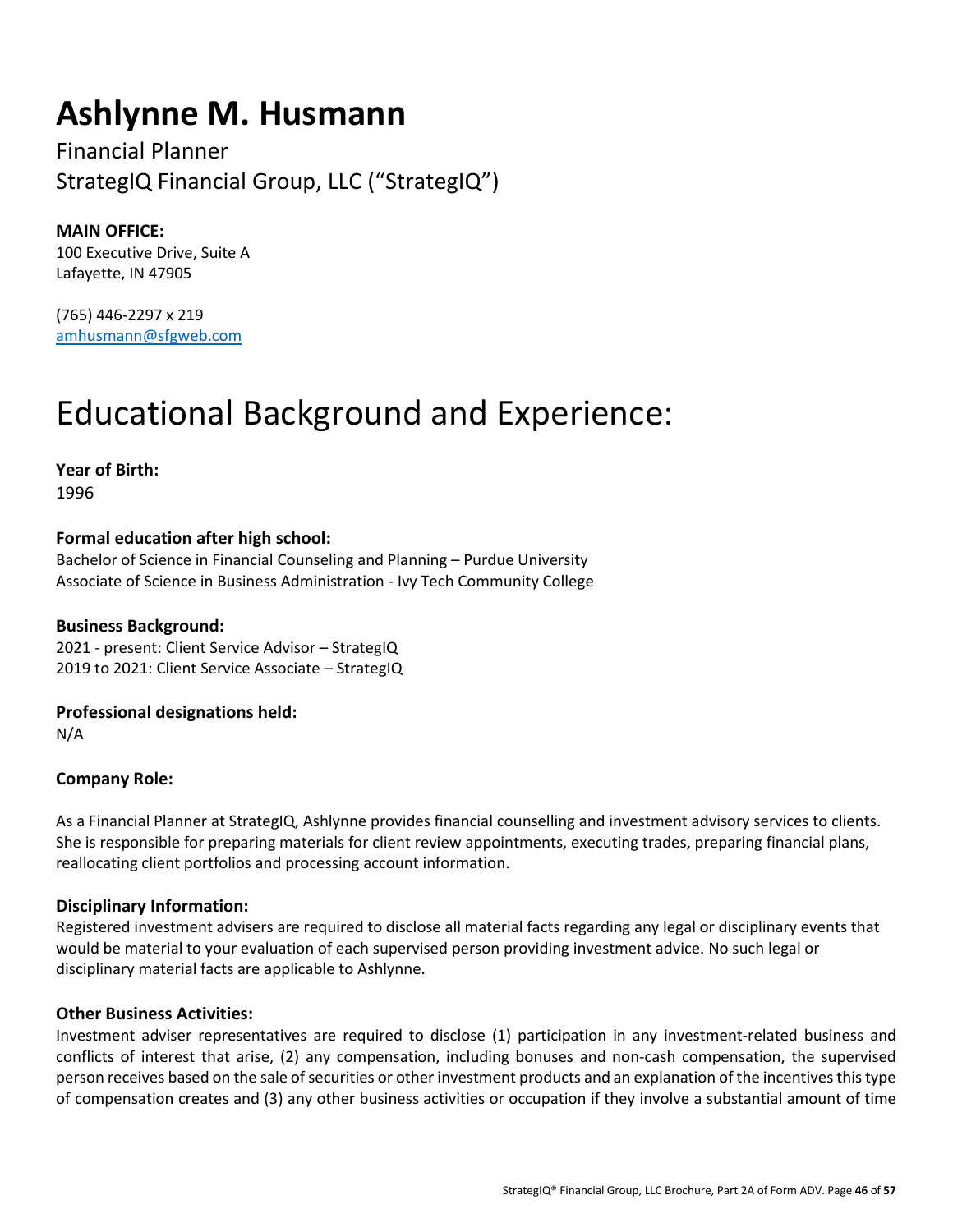or pay (if less than 10% of time or income, presumed not to be substantial). Investment adviser representatives are required to disclose (1) participation in any investment-related business and conflicts of interest that arise, (2) any compensation, including bonuses and non-cash compensation, the supervised person receives based on the sale of securities or other investment products and an explanation of the incentives this type of compensation creates and (3) any other business activities or occupation if they involve a substantial amount of time or pay (if less than 10% of time or income, presumed not to be substantial). No disclosures under this section are made with respect to Ashlynne.

#### **Additional Compensation:**

Ashlynne does not receive any economic benefit for providing investment advisory services, other than compensation as an investment adviser representative of StrategIQ with respect to the solicitation of investment advisory services for StrategIQ. Educational services or instructional seminars may be provided, at no cost to Ashlynne or StrategIQ, by custodians of the assets managed by StrategIQ.

#### **Additional Compensation:**

Ashlynne does not receive any economic benefit for providing or recommending advisory services, other than regular salary and discretionary bonuses from StrategIQ. Educational services or instructional seminars may be provided, at no cost to Ashlynne or StrategIQ, by custodians of the assets managed by StrategIQ.

#### **Supervision:**

Ashlynne reports to, and is under the supervision of Manager, Advisory Services.

All supervised persons, including Ashlynne, must comply with StrategIQ's compliance policies and procedures in connection with their delivery of investment advisory services, which policies and procedures are designed to provide guidance with respect to both, upholding StrategIQ's fiduciary responsibility to act in the best interest of clients, as well as complying with regulations and best practices. Markus R. F. Sleuwen is the Chief Compliance Officer of StrategIQ and is responsible for monitoring the firm's compliance policies and procedures to ensure that they remain current and meet regulatory requirements, for providing training to supervised persons about the firm's compliance policies and procedures and for enforcing the firm's compliance policies and procedures. Markus' telephone number is (630) 455-4700 x 220.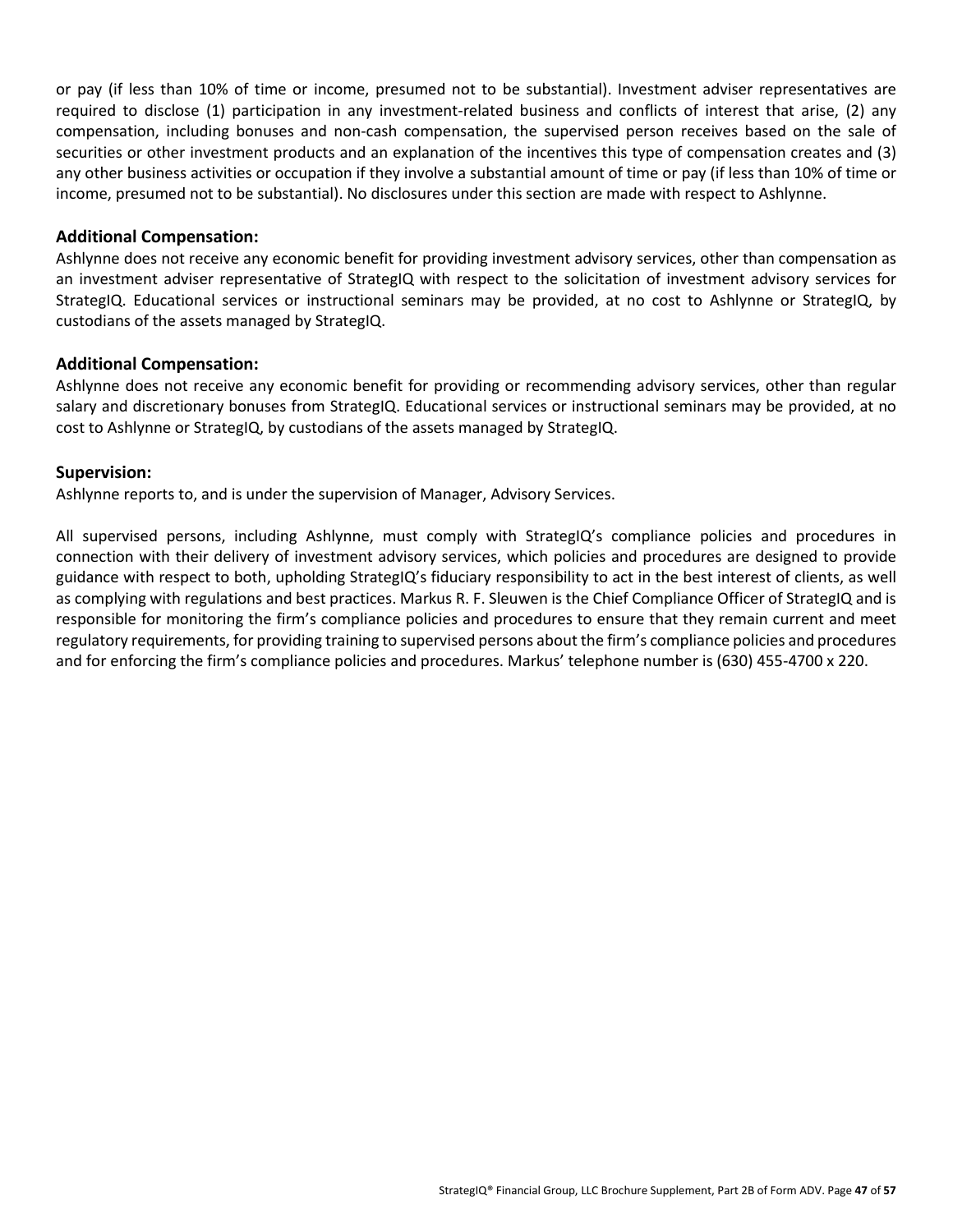### **Madeline M. Brown**

Financial Planner StrategIQ Financial Group, LLC ("StrategIQ")

**MAIN OFFICE:** 101 E. 90th Drive Merrillville, IN 46410

(219) 736-8902 x 204 mmbrown@sfgweb.com

### Educational Background and Experience:

**Year of Birth:**  1997

#### **Formal education after high school:**

Bachelor of Science in Agriculture and Consumer Economics with a Concentration in Financial Planning – University of Illinois Urbana - Champaign

#### **Business Background:**

2021 - present: Client Service Advisor – StrategIQ 2020 to 2021: Client Service Associate – StrategIQ

#### **Professional designations held:**

N/A

#### **Company Role:**

As a Financial Planner at StrategIQ, Madeline assists clients with investment and other client service issues. She is responsible for preparing materials for client review appointments, executing trades, reallocating client portfolios and processing account information.

#### **Disciplinary Information:**

Registered investment advisers are required to disclose all material facts regarding any legal or disciplinary events that would be material to your evaluation of each supervised person providing investment advice. No such legal or disciplinary material facts are applicable to Madeline.

#### **Other Business Activities:**

Investment adviser representatives are required to disclose (1) participation in any investment-related business and conflicts of interest that arise, (2) any compensation, including bonuses and non-cash compensation, the supervised person receives based on the sale of securities or other investment products and an explanation of the incentives this type of compensation creates and (3) any other business activities or occupation if they involve a substantial amount of time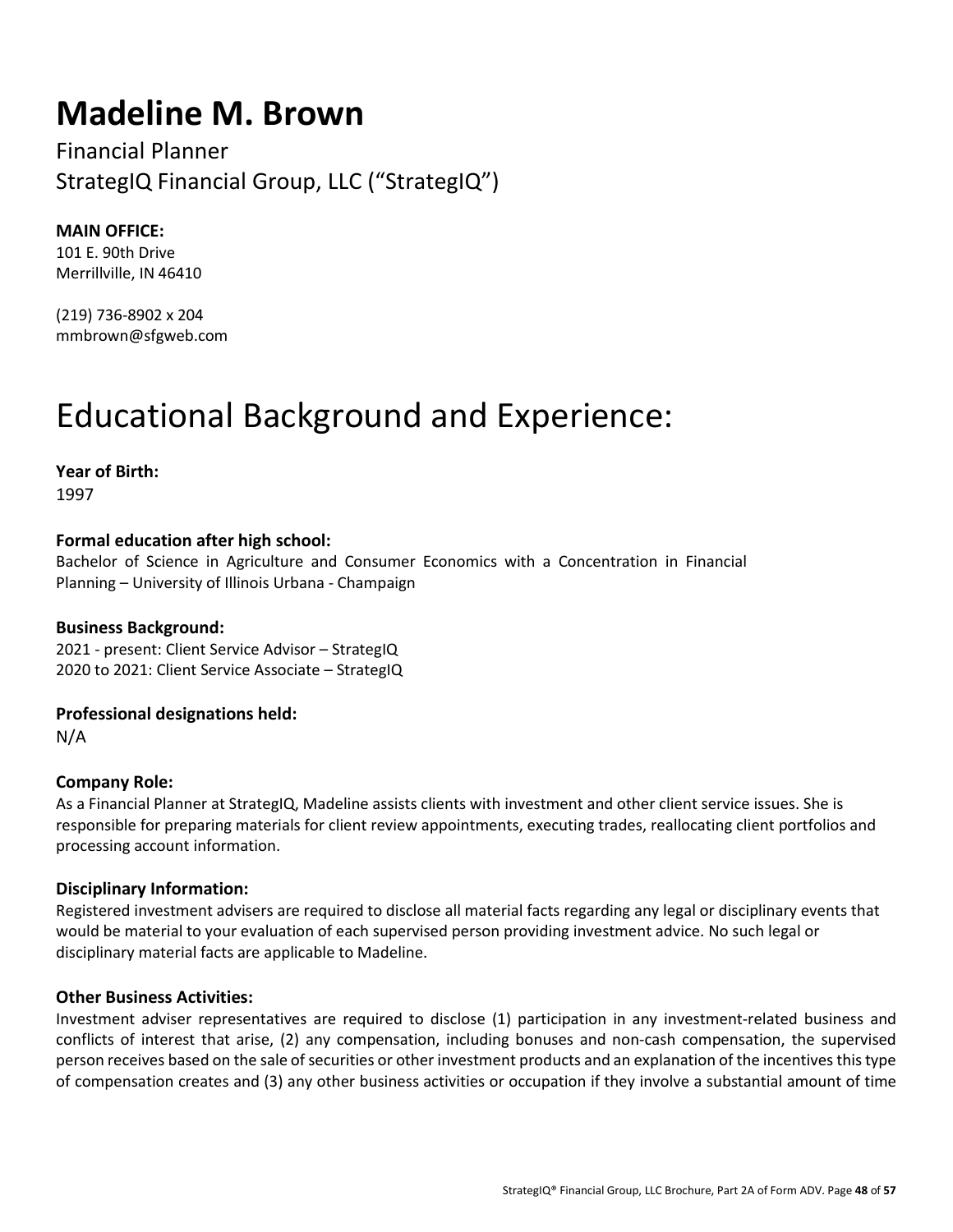or pay (if less than 10% of time or income, presumed not to be substantial). No disclosures under this section are made with respect to Madeline.

#### **Additional Compensation:**

Madeline does not receive any economic benefit for providing or recommending advisory services, other than regular salary and discretionary bonuses from StrategIQ. Educational services or instructional seminars may be provided, at no cost to Madeline or StrategIQ, by custodians of the assets managed by StrategIQ.

#### **Supervision:**

Madeline reports to, and is under the supervision of Manager, Advisory Services and Client Services Supervisor.

All supervised persons, including Madeline, must comply with StrategIQ's compliance policies and procedures in connection with their delivery of investment advisory services, which policies and procedures are designed to provide guidance with respect to both, upholding StrategIQ's fiduciary responsibility to act in the best interest of clients, as well as complying with regulations and best practices. Markus R. F. Sleuwen is the Chief Compliance Officer of StrategIQ and is responsible for monitoring the firm's compliance policies and procedures to ensure that they remain current and meet regulatory requirements, for providing training to supervised persons about the firm's compliance policies and procedures and for enforcing the firm's compliance policies and procedures. Markus' telephone number is (630) 455-4700 x 220.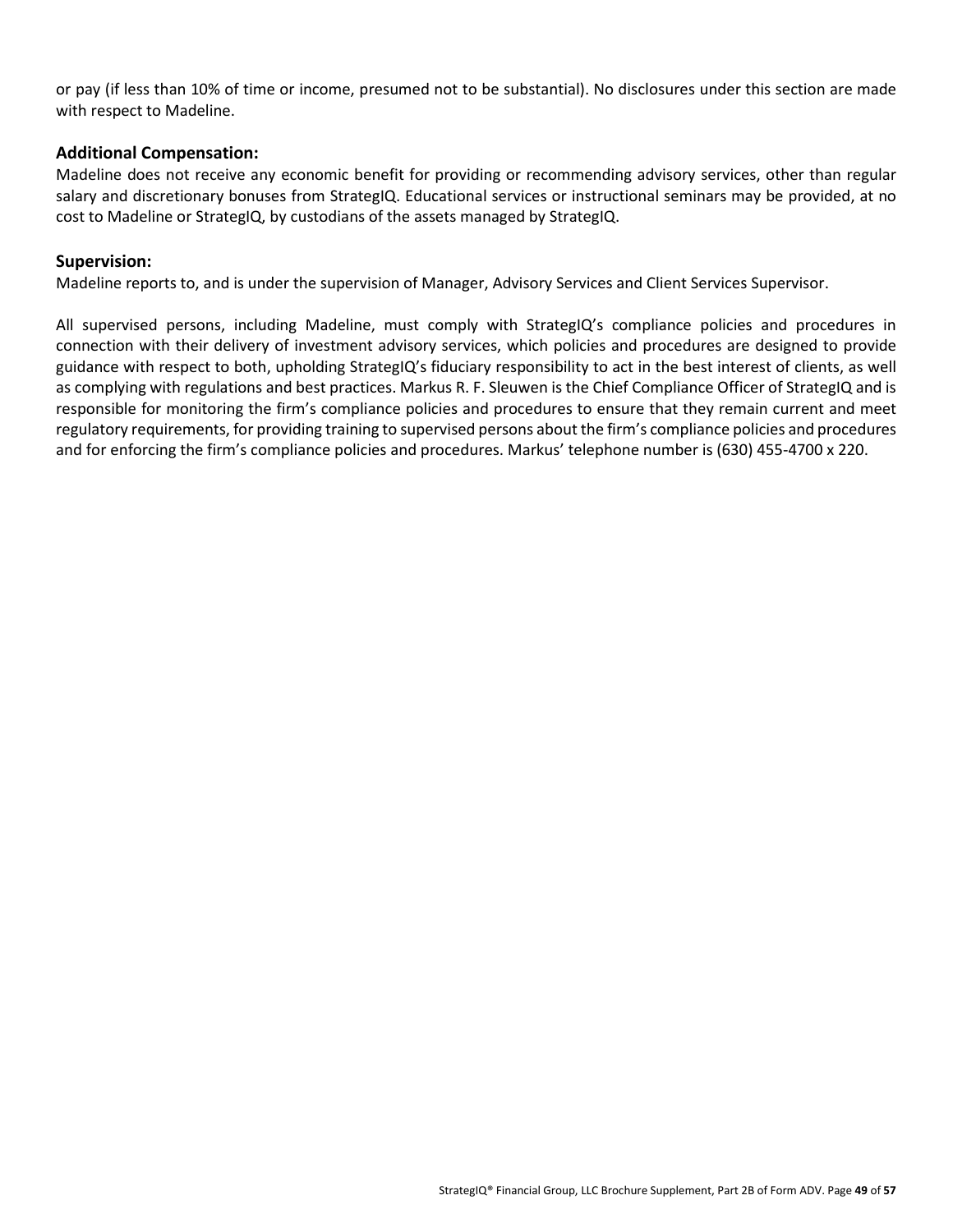### **Blake Macke**

Client Service Advisor StrategIQ Financial Group, LLC ("StrategIQ")

#### **MAIN OFFICE:**

101 E. 90th Drive Merrillville, IN 46410

(219) 736-8902 x 230 bamacke@sfgweb.com

### Educational Background and Experience:

**Year of Birth:** 

1997

**Formal education after high school:**  Bachelor of Science in Financial Counseling and Planning – Purdue University, 2020

#### **Business Background:**

2021 - present: Client Service Advisor – StrategIQ 2020 to 2021: Client Service Associate – StrategIQ

**Professional designations held:**  N/A

#### **Company Role:**

As a Client Service Advisor at StrategIQ, Blake assists clients with investment and other client service issues. He is responsible for preparing materials for client review appointments, executing trades, reallocating client portfolios and processing account information.

#### **Disciplinary Information:**

Registered investment advisers are required to disclose all material facts regarding any legal or disciplinary events that would be material to your evaluation of each supervised person providing investment advice. No such legal or disciplinary material facts are applicable to Blake.

#### **Other Business Activities:**

Investment adviser representatives are required to disclose (1) participation in any investment-related business and conflicts of interest that arise, (2) any compensation, including bonuses and non-cash compensation, the supervised person receives based on the sale of securities or other investment products and an explanation of the incentives this type of compensation creates and (3) any other business activities or occupation if they involve a substantial amount of time or pay (if less than 10% of time or income, presumed not to be substantial). No disclosures under this section are made with respect to Blake.

#### **Additional Compensation:**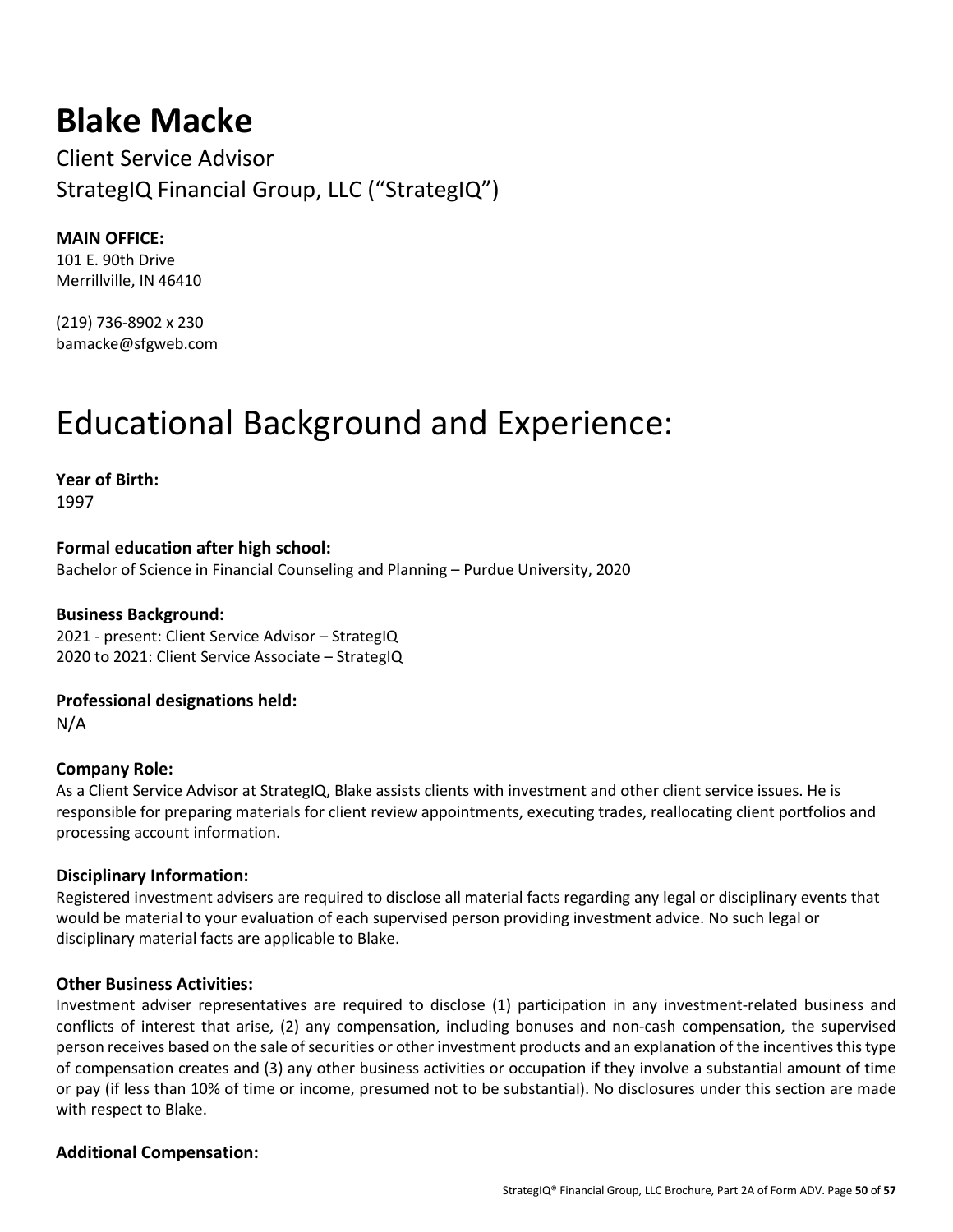Blake does not receive any economic benefit for providing or recommending advisory services, other than regular salary and discretionary bonuses from StrategIQ. Educational services or instructional seminars may be provided, at no cost to Blake or StrategIQ, by custodians of the assets managed by StrategIQ.

#### **Supervision:**

Client Service Advisors rotate through different departments, which may include financial planning, investment management, trading, client service, or operations. When providing services within one particular department, they are subject to the supervision of a particular senior team member within such department.

All supervised persons, including Blake, must comply with StrategIQ's compliance policies and procedures in connection with their delivery of investment advisory services, which policies and procedures are designed to provide guidance with respect to both, upholding StrategIQ's fiduciary responsibility to act in the best interest of clients, as well as complying with regulations and best practices. Markus R. F. Sleuwen is the Chief Compliance Officer of StrategIQ and is responsible for monitoring the firm's compliance policies and procedures to ensure that they remain current and meet regulatory requirements, for providing training to supervised persons about the firm's compliance policies and procedures and for enforcing the firm's compliance policies and procedures. Markus' telephone number is (630) 455-4700 x 220.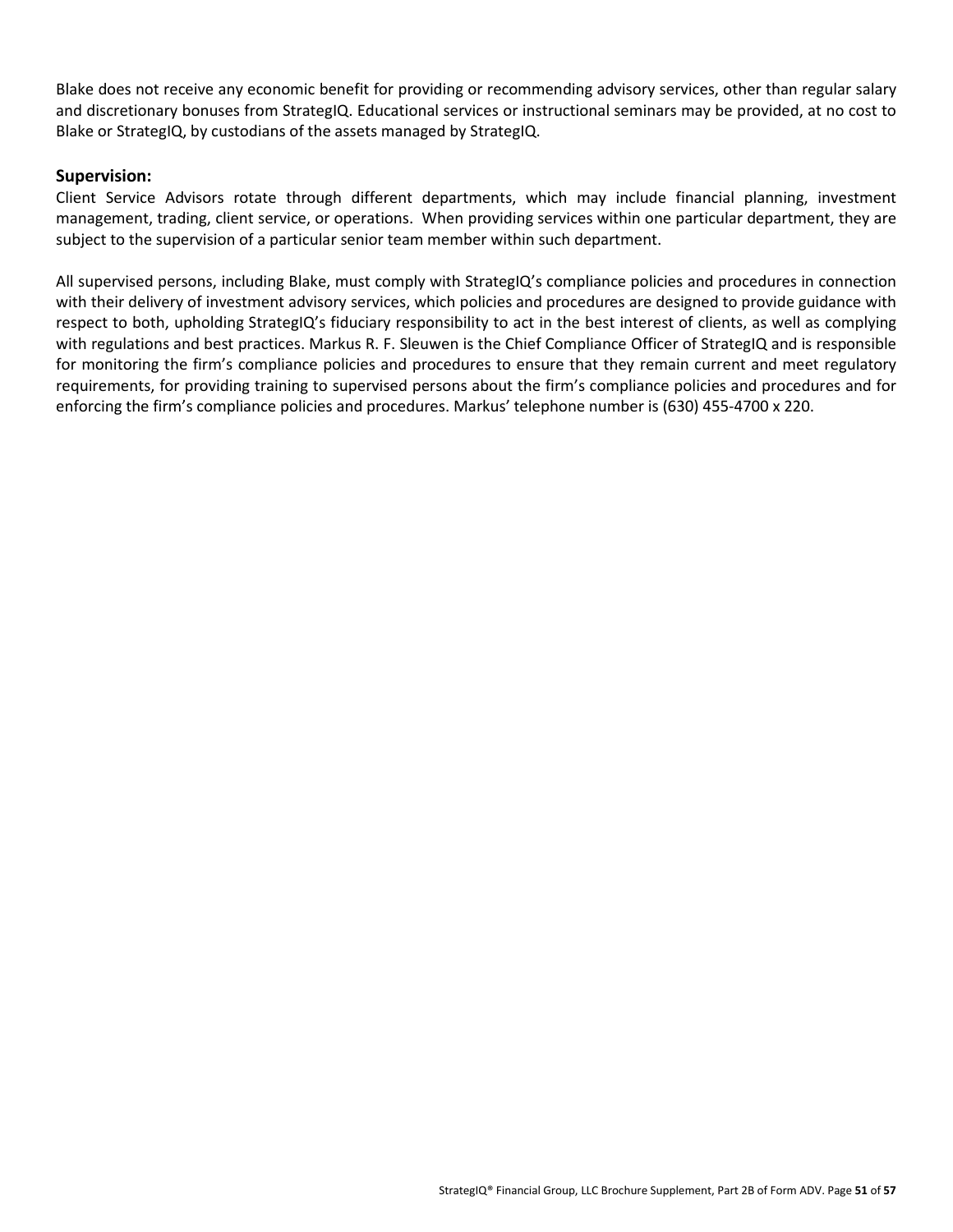#### **DESIGNATIONS HELD OR AWARDS RECEIVED BY STRATEGIQ TEAM MEMBERS**

#### **AIF® - Accredited Investment Fiduciary™**

The Center for Fiduciary Studies issues the ACCREDITED INVESTMENT FIDUCIARY, AIF®, designation to those who meet the following requirements:

**Education –** One of the following combinations of education, industry experience, and/or professional development is required to meet the experience requirement for the AIF® credential. Relevant experience is that which has been accrued in a non-clerical role within the financial services (or a related) industry.

- Minimum of two (2) years of relevant experience; a bachelor's degree (or higher); and a professional credential.
- Minimum of five (5) years of relevant experience; a bachelor's degree (or higher) or a professional credential.
- Minimum of eight (8) years of relevant experience.

**Continuing Education –** Continued use of the AIF® designation is subject to ongoing renewal requirements. Every year individuals must renew their right to continue using the AIF® designation by completing 6 hours of continuing education, reaffirming to abide by the Code of Ethics, Conduct Standards, self-disclose any criminal, civil, selfregulatory organization, or governmental agency inquiry, investigation, or proceeding relating to their professional or business conduct; and paying a registration fee.

#### **AIFA**® **- Accredited Investment Fiduciary Analyst**

The AIFA program, the next level of fiduciary expertise, is a course offered to graduates of the AIF program. This course expands upon each of the Prudent Practices and teaches attendees how to evaluate a fiduciary's compliance with these practices, which qualifies them to certify an organization's conformance with a "fiduciary standard of excellence," as defined by the organization.

#### **AWMA® - Accredited Wealth Management Advisor™**

The Accredited Wealth Management Advisor, AWMA®, is a professional certification issued by the College for Financial Planning. The certification is granted to individuals who have completed a study program of fifteen (15) modules, including a course of study encompassing wealth strategies, equity-based compensation plans, tax reduction alternatives, and asset protection alternatives that require 120-150 hours of study, and the successful completion of a final exam. This designation is subject to ongoing continuing education which includes a minimum requirement of sixteen (16) hours for every two-year cycle.

#### **CAP® - Chartered Advisor in Philanthropy®**

A Chartered Advisor in Philanthropy is a trained expert in philanthropic giving. An advisor who has this designation works with clients to help them give in ways that fit their larger financial or estate plan. The CAP**®** designation is administered by The American College of Financial Services. To earn the designation, applicants must:

- Complete the required coursework.
- Meet minimum experience requirements.
- Follow ethical guidelines.
- Agree to The American College of Financial Services Code of Ethics and Procedures.
- Pay the associated fees.

The coursework consists of three classes covering gift planning for families, gift planning for nonprofits and charitable giving strategies. The courses are the equivalent of three semester hours each, for a total of nine semester hours. Each course requires the completion of a two-hour closed-book and proctored exam at a local exam center. Courses are graduate-level and can earn credit toward a Master of Science in Financial Services degree as well as the Chartered Advisor in Philanthropy designation. CAP® professionals gain expertise in: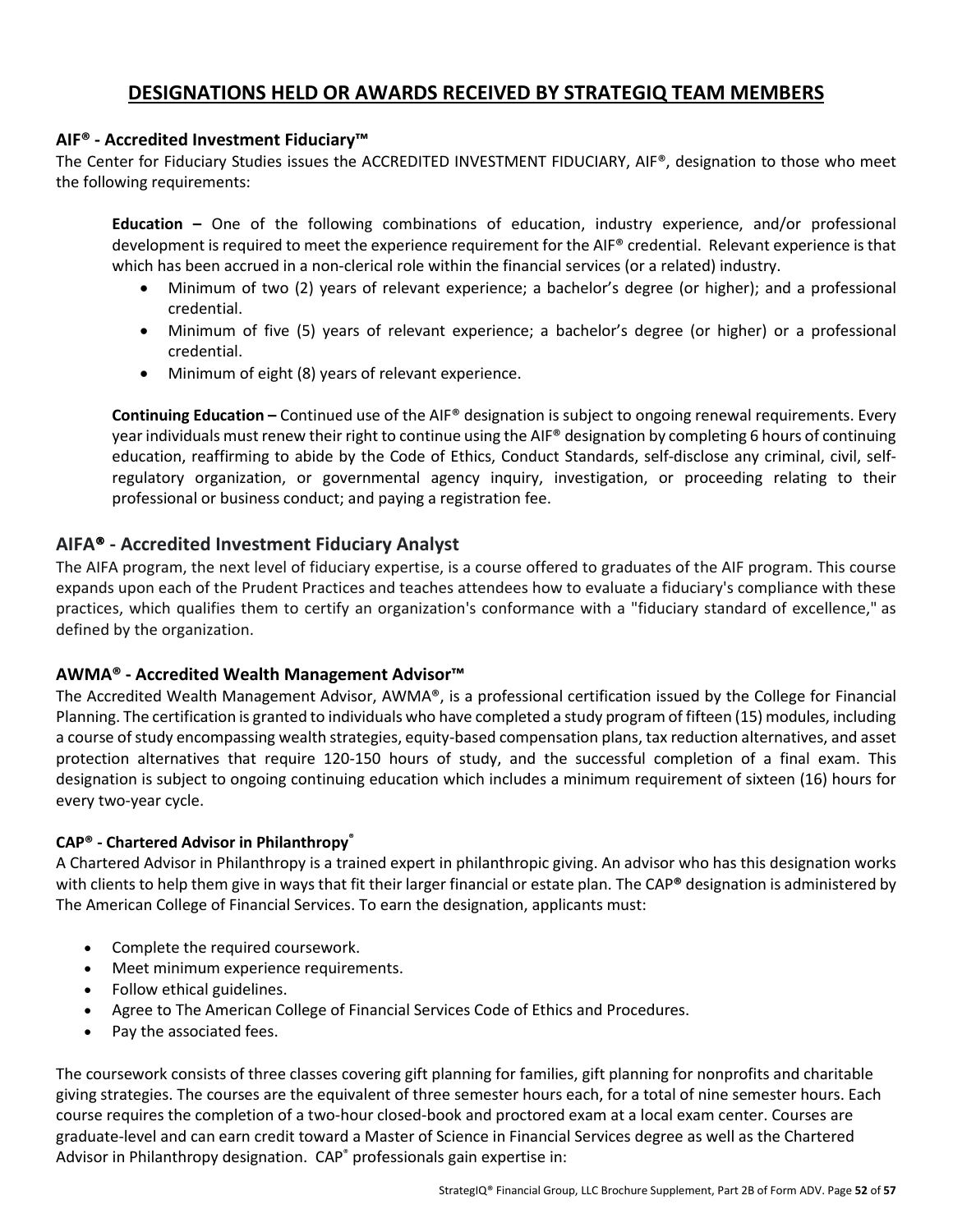- Applying the best tax strategies, tools, and techniques for charitable giving.
- Understanding client or donor goals for self, family, and/or society and putting together holistic financial strategies that meet those goals in the most impactful way possible.
- Advising wealthy families on important financial matters, including business exit planning, estate planning, and legacy planning.
- Handling gift-planning for nonprofits, including developing six- to eight-figure gifts from high-capacity donors.
- Serving Baby Boomers already over 70 and older adults who want to give back during retirement.
- Using financial skills and philanthropic planning to make a positive difference in your community and the world.

Once a CAP<sup>®</sup> designation is earned, advisors must recertify regularly and complete continuing education (CE) requirements. The CE requirement is 15 hours of continuing education every two years.

#### **CDFA® - Certified Divorce Financial Analyst™**

The CERTIFIED DIVORCE FINANCIAL ANALYST designation is awarded and monitored by The Institute for Divorce Financial Analysts ™. The Certified Divorce Financial Analyst program and designation is designed to provide financial advice and assistance to people going through a divorce.

To receive the CDFA™ designation, an individual must successfully complete all courses and modules in the selected program. The courses are designed around four Modules including: The Fundamentals of Divorce, The Financial Issues of Divorce, The Tax Issues of Divorce and Working as a CDFA™ – Case Studies. An exam is required after the completion of each module, with a final exam after the completion of the final module.

An individual with this designation must continue ongoing education to maintain the accreditation by The Institute for Divorce Financial Analysts™.

#### **CFP® - CERTIFIED FINANCIAL PLANNER™**

The CERTIFIED FINANCIAL PLANNER™, CFP® and federally registered CFP (with flame design) marks (collectively, the "CFP® marks") are professional certification marks granted in the United States by Certified Financial Planner Board of Standards, Inc. ("CFP Board"). The CFP® certification is a voluntary certification and it is recognized for its (1) high standard of professional education; (2) stringent code of conduct and standards of practice; and (3) ethical requirements that govern professional engagements with clients. To attain the right to use the CFP® marks, an individual must satisfactorily fulfill the following requirements:

**Education –** Complete an advanced college-level course of study, and attain a Bachelor's Degree from a regionally accredited United States college or university (or its equivalent from a foreign university). CFP® professionals provide advice on the following subject matters: insurance planning and risk management, employee benefits planning, investment planning, income tax planning, retirement planning, and estate planning.

**Examination –** Pass the comprehensive CFP® certification examination, which is administered in 10 hours over a two-day period, and includes case studies and client scenarios designed to test one's ability to correctly diagnose financial planning issues and apply one's knowledge of financial planning to real world circumstances.

**Experience** – Complete at least three years of full-time financial planning-related experience (or the equivalent, measured as 2,000 hours per year).

**Ethics –** Provide financial planning services, generally, based on the fiduciary standard of care, and specifically based on the CFP Board's Standards of Professional Conduct, a set of documents outlining the ethical and practice standards for CFP® professionals. This means CFP® professionals must provide financial planning services in the best interests of their clients.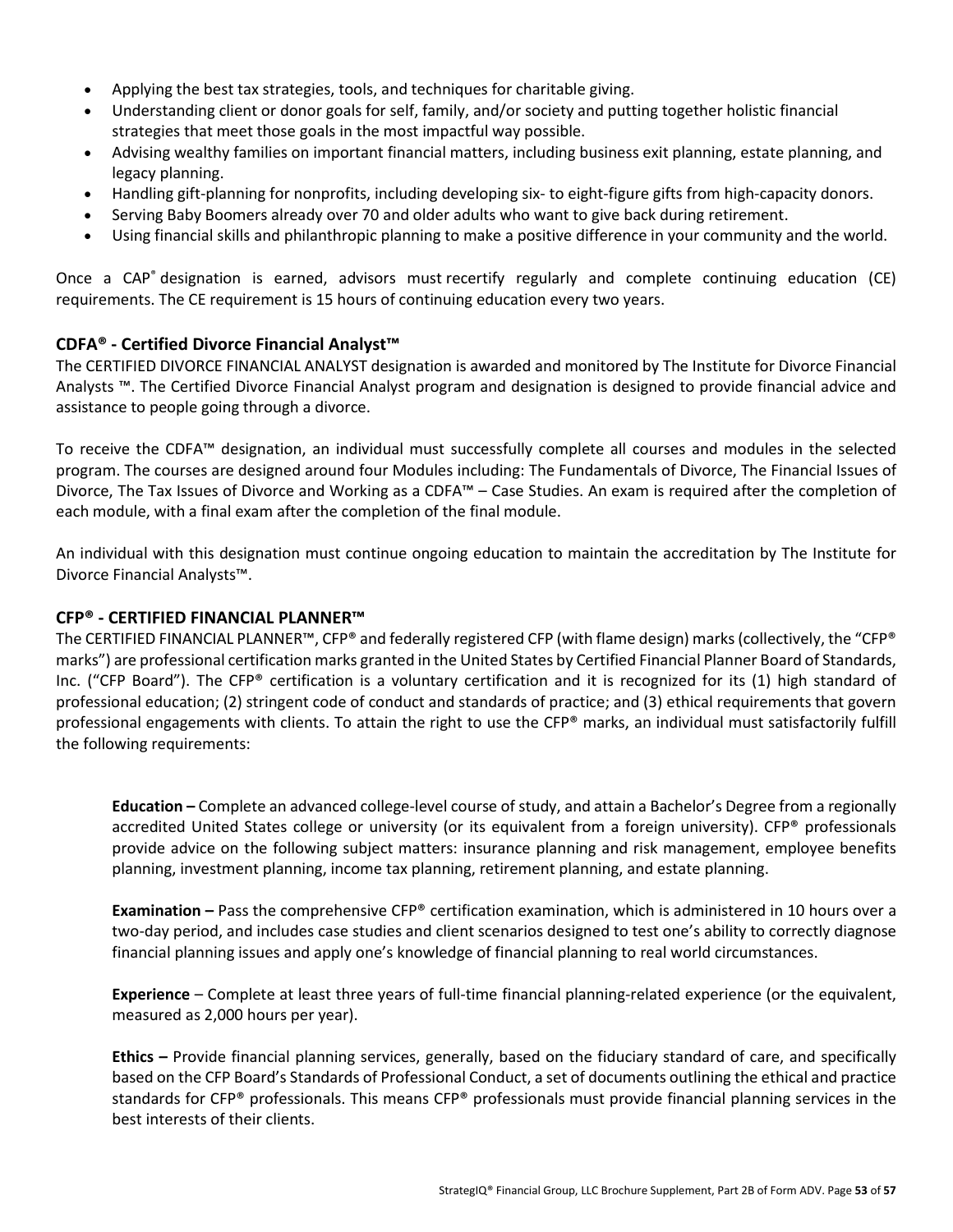**Continuing Education –** Complete 30 hours of continuing education hours every two years, including two hours on the Code of Ethics and other parts of the Standards of Professional Conduct, to maintain competence and keep up with developments in the financial planning field.

#### **ChFC® - Chartered Financial Consultant**

The Chartered Financial Consultant designation is awarded and monitored by The American College. The Chartered Financial Consultant program and designation is designed for the success to meet the advanced financial needs of individuals, professionals and business owners.

To receive the ChFC® designation, an individual must successfully complete all courses in your selected program, meet experience requirements and ethics standards, and agree to comply with The American College Code of Ethics and Procedures. The courses are designed around in-depth coverage of key financial planning disciplines including insurance, income taxation, retirement planning, investments and estate planning. An individual with this designation must continue ongoing education and ethical standards to maintain the accreditation by The American College.

#### **CRPC® - Chartered Retirement Planning Counselor™**

The College for Financial Planning® awards the CHARTERED RETIREMENT PLANNING COUNSELOR™, CRPC®, designation to those who meet the following requirements:

**Education –** Complete course of study in subject areas that include The Retirement Planning Process & Meeting Multiple Financial Objectives, Sources of Retirement Income, Personal Savings, Investing for Retirement, Employer-Sponsored Plans, Individual Deferred Compensation, Planning for Incapacity, Disability & Long-Term Care, When to Retire, Retirement Plan Distributions, Asset Management & Investment Strategy During Retirement, Income Taxes & the Retiree, Estate Planning, and Retirement Cash Flow Considerations.

**Examination –** Pass a final examination;

**Ethics –** Comply with the Code of Ethics, which includes agreeing to abide by the Standards of Professional Conduct and Terms and Conditions. Conferment of the designation is contingent upon the College for Financial Planning's review of matters either self-disclosed or which are discovered by the College that are required to be disclosed; and

**Continuing Education –** Continued use of the CRPC® designation is subject to ongoing renewal requirements. Every two years, individuals must renew their right to continue using the CRPC® designation by completing 16 hours of continuing education, reaffirming to abide by the Standards of Professional Conduct, Terms and Conditions, and self-disclose any criminal, civil, self-regulatory organization, or governmental agency inquiry, investigation, or proceeding relating to their professional or business conduct; and paying a registration fee.

#### **CPA - Certified Public Accountant**

A CERTIFIED PUBLIC ACCOUNTANT, CPA, is distinguished from other accountants by stringent state and licensing requirements, including education, examination, and experience. A CPA working in a public practice is also required to take Continuing Professional Educational (CPE) courses to keep current on all facets of CPA services. A CPA must adhere to a strict code of professional ethics that the public recognizes and respects highly. A CPA is among the most extensively trained and experienced tax advisors.

In order to hold the designation of a CPA, an accountant must take and pass a Uniform CPA Examination, prepared and graded by the American Institute of Certified Public Accountants (AICPA). This examination is a computerized examination consisting of four parts:

- Auditing & Attestation
- Financial Accounting and Reporting
- Regulation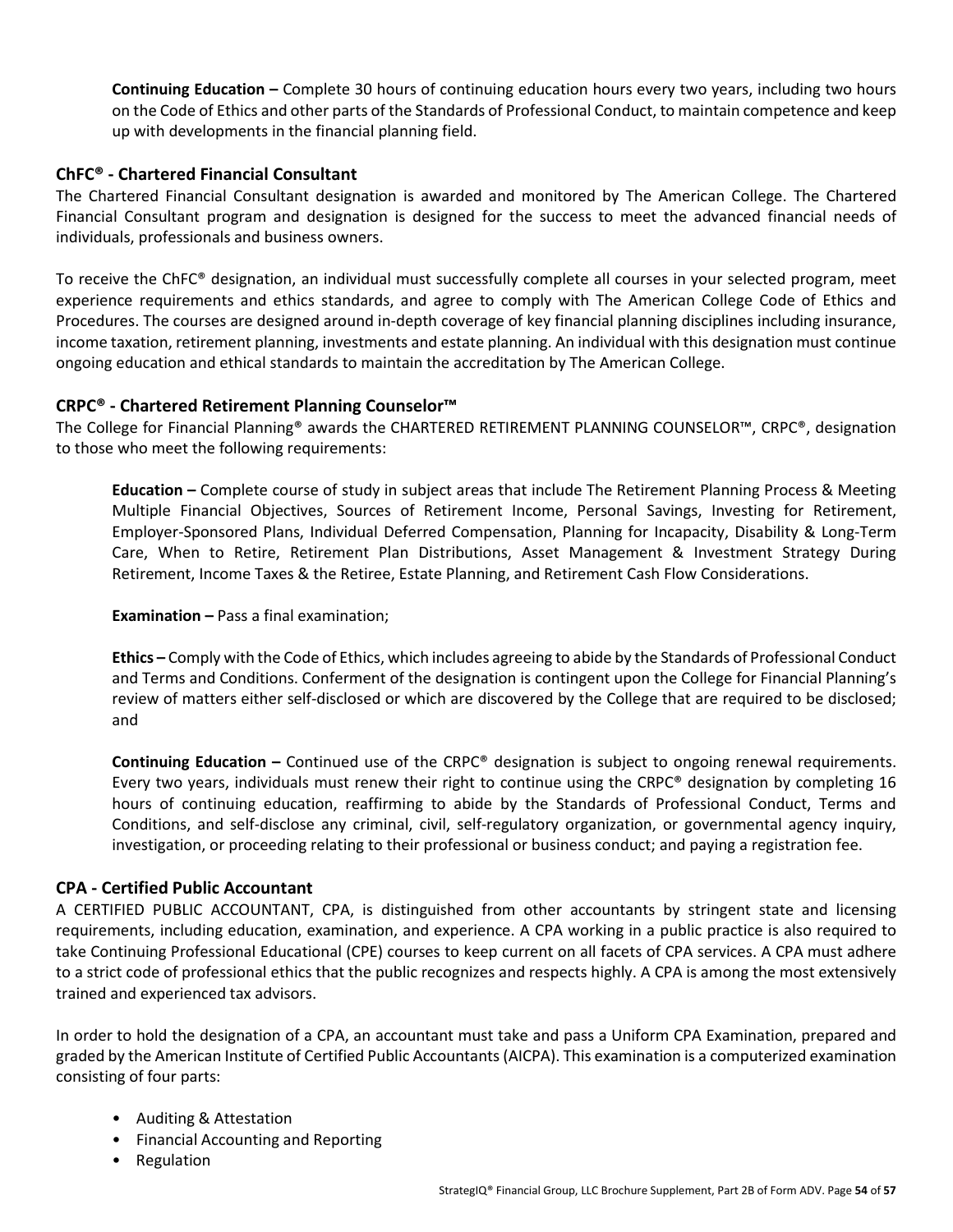• Business Environment and Concepts

#### **CPWA® - Certified Private Wealth Advisor®**

The CPWA designation signifies that an individual has met initial and on-going experience, ethical, education, and examination requirements for the professional designation, which is centered on private wealth management topics and strategies for high-net-worth clients. Prerequisites for the CPWA designation are: a Bachelor's degree from an accredited college or university or one of the following designations or licenses: CIMA®, CIMC®, CFA®, CFP®, ChFC®, or CPA license; have an acceptable regulatory history as evidenced by FINRA Form U-4 or other regulatory requirements and five years of experience in financial services or delivering services to high-net-worth clients. CPWA designees have completed a rigorous educational process that includes executive education requirements and successful completion of a comprehensive examination. CPWA designees are required to adhere to the Investments & Wealth Institute Code of Professional Responsibility and Rules and Guidelines for Use of the Marks. CPWA designees must report 40 hours of continuing education credits, including two ethics hours, every two years to maintain the certification. The designation is administered through the Investments & Wealth Institute.

#### **E.A. – IRS Enrolled Agent**

An enrolled agent is a person who has earned the privilege of representing taxpayers before the Internal Revenue Service by either passing a three-part comprehensive IRS test covering individual and business tax returns, or through experience as a former IRS employee. Enrolled agent status is the highest credential the IRS awards. Individuals who obtain this elite status must adhere to ethical standards and complete 72 hours of continuing education courses every three years.

Enrolled agents, like attorneys and certified public accountants (CPAs), have unlimited practice rights. This means they are unrestricted as to which taxpayers they can represent, what types of tax matters they can handle, and which IRS offices they can represent clients before.

**Source:** https://www.irs.gov/tax-professionals/enrolled-agents/enrolled-agent-information

#### **JD – Juris Doctor**

The Juris Doctor, also known as the Doctor of Jurisprudence degree, is a graduate professional degree in law in the United States. Persons that have obtained a Juris Doctor generally are called lawyers. In most states, a lawyer must pass a state bar exam in order to be licensed to practice law in that state. Persons that are members of the legal bar of a state generally are called attorneys.

**Education –** Completion of an undergraduate degree and the Law School Admission Test are pre-requisites for attending law school. The Juris Doctor program varies at each school as to the length and courses; there are standard guidelines, however. The average time is three years of full-time coursework in order to complete law school and earn a J.D.

**Continuing Education –** Attorneys are subject to continuing educational requirements in order to maintain their state license.

#### **MBA – Master of Business Administration**

The MASTER OF BUSINESS ADMINISTRATION or MBA is a terminal degree and a professional degree focusing on management analysis and strategy.

**Education –** The core courses in an MBA program cover various areas of business administration, typically including accounting, applied statistics, human resources, business communication, business ethics, business law, business strategy, finance, managerial economics, management, entrepreneurship, marketing, supply-chain management, and operations management. Most programs also include elective courses and concentrations for further study in a particular area, for example accounting, finance, and marketing. MBA programs in the United States typically require completing about forty to sixty credits. Completion of an undergraduate degree from an accredited U.S.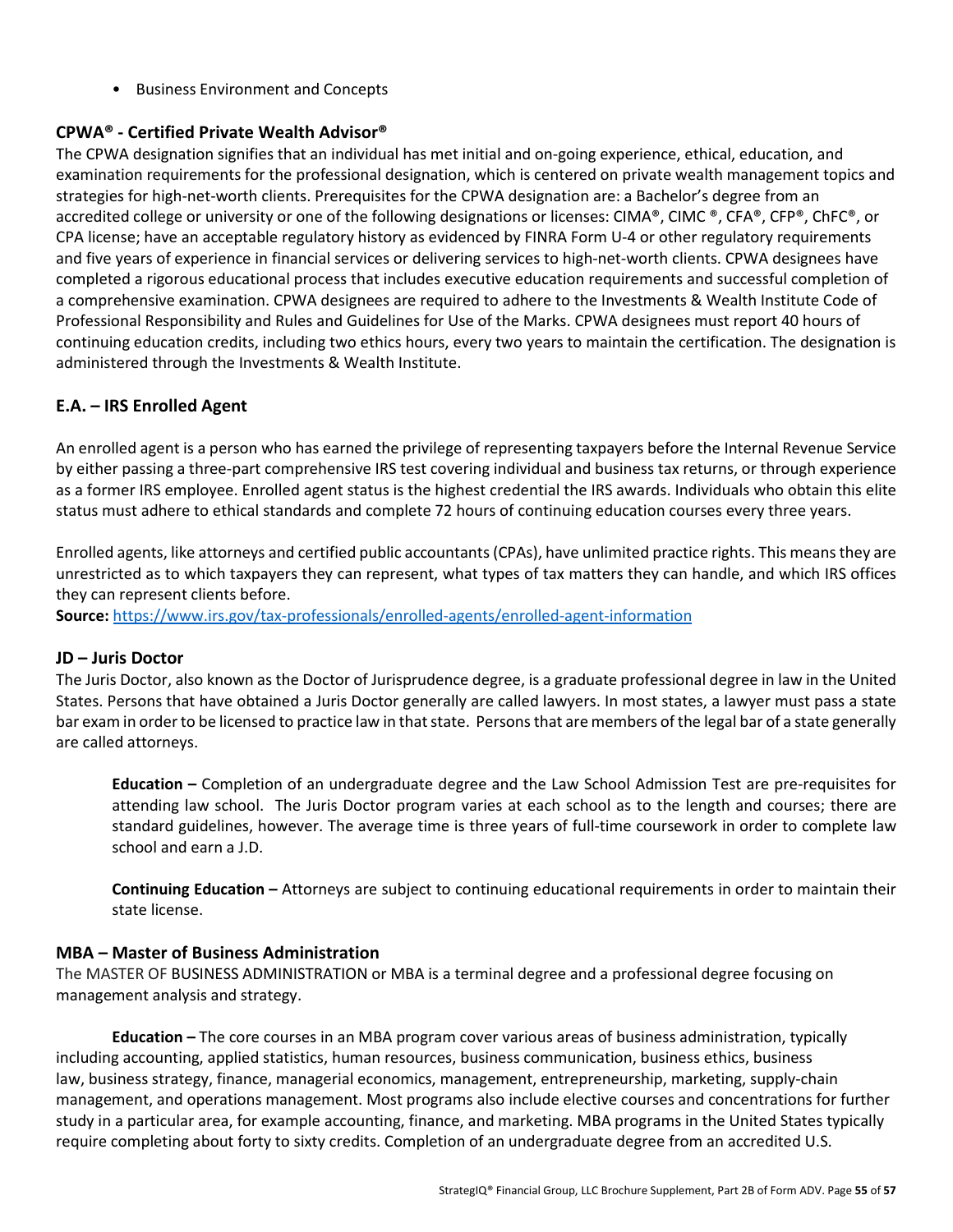university or the non-U.S. equivalent is a pre-requisite for attending graduate business school. Many program also have a work experience pre-requisite.

#### **MST – Master in Science Taxation**

The Master of Science in Taxation program was created in response to the increasing complexity of the field and its critical impact on the effective management of business, financial, industrial, governmental and nonprofit organizations. The MST program offers a curriculum that emphasizes intensive professional level skill-building in written and oral communication, information systems technology, and interpersonal relations along with personal integrity and professional ethics.

The MST places emphasis on a thorough grounding of the principles of tax research, corporate taxation, and flow-through entities. In addition, our course offerings address issues in both tax compliance and tax planning.

Through the master's in taxation program, one learns to create and implement successful tax strategies and develops skills in critical thinking and a firm sense of ethical responsibility. Other skills include the following:

- A solid knowledge base in federal tax law, including an understanding of tax policies and principles.
- Skills to understand and analyze complex tax statutes, tax regulations and related cases and rulings.
- Techniques for analyzing and resolving issues involving federal tax law, including identifying problems, researching and locating relevant law, and applying the legal rules to facts to arrive at conclusions.
- The ability to communicate effectively, both in writing and verbally, your tax research and analysis to clients, coworkers and the wider community of tax professionals.

#### **Five Star Wealth Manager Award**

The Five Star Wealth Manager award, administered by Crescendo Business Services, LLC (dba Five Star Professional), is based on 10 objective criteria. Eligibility criteria – required: 1. Credentialed as a registered investment adviser or a registered investment adviser representative; 2. Actively licensed as a registered investment adviser or as a principal of a registered investment adviser firm for a minimum of 5 years; 3. Favorable regulatory and complaint history review (As defined by Five Star Professional, the wealth manager has not; A. Been subject to a regulatory action that resulted in a license being suspended or revoked, or payment of a fine; B. Had more than a total of three settled or pending complaints filed against them and/or a total of five settled, pending, dismissed or denied complaints with any regulatory authority or Five Star Professional's consumer complaint process. Unfavorable feedback may have been discovered through a check of complaints registered with a regulatory authority or complaints registered through Five Star Professional's consumer complaint process; feedback may not be representative of any one client's experience; C. Individually contributed to a financial settlement of a customer complaint; D. Filed for personal bankruptcy within the past 11 years; E. Been terminated from a financial services firm within the past 11 years; F. Been convicted of a felony); 4. Fulfilled their firm review based on internal standards; 5. Accepting new clients. Evaluation criteria – considered: 6. One-year client retention rate; 7. Five-year client retention rate; 8. Non-institutional discretionary and/or nondiscretionary client assets administered; 9. Number of client households served; 10. Education and professional designations. Wealth managers do not pay a fee to be considered or placed on the final list of Five Star Wealth Managers. Professionals showing up in Featured Results, however, may have paid a fee to appear there. Award does not evaluate quality of services provided to clients. Once awarded, wealth managers may purchase additional profile ad space or promotional products. The Five Star award is not indicative of the wealth manager's future performance. Wealth managers may or may not use discretion in their practice and therefore may not manage their client's assets. The inclusion of a wealth manager on the Five Star Wealth Manager list should not be construed as an endorsement of the wealth manager by Five Star Professional or this publication. Working with a Five Star Wealth Manager or any wealth manager is no guarantee as to future investment success, nor is there any guarantee that the selected wealth managers will be awarded this accomplishment by Five Star Professional in the future. For more information on the Five Star award and the research/selection methodology, go to fivestarprofessional.com.